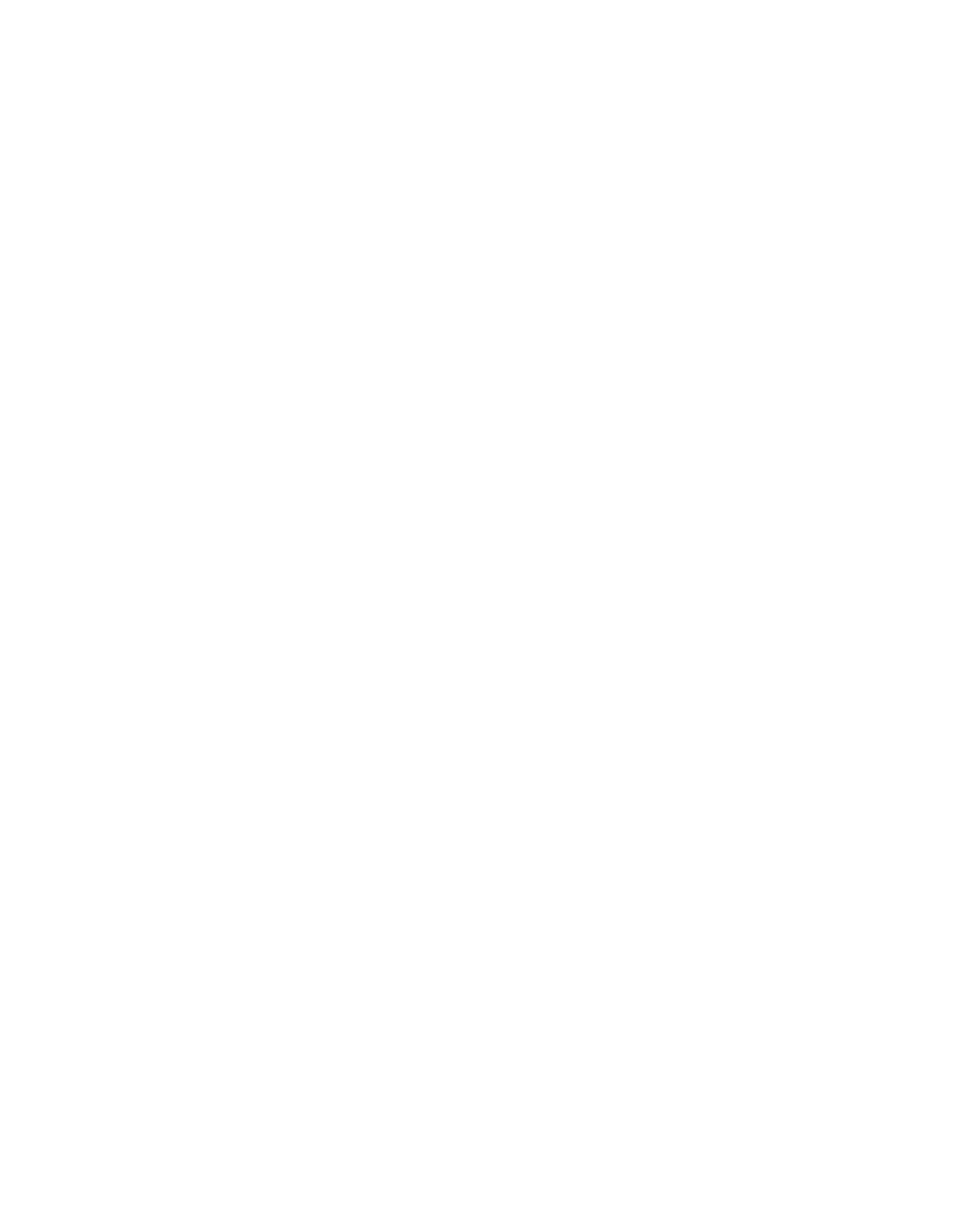# **TABLE OF CONTENTS**

# Page

|                                                                                                   | 1        |
|---------------------------------------------------------------------------------------------------|----------|
|                                                                                                   | 7        |
|                                                                                                   | 7        |
|                                                                                                   | 7        |
|                                                                                                   | 8        |
|                                                                                                   | 8        |
|                                                                                                   | 9        |
|                                                                                                   | 9        |
|                                                                                                   | 12       |
|                                                                                                   | 12       |
|                                                                                                   | 12       |
|                                                                                                   | 13       |
|                                                                                                   | 13       |
|                                                                                                   | 13       |
|                                                                                                   | 17       |
|                                                                                                   | 17       |
|                                                                                                   | 18       |
|                                                                                                   | 18       |
|                                                                                                   | 18       |
|                                                                                                   | 19       |
|                                                                                                   | 19       |
|                                                                                                   | 19       |
|                                                                                                   | 20       |
|                                                                                                   | 20       |
|                                                                                                   | 20       |
| PROPOSAL NO. 2 RATIFICATION OF APPOINTMENT OF INDEPENDENT REGISTERED PUBLIC                       | 23       |
|                                                                                                   | 23       |
|                                                                                                   | 23       |
| Audit Committee Policy on Pre-Approval of Audit and Permissible Non-Audit Services of Independent | 23       |
|                                                                                                   | 23       |
|                                                                                                   | 24       |
|                                                                                                   | 25       |
|                                                                                                   | 25       |
|                                                                                                   | 26       |
|                                                                                                   | 26<br>27 |
|                                                                                                   | 27       |
|                                                                                                   | 27       |
| $\mathbf{I}$ .                                                                                    | 29       |
|                                                                                                   | 29       |
|                                                                                                   | 31       |
|                                                                                                   | 39       |
|                                                                                                   | 39       |
|                                                                                                   | 40       |
|                                                                                                   | 41       |
|                                                                                                   |          |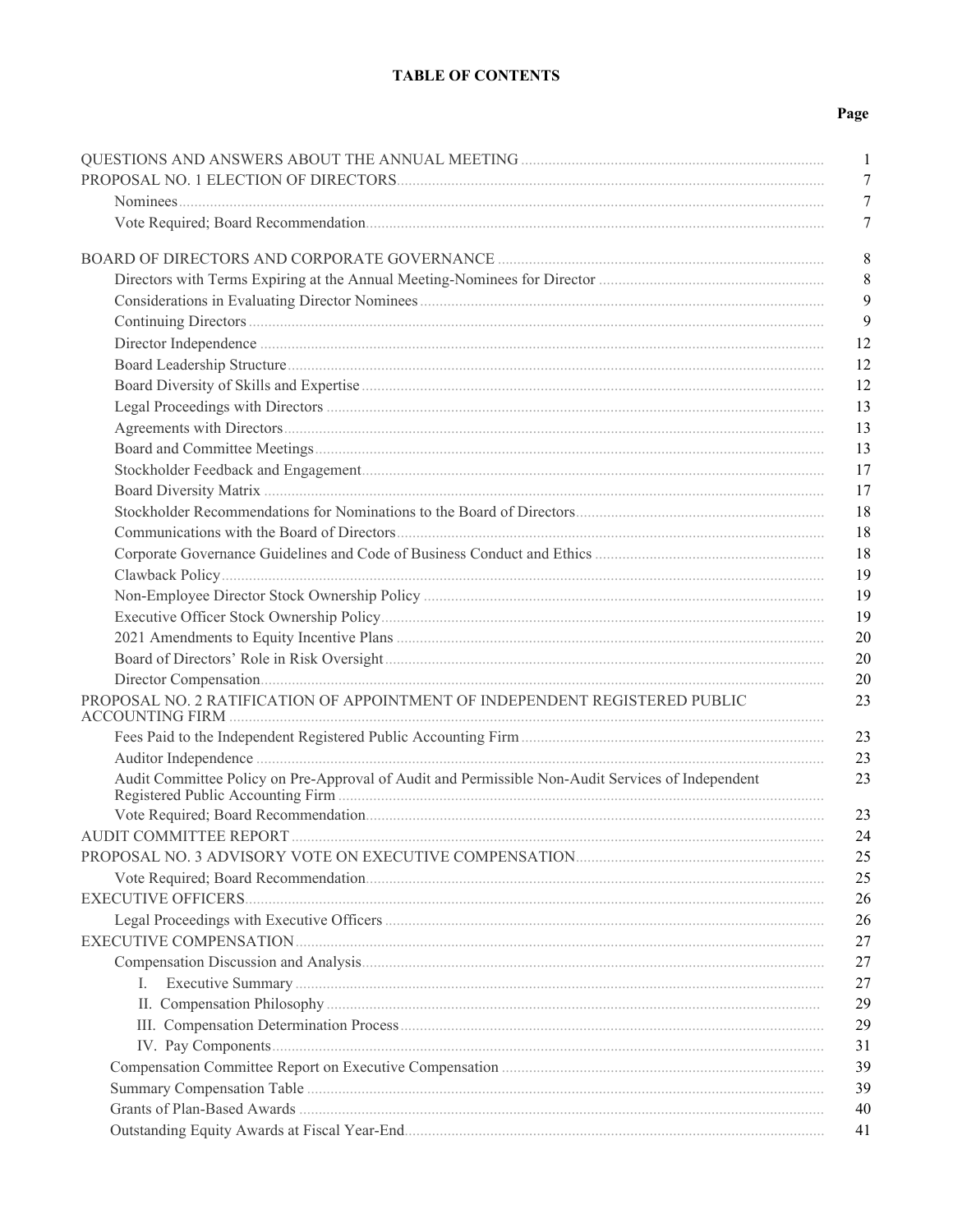| 44 |
|----|
| 45 |
| 45 |
| 45 |
| 46 |
| 48 |
| 48 |
| 48 |
| 48 |
| 48 |
| 48 |
| 49 |
| 49 |
| 49 |
|    |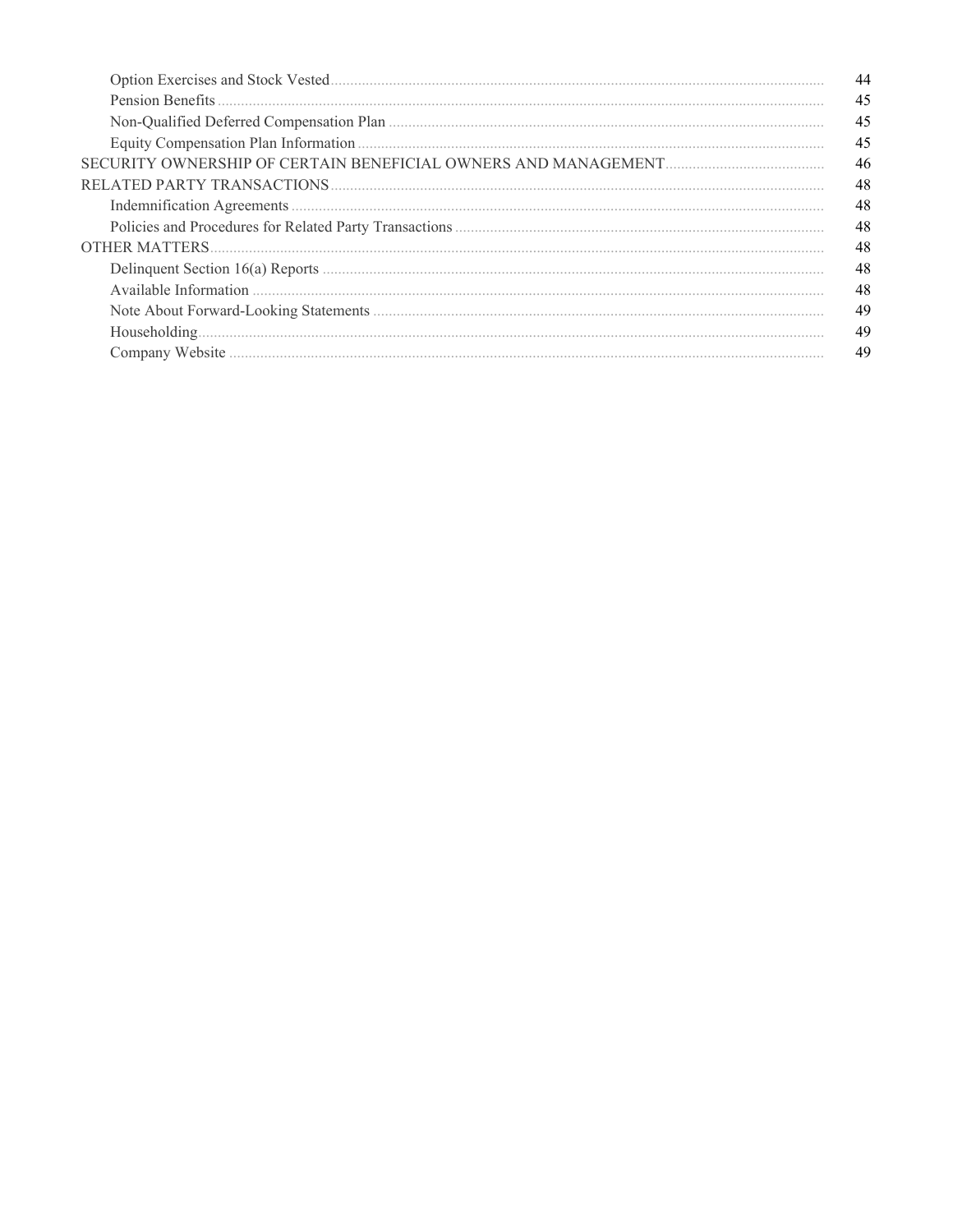#### **CAREDX, INC. PROXY STATEMENT FOR 2022 ANNUAL MEETING OF STOCKHOLDERS To Be Held at 10:00 a.m. Pacific Time on Wednesday, June 15, 2022**

<span id="page-4-0"></span>We sent you this proxy statement and the enclosed proxy card because the Board of Directors ("Board of Directors") of CareDx, Inc. (sometimes referred to as "we", "CareDx" or the "Company") is soliciting your proxy to vote at the Company's 2022 annual meeting of stockholders (the "Annual Meeting") and any postponements, adjournments or continuations thereof. The Annual Meeting will be held on Wednesday, June 15, 2022 at 10:00 a.m. Pacific Time, virtually via live webcast at http:// www.virtualshareholdermeeting.com/CDNA2022. You are invited to attend the Annual Meeting and we request that you vote on the proposals described in this proxy statement. However, you do not need to attend the Annual Meeting to vote your shares. Instead, you may complete, sign and return the enclosed proxy card or submit your proxy through the Internet or by telephone according to the instructions contained in the enclosed proxy card.

The Notice of Internet Availability of Proxy Materials (the "Notice") containing instructions on how to access this proxy statement and our annual report is first being mailed on or about May 6, 2022 to all stockholders entitled to receive notice of and to vote at the Annual Meeting.

### **QUESTIONS AND ANSWERS ABOUT THE ANNUAL MEETING**

The information provided in the "question and answer" format below addresses certain frequently asked questions but is not intended to be a summary of all matters contained in this proxy statement. Please read the entire proxy statement carefully before voting your shares.

#### **What matters am I voting on?**

You will be voting on:

- the election of three Class II directors to hold office until the 2025 annual meeting of stockholders or until their successors are duly elected and qualified;
- a proposal to ratify the appointment of Deloitte & Touche LLP as our independent registered public accounting firm for our fiscal year ending December 31, 2022;
- a proposal to approve, on an advisory basis, the compensation of our named executive officers; and
- any other business properly brought before the Annual Meeting or any adjournments or postponements thereof.

### **How does our Board of Directors recommend that I vote?**

Our Board of Directors recommends that you vote:

- FOR the election of each of the three directors nominated by our Board of Directors and named in this proxy statement as Class II directors to serve for a three-year term;
- FOR the ratification of the appointment of Deloitte & Touche LLP as our independent registered public accounting firm for our fiscal year ending December 31, 2022; and
- FOR the approval of the compensation paid to our named executive officers as disclosed in this proxy statement.

#### **Will there be any other items of business on the agenda?**

If any other items of business or other matters are properly brought before the Annual Meeting, your proxy gives discretionary authority to the persons named on the proxy card concerning those items of business or other matters. The persons named on the proxy card intend to vote the proxy in accordance with their best judgment. Our Board of Directors does not intend to bring any other matters to be voted on at the Annual Meeting, and we are not currently aware of any matters that may be properly presented by others for consideration at the Annual Meeting.

### **Who is entitled to vote at the Annual Meeting?**

Holders of our common stock at the close of business on April 20, 2022, the record date for the Annual Meeting (the "Record Date"), are entitled to notice of and to vote at the Annual Meeting. Each stockholder is entitled to one vote for each share of our common stock held as of the Record Date. Stockholders are not permitted to cumulate votes with respect to the election of directors.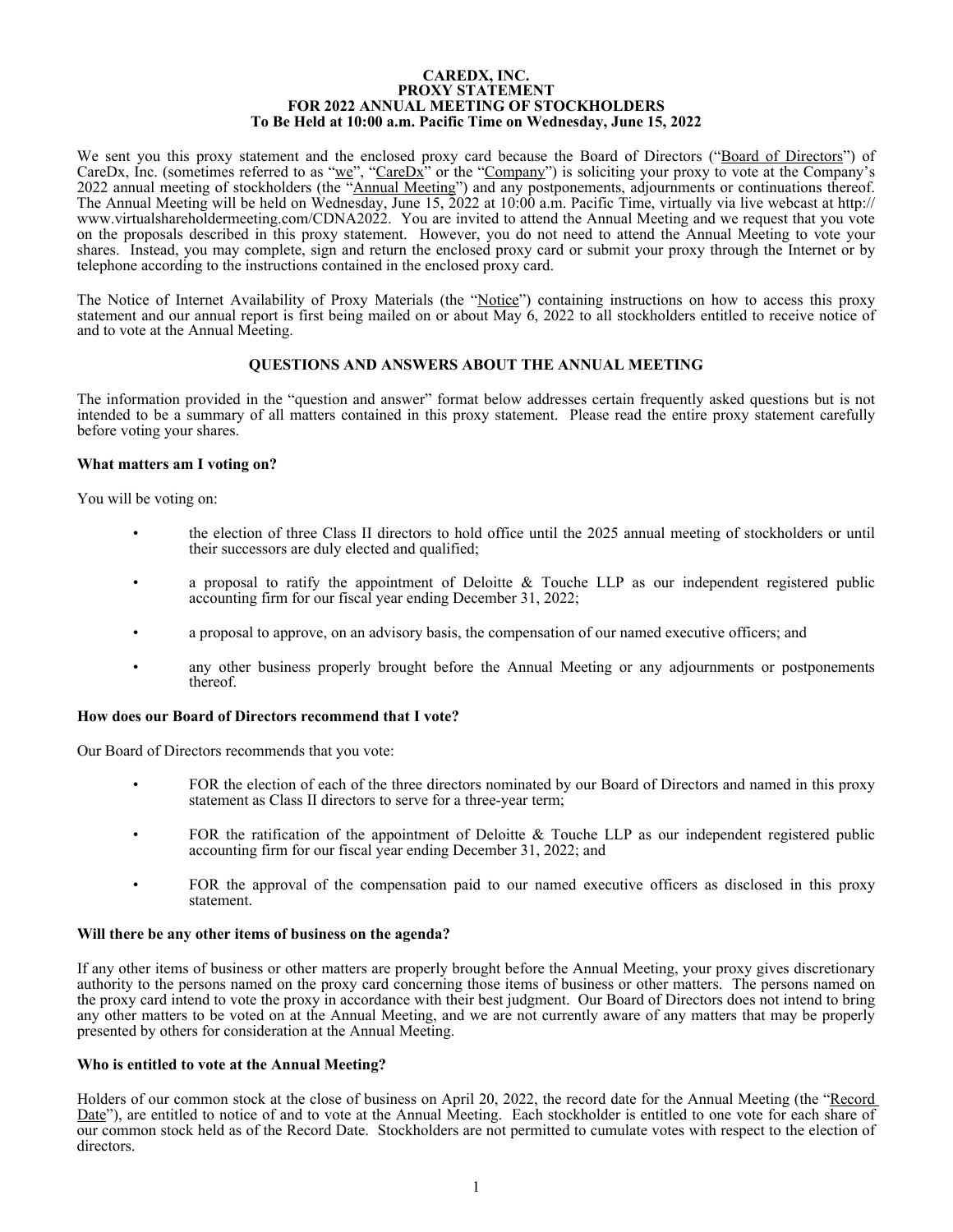As of the Record Date, there were 53,219,545 shares of common stock outstanding and entitled to vote.

### **What is the difference between holding shares as a stockholder of record and as a beneficial owner?**

*Stockholder of Record: Shares Registered in Your Name*. If, at the close of business on the Record Date, your shares were registered directly in your name with Computershare Trust Company, N.A., our transfer agent, then you are the stockholder of record for such shares. As the stockholder of record, you may vote either electronically at the Annual Meeting or by proxy.

*Beneficial Owners: Shares Registered in the Name of a Broker, Bank or Other Nominee*. If, at the close of business on the Record Date, your shares were held, not in your name, but rather in a stock brokerage account or by a bank or other nominee on your behalf, then you are considered the beneficial owner of shares held in "street name." As the beneficial owner, you have the right to direct your broker, bank or other nominee how to vote your shares by following the voting instructions your broker, bank or other nominee provides. If you do not provide your broker, bank or other nominee with instructions on how to vote your shares, your broker, bank or other nominee may, in its discretion, vote your shares with respect to routine matters but may not vote your shares with respect to any non-routine matters. Please see "*What if I do not specify how my shares are to be voted?*" for additional information.

# **Do I have to do anything in advance if I plan to attend the Annual Meeting?**

The Annual Meeting will be a virtual audio meeting of stockholders, which will be conducted via live audio webcast. You are entitled to participate in the Annual Meeting only if you were a holder of our common stock as of the close of business on the Record Date or if you hold a valid proxy for the Annual Meeting.

To participate in the Annual Meeting, you will need the control number included on your proxy card or the Notice. The live audio webcast will begin promptly at 10:00 a.m. Pacific Time. We encourage you to access the meeting prior to the start time. Online check-in will begin at 9:45 a.m. Pacific Time and you should allow ample time for the check-in procedures.

# **How can I get help if I have trouble checking in or listening to the meeting online?**

If you encounter any difficulties accessing the virtual meeting during the check-in or meeting time, please call the technical support number that will be posted on the log-in page at http://www.virtualshareholdermeeting.com/CDNA2022.

### **How do I vote and what are the voting deadlines?**

*Stockholder of Record: Shares Registered in Your Name*. If you are a stockholder of record, you can vote in one of the following ways:

- **You may vote via the Internet or by telephone**. To vote via the Internet or by telephone, follow the instructions provided in the Notice. If you vote via the Internet or by telephone, you do not need to return a proxy card by mail. Internet and telephone voting are available 24 hours a day. Votes submitted through the Internet or by telephone must be received by 11:59 p.m. Eastern Time on June 14, 2022 at 1-800-690-6903, or the Internet at www.proxyvote.com.
- **You may vote by mail**. If you have received printed proxy materials by mail and would like to vote by mail, you need to complete, date and sign the proxy card that accompanies this proxy statement and promptly mail it to the tabulation agent in the enclosed postage-paid envelope so that it is received no later than June 14, 2022. You do not need to put a stamp on the enclosed envelope if you mail it from within the United States. The persons named in the proxy card will vote the shares you own in accordance with your instructions on the proxy card you mail.
- **You may vote electronically**. If you plan to attend the Annual Meeting, please log into http:// www.virtualshareholdermeeting.com/CDNA2022 as a "Stockholder" using the control number available on your proxy card or the Notice, and vote during the Annual Meeting following the instructions at http:// www.virtualshareholdermeeting.com/CDNA2022.
- **Note**: If you vote via the Internet, return a proxy card by mail or vote electronically, but do not give any instructions on a particular matter to be voted on at the Annual Meeting, Reginald Seeto, MBBS and Ankur Dhingra, the persons who have been designated as proxy holders by our Board of Directors, will vote the shares you own in accordance with the recommendations of our Board of Directors. Our Board of Directors recommends that you vote FOR the election of each of the three directors nominated by our Board of Directors and named in this proxy statement as Class II directors to serve for a three-year term (Proposal No. 1), FOR the ratification of the appointment of Deloitte & Touche LLP as our independent registered public accounting firm for our fiscal year ending December 31, 2022 (Proposal No. 2) and FOR the approval of the compensation paid to our named executive officers as disclosed in this proxy statement (Proposal No. 3).

*Beneficial Owners: Shares Registered in the Name of a Broker, Bank or Other Nominee*. If you are the beneficial owner of shares held of record by a broker, bank or other nominee, you will receive voting instructions from your broker, bank or other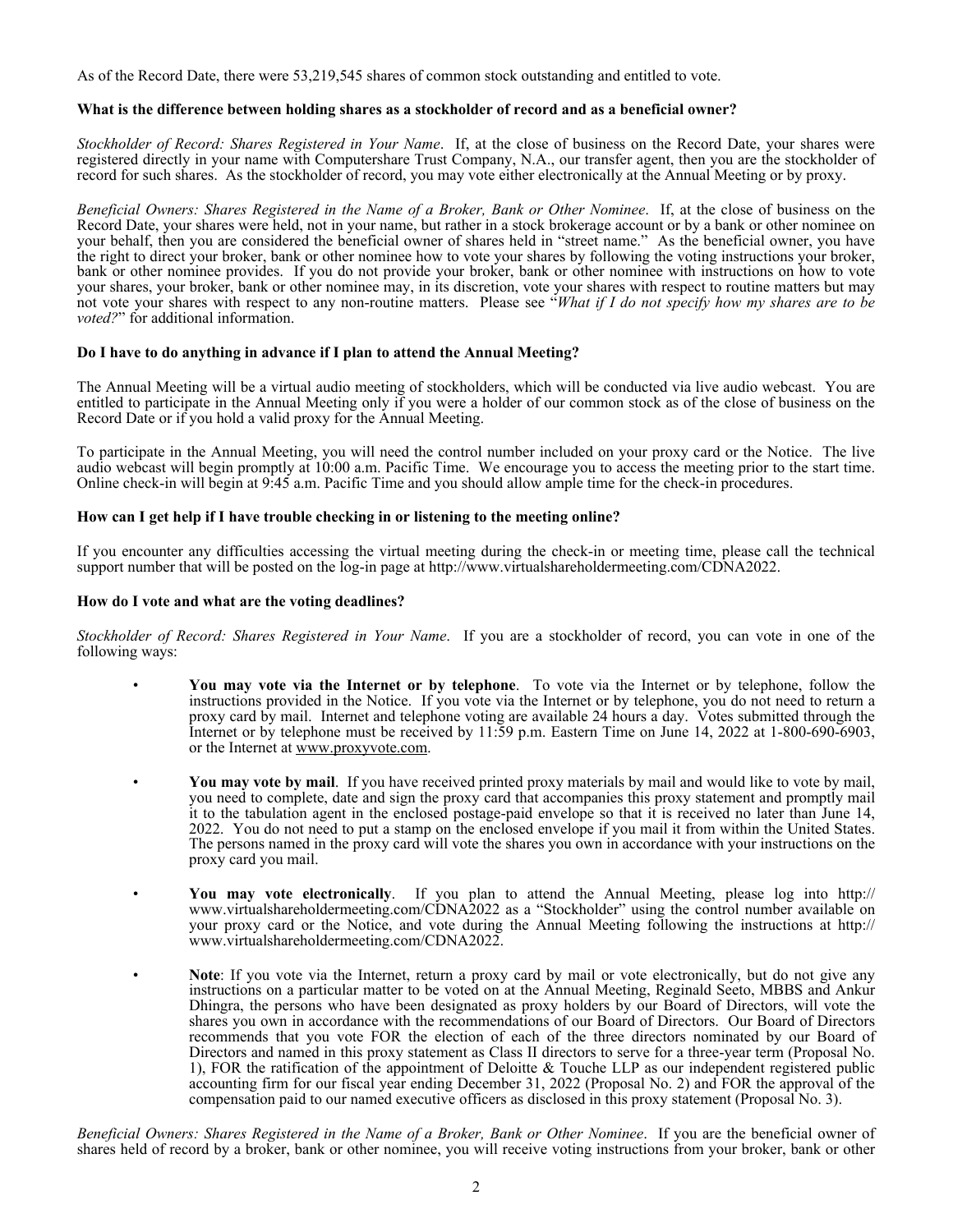nominee. You must follow the voting instructions provided by your broker, bank or other nominee in order to instruct your broker, bank or other nominee how to vote your shares. The availability of Internet and telephone voting options will depend on the voting process of your broker, bank or other nominee. **As discussed above, if you are a beneficial owner, you may not vote your shares electronically at the Annual Meeting unless you obtain a legal proxy from your broker, bank or other nominee.**

### **Can I change my vote or revoke my proxy?**

*Stockholder of Record: Shares Registered in Your Name*. If you are a stockholder of record, you may revoke your proxy or change your proxy instructions at any time before your proxy is voted at the Annual Meeting by:

- entering a new vote by Internet or telephone;
- signing and returning a new proxy card with a later date;
- delivering a written notice of revocation to our Corporate Secretary prior to the Annual Meeting; or
- attending the Annual Meeting and voting electronically.

*Beneficial Owners: Shares Registered in the Name of a Broker, Bank or Other Nominee*. If you are the beneficial owner of your shares, you must contact the broker, bank or other nominee holding your shares and follow their instructions to change your vote or revoke your proxy.

### **What is the effect of giving a proxy?**

Proxies are solicited by and on behalf of our Board of Directors. Reginald Seeto, MBBS and Ankur Dhingra have been designated as proxy holders by our Board of Directors. When a proxy is properly dated, executed and returned, the shares represented by the proxy will be voted at the Annual Meeting in accordance with the instructions of the stockholder. If no specific instructions are given, however, the shares will be voted in accordance with the recommendations of our Board of Directors. If any matters not described in this proxy statement are properly presented at the Annual Meeting, the proxy holders will use their own judgment to determine how to vote your shares. If the Annual Meeting is postponed or adjourned, the proxy holders can vote your shares on the new meeting date, unless you have properly revoked your proxy, as described above.

### **What if I do not specify how my shares are to be voted?**

*Stockholder of Record: Shares Registered in Your Name*. If you are a stockholder of record and you submit a proxy but you do not provide voting instructions, your shares will be voted:

- FOR the election of each of the three directors nominated by our Board of Directors and named in this proxy statement as Class II directors to serve for a three-year term (Proposal No. 1);
- FOR the ratification of the appointment of Deloitte & Touche LLP as our independent registered public accounting firm for our fiscal year ending December 31, 2022 (Proposal No. 2);
- FOR the approval of the compensation paid to our named executive officers as disclosed in this proxy statement (Proposal No. 3); and
- In the discretion of the named proxy holders regarding any other matters properly presented for a vote at the Annual Meeting.

*Beneficial Owners: Shares Registered in the Name of a Broker, Bank or Other Nominee*. If you are a beneficial owner and you do not provide your broker, bank or other nominee that holds your shares with voting instructions, then your broker, bank or other nominee will determine if it has discretion to vote on each matter. Brokers do not have discretion to vote on non-routine matters. Proposal No. 1 (election of directors) and Proposal No. 3 (approval of the compensation of our named executive officers) are non-routine matters, while Proposal No. 2 (ratification of appointment of independent registered public accounting firm) is a routine matter. As a result, if you do not provide voting instructions to your broker, bank or other nominee, then your broker, bank or other nominee may not vote your shares with respect to Proposal No. 1 or Proposal No. 3, which would result in a "broker non-vote," but may, in its discretion, vote your shares with respect to Proposal No. 2. For additional information regarding broker non-votes, see "*What are the effects of abstentions and broker non-votes*?" below.

### **What is a quorum?**

A quorum is the minimum number of shares required to be present at the Annual Meeting for the meeting to be properly held under our amended and restated bylaws (the "Bylaws") and Delaware law. A majority of the shares of common stock outstanding and entitled to vote, at the Annual Meeting or by proxy, constitutes a quorum for the transaction of business at the Annual Meeting. As noted above, as of the Record Date, there were a total of 53,219,545 shares of common stock outstanding,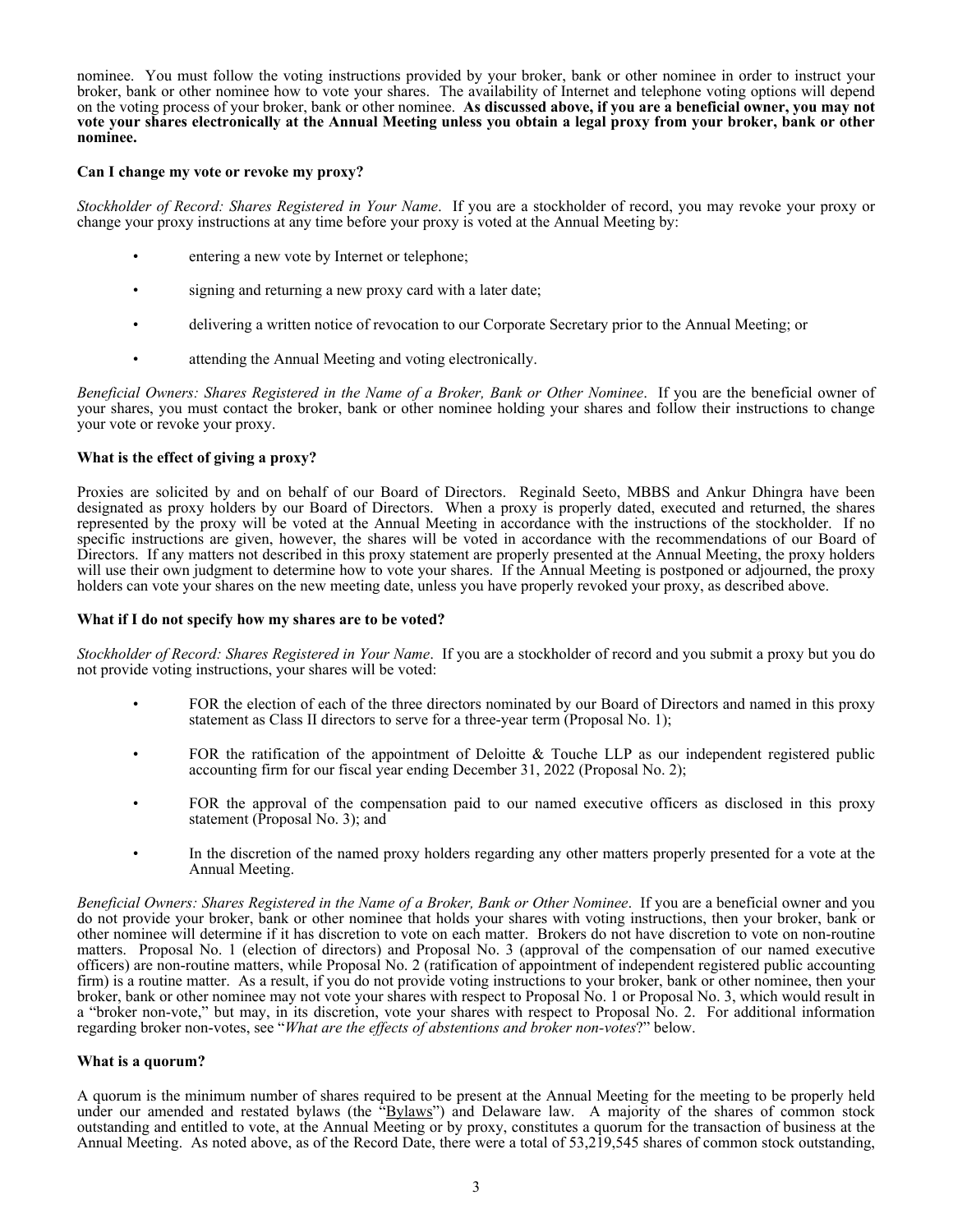which means that 26,609,773 shares of common stock must be represented virtually or by proxy at the Annual Meeting to have a quorum. If there is no quorum, a majority of the shares present at the Annual Meeting may adjourn the meeting to a later date.

### **What are the effects of abstentions and broker non-votes?**

An abstention represents a stockholder's affirmative choice to decline to vote on a proposal. If a stockholder indicates on its proxy card that such stockholder wishes to abstain from voting such stockholder's shares, or if a broker, bank or other nominee holding its customers' shares of record causes abstentions to be recorded for shares, these shares will be considered present and entitled to vote at the Annual Meeting. As a result, abstentions will be counted for purposes of determining the presence or absence of a quorum and will also count as votes against a proposal in cases where approval of the proposal requires the affirmative vote of a majority of the shares present and entitled to vote at the Annual Meeting (*e.g*., Proposal No. 2 and Proposal No. 3). However, because the outcome of Proposal No. 1 will be determined by a plurality vote (see the next question below for an explanation of what a plurality vote means), abstentions will have no impact on the outcome of such proposal as long as a quorum exists.

A broker non-vote occurs when a broker, bank or other nominee holding shares for a beneficial owner does not vote on a particular proposal because the broker, bank or other nominee does not have discretionary voting power with respect to such proposal and has not received voting instructions from the beneficial owner of the shares. Broker non-votes will be counted for purposes of calculating whether a quorum is present at the Annual Meeting, but will not have any effect on the results of Proposals Nos. 1 through 3.

#### **How many votes are needed for approval of each proposal and how are votes counted?**

- *Proposal No. 1*: The election of Class II directors requires a plurality vote of the shares of our common stock present virtually or by proxy at the Annual Meeting and entitled to vote thereon to be approved. This means that the three nominees who receive the most FOR votes will be elected. You may (i) vote FOR all nominees, (ii) WITHHOLD your vote as to all nominees, or (iii) vote FOR all nominees except for those specific nominees from whom you WITHHOLD your vote. Any shares not voted FOR a particular nominee (whether as a result of voting withheld or a broker non-vote) will not be counted in such nominee's favor and will have no effect on the outcome of the election. If you WITHHOLD your vote as to all nominees, you will be deemed to have abstained from voting on Proposal No. 1, and such abstention will have no effect on the outcome of the proposal.
- *Proposal No. 2*: The ratification of the appointment of Deloitte & Touche LLP requires an affirmative vote of a majority of the shares of our common stock present virtually or by proxy at the Annual Meeting and entitled to vote thereon to be approved. You may vote FOR, AGAINST or ABSTAIN. If you ABSTAIN from voting on Proposal No. 2, the abstention will have the same effect as a vote AGAINST the proposal.
- *Proposal No. 3*: The approval, on an advisory basis, of the compensation of our named executive officers requires an affirmative vote of a majority of the shares of our common stock present virtually or by proxy at the Annual Meeting and entitled to vote thereon to be approved. You may vote FOR, AGAINST or ABSTAIN. If you ABSTAIN from voting on Proposal No. 3, the abstention will have the same effect as a vote AGAINST the proposal. As an advisory vote, this proposal is not binding. However, our Board of Directors and Compensation Committee will consider the outcome of the vote when making future compensation decisions for our named executive officers.

#### **How are proxies solicited for the Annual Meeting and who is paying for such solicitation?**

Our Board of Directors is soliciting proxies for use at the Annual Meeting by means of the proxy materials. We will bear the entire cost of proxy solicitation, including the preparation, assembly, printing, mailing and distribution of the proxy materials. Copies of solicitation materials will also be made available upon request to brokers, banks and other nominees to forward to the beneficial owners of the shares held of record by such brokers, banks or other nominees. The original solicitation of proxies may be supplemented by solicitation by telephone, electronic communication, or other means by our directors, officers, employees or agents. No additional compensation will be paid to these individuals for any such services, although we may reimburse such individuals for their reasonable out-of-pocket expenses in connection with such solicitation. We have retained Georgeson Inc. to help us solicit proxies. We will pay Georgeson Inc. \$10,000 plus reasonable expenses for its services.

If you choose to access the proxy materials and/or vote over the Internet, you are responsible for Internet access charges you may incur. If you choose to vote by telephone, you are responsible for telephone charges you may incur.

#### **Why did I receive the Notice instead of a full set of proxy materials?**

In accordance with the rules of the Securities and Exchange Commission (the "SEC"), we have elected to furnish our proxy materials, including this proxy statement and our annual report, primarily via the Internet. Stockholders may request to receive proxy materials in printed form by mail or electronically by e-mail by following the instructions contained in the Notice. We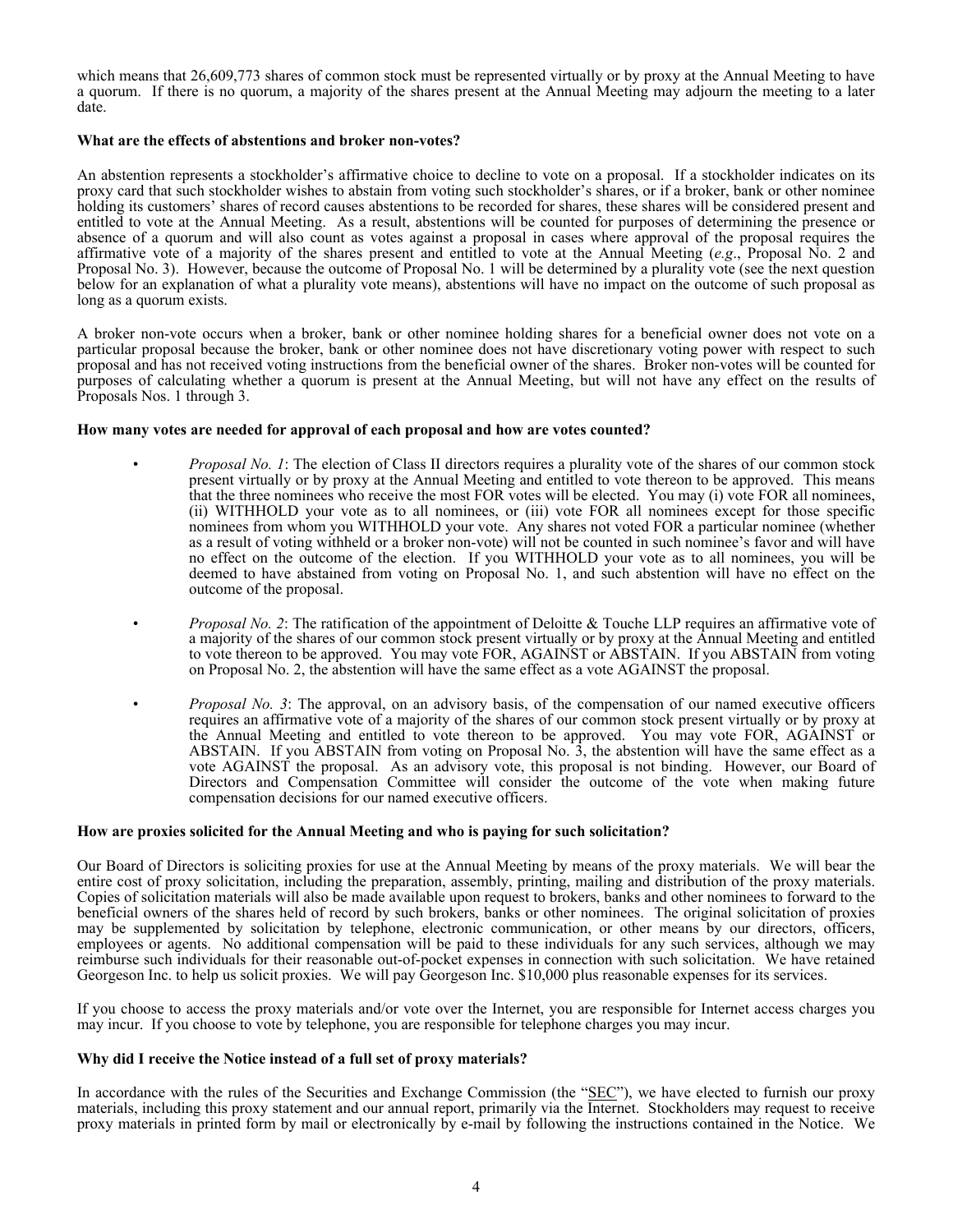encourage stockholders to take advantage of the availability of our proxy materials on the Internet to help reduce the environmental impact of our annual meetings of stockholders.

#### **What does it mean if I received more than one Notice?**

If you receive more than one Notice, your shares may be registered in more than one name or in different accounts. Please follow the voting instructions on each Notice to ensure that all of your shares are voted.

#### **Who will count the votes?**

The votes will be counted, tabulated and certified by Broadridge Financial Solutions, Inc.

#### **Is my vote confidential?**

Proxies, ballots and voting tabulations are handled on a confidential basis to protect your voting privacy. This information will not be disclosed either within CareDx or to third parties, except as necessary to meet applicable legal requirements, to allow for the tabulation of votes and certification of the vote, or to facilitate a successful proxy solicitation.

#### **Do CareDx's executive officers and directors have an interest in any of the matters to be acted upon at the Annual Meeting?**

Dr. Cohen, Ms. Cournoyer and Mr. Hagstrom each have an interest in Proposal No. 1 (election of directors), as each nominee is currently a member of our Board of Directors. Members of our Board of Directors and our executive officers do not have any interest in Proposal No. 2 (ratification of appointment of independent registered public accounting firm). Dr. Maag and our executive officers have an interest in Proposal No. 3 (approval of the compensation of our named executive officers), as compensation for our current and former executive officers is subject to this vote.

#### **Will members of the Board of Directors attend the Annual Meeting?**

We encourage, but do not require, the members of our Board of Directors to attend the Annual Meeting. Those who do attend will be available to answer appropriate questions from stockholders.

#### **I share an address with another stockholder, and we received only one paper copy of the proxy materials. How may I obtain an additional copy of the proxy materials?**

We are sending only one annual report and proxy materials to multiple stockholders who share the same address unless we received contrary instructions from one or more of the stockholders. This practice, known as "householding," reduces our printing and mailing costs. Stockholders who participate in householding will continue to be able to access and receive separate proxy cards. Upon written or oral request, we will promptly deliver a separate copy of the proxy materials and annual report to any stockholder at a shared address to which we delivered a single copy of any of these documents. To receive a separate copy, or, if you are receiving multiple copies, to request that we only send a single copy of next year's proxy materials and annual report, you may contact us as follows:

> CareDx, Inc. Attention: Corporate Secretary 1 Tower Place, 9th Floor South San Francisco, CA 94080 (415) 287-2300

Stockholders who hold shares in street name may contact their broker, bank or other nominee to request information about householding.

#### **How can I find out the results of the voting at the Annual Meeting?**

Preliminary voting results will be announced at the Annual Meeting. In addition, final voting results will be published in a Current Report on Form 8-K ("Form 8-K") that we expect to file within four business days after the Annual Meeting. If final voting results are not available to us by such date, we intend to file a Form 8-K to publish preliminary results and, within four business days after the final results are known to us, file an amendment to the Form 8-K to publish the final results.

#### **What is the deadline to propose actions for consideration at next year's annual meeting of stockholders or to nominate individuals to serve as directors?**

#### *Stockholder Proposals*

Stockholders may present proper proposals for inclusion in our proxy statement and for consideration at the next annual meeting of stockholders by submitting their proposals in writing to our Corporate Secretary in a timely manner. For a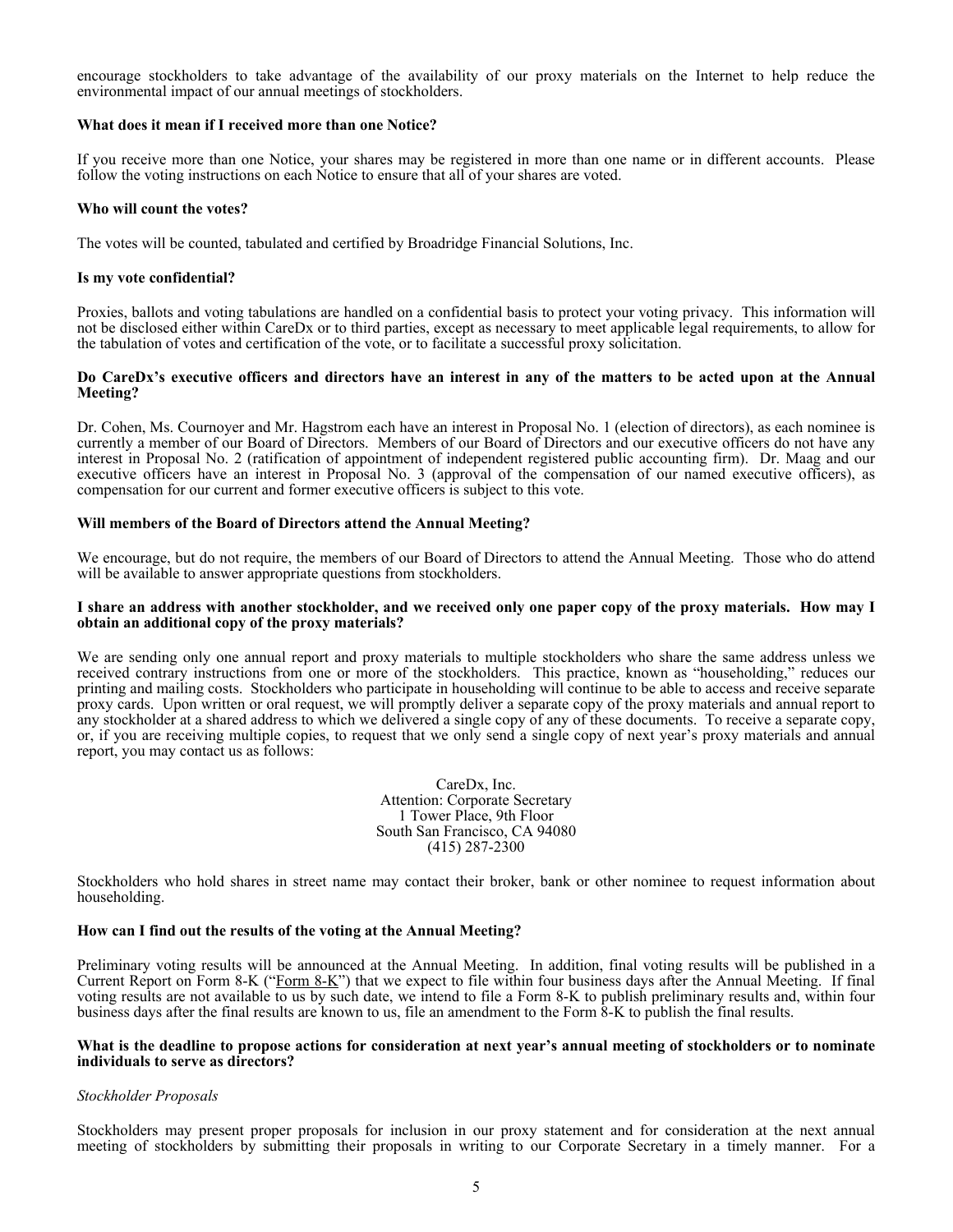stockholder proposal to be considered for inclusion in our proxy statement for our 2023 annual meeting of stockholders, our Corporate Secretary must receive the written proposal at our principal executive offices not later than January 6, 2023. In addition, stockholder proposals must comply with the requirements of Rule 14a-8 under the Securities Exchange Act of 1934, as amended (the "Exchange Act"), regarding the inclusion of stockholder proposals in company-sponsored proxy materials. Stockholder proposals should be addressed to:

> CareDx, Inc. Attention: Corporate Secretary 1 Tower Place, 9th Floor South San Francisco, CA 94080

Our Bylaws also establish an advance notice procedure for stockholders who wish to present a proposal before an annual meeting of stockholders but do not intend for the proposal to be included in our proxy statement. Our Bylaws provide that the only business that may be conducted at an annual meeting is business that is brought (i) pursuant to our proxy materials with respect to the annual meeting specified in the notice of meeting (or any supplement thereto), (ii) by or at the direction of our Board of Directors, or (iii) properly before the annual meeting by a stockholder of record entitled to vote at the annual meeting who has delivered timely written notice to our Corporate Secretary, which notice must contain the information specified in our Bylaws.

To be timely for our 2023 annual meeting of stockholders, our Corporate Secretary must receive the written notice at our principal executive offices:

- not earlier than February 20, 2023; and
- not later than March 22, 2023.

In the event that we hold our 2023 annual meeting of stockholders more than 30 days before or after the first anniversary of the date of the Annual Meeting, then notice of a stockholder proposal that is not intended to be included in our proxy statement must be received no earlier than the close of business on the 120th day before such annual meeting and no later than the close of business on the later of the following two dates:

- the 90th day prior to such annual meeting; or
- the 10th day following the day on which public announcement of the date of such annual meeting is first made.

If a stockholder who has notified us of his, her or its intention to present a proposal at an annual meeting does not appear to present his, her or its proposal at such annual meeting, we are not required to present the proposal for a vote at such annual meeting.

### *Nomination of Director Candidates*

You may propose director candidates for consideration by our Nominating and Corporate Governance Committee. Any such recommendations should include the nominee's name and qualifications for membership on our Board of Directors and should be directed to our Corporate Secretary at the address set forth above. For additional information regarding stockholder recommendations for director candidates, see "Board of Directors and Corporate Governance-Stockholder Recommendations for Nominations to the Board of Directors."

In addition, our Bylaws permit stockholders to nominate directors for election at an annual meeting of stockholders. To nominate a director, the stockholder must provide the information required by our Bylaws. The stockholder must also give timely notice to our Corporate Secretary in accordance with our Bylaws, which, in general, require that the notice be received by our Corporate Secretary within the time period described above under "Stockholder Proposals" for stockholder proposals that are not intended to be included in a proxy statement.

### *Availability of Bylaws*

A copy of our Bylaws may be obtained by accessing our public filings on the SEC's website at www.sec.gov. You may also contact our Corporate Secretary at our principal executive office for a copy of the relevant Bylaw provisions regarding the requirements for making stockholder proposals and nominating director candidates.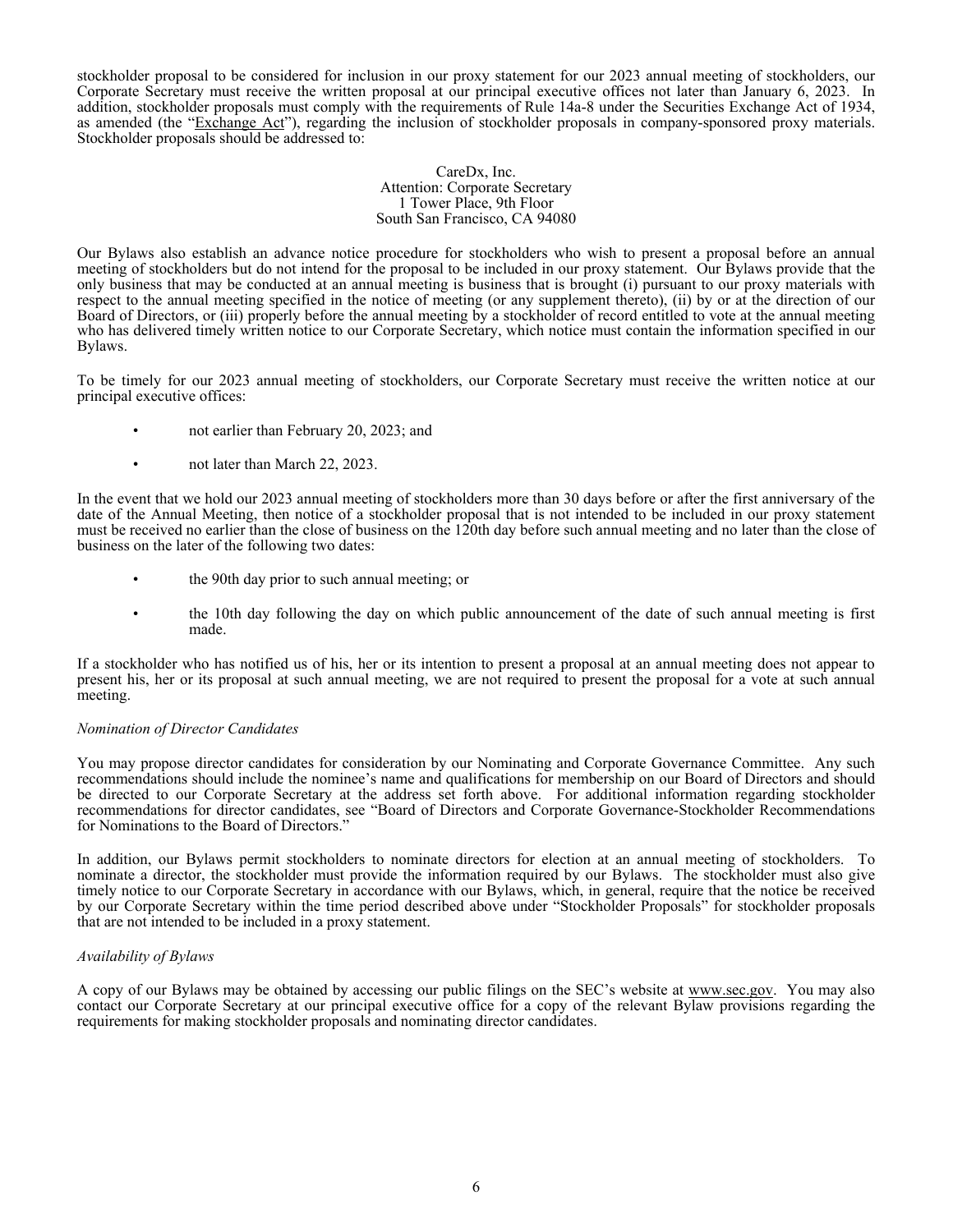### **PROPOSAL NO. 1 ELECTION OF DIRECTORS**

<span id="page-10-0"></span>Our Board of Directors is currently composed of eleven members. In accordance with our amended and restated certificate of incorporation (the "Certificate of Incorporation"), our Board of Directors is divided into three classes with staggered three-year terms. At the Annual Meeting, three Class II directors will be elected for a three-year term to succeed the same class whose term is then expiring.

Each director's term continues until the election and qualification of such director's successor, or such director's earlier death, resignation, or removal. Any increase or decrease in the number of directors will be distributed among the three classes so that, as nearly as possible, each class will consist of one-third of our directors. This classification of our Board of Directors may have the effect of delaying or preventing changes in control of our Company.

#### **Nominees**

Our Nominating and Corporate Governance Committee has recommended, and our Board of Directors has approved, Fred E. Cohen, M.D., D. Phil, Christine M. Cournoyer and William A. Hagstrom as nominees for election as Class II directors at the Annual Meeting. If elected, Dr. Cohen, Ms. Cournoyer and Mr. Hagstrom will each serve as Class II directors until the 2025 annual meeting of stockholders or until their successors are duly elected and qualified. Each of the nominees is currently a director of our Company. For information concerning the nominees, please see the section titled "Board of Directors and Corporate Governance."

If you are a stockholder of record and you sign your proxy card or vote over the Internet or by telephone but do not give instructions with respect to the voting of directors, your shares will be voted FOR the re-election of Dr. Cohen, Ms. Cournoyer and Mr. Hagstrom. We expect that Dr. Cohen, Ms. Cournoyer and Mr. Hagstrom will each accept such nomination; however, in the event that a director nominee is unable or declines to serve as a director at the time of the Annual Meeting, the proxies will be voted for any nominee who shall be designated by our Board of Directors to fill such vacancy. If you are a beneficial owner of shares of our common stock and you do not give voting instructions to your broker, bank or other nominee, then your broker, bank or other nominee will leave your shares unvoted on this matter.

### **Vote Required; Board Recommendation**

The election of Class II directors requires a plurality vote of the shares of our common stock present virtually or by proxy at the Annual Meeting and entitled to vote thereon to be approved. Abstentions and broker non-votes will have no effect on this proposal.

**OUR BOARD OF DIRECTORS RECOMMENDS A VOTE "FOR" THE ELECTION OF EACH OF THE THREE DIRECTORS NOMINATED BY OUR BOARD OF DIRECTORS AND NAMED IN THIS PROXY STATEMENT AS CLASS II DIRECTORS TO SERVE FOR A THREE-YEAR TERM.**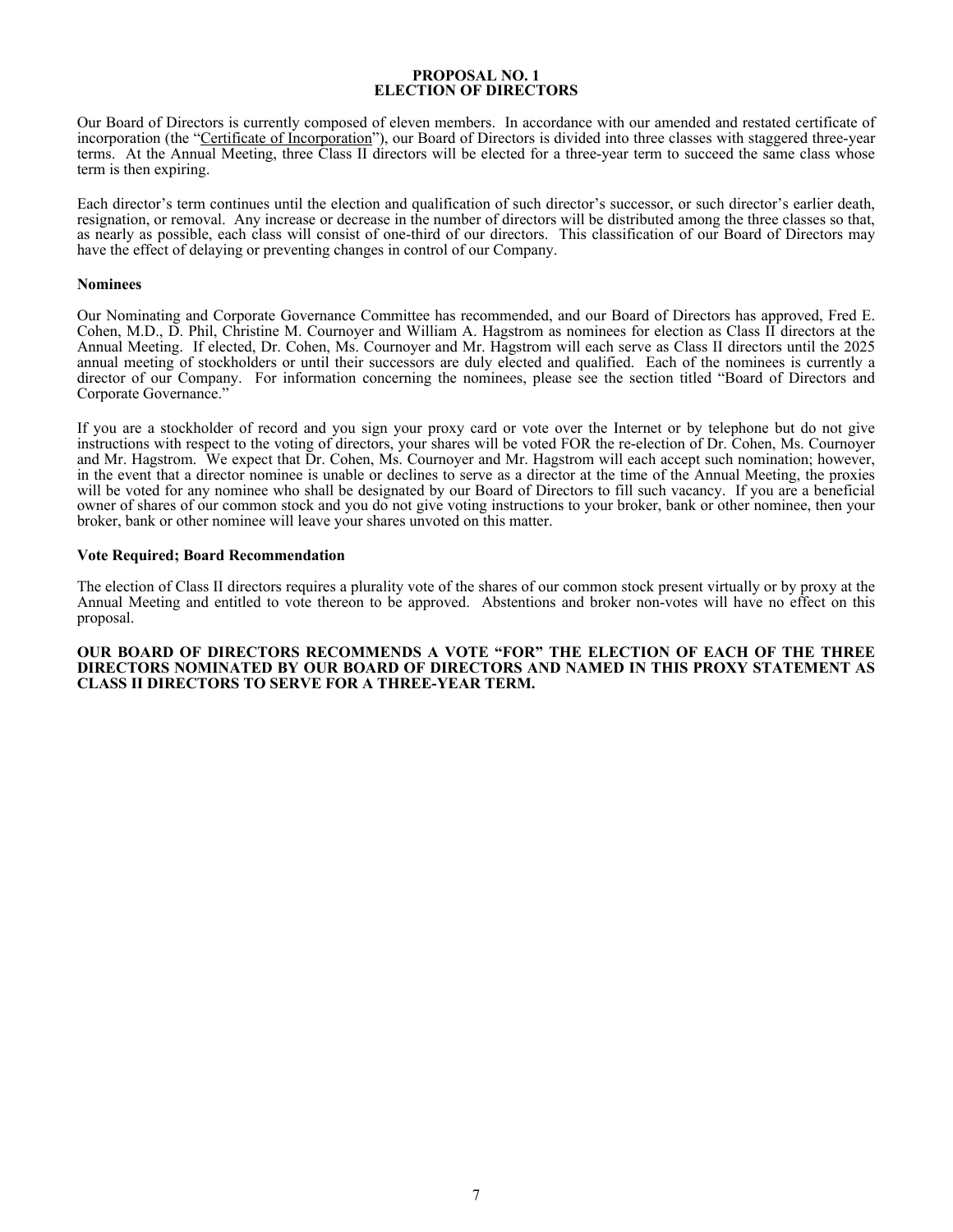### **BOARD OF DIRECTORS AND CORPORATE GOVERNANCE**

<span id="page-11-0"></span>Our business affairs are managed under the direction of our Board of Directors, which is currently composed of eleven members. Our Board of Directors is divided into three classes with staggered three-year terms. At each annual meeting of stockholders, a class of directors will be elected for a three-year term to succeed the same class whose term is then expiring.

The following table sets forth the name, age as of May 2, 2022, and certain other information of each of our directors:

| <b>Name</b>                                                        | <b>Class</b> | Age | <b>Position</b>                                       | <b>Director</b><br><b>Since</b> | <b>Current</b><br><b>Term</b><br><b>Expires</b> | <b>Expiration</b><br>of Term<br><b>For Which</b><br>Nominated |
|--------------------------------------------------------------------|--------------|-----|-------------------------------------------------------|---------------------------------|-------------------------------------------------|---------------------------------------------------------------|
| 1. Directors with Terms Expiring<br>at the Annual Meeting/Nominees |              |     |                                                       |                                 |                                                 |                                                               |
| Fred E. Cohen, M.D., D. Phil $(1)(2)$                              | $_{\rm II}$  | 65  | Director                                              | 2003                            | 2022                                            | 2025                                                          |
| Christine M. Cournoyer <sup>(2)(3)</sup>                           | $\mathbf{I}$ | 70  | Director                                              | 2019                            | 2022                                            | 2025                                                          |
| William A. Hagstrom $(1)(3)$                                       | П            | 64  | Director                                              | 2015                            | 2022                                            | 2025                                                          |
| 2. Continuing Directors                                            |              |     |                                                       |                                 |                                                 |                                                               |
| Grace E. Colón, Ph.D. <sup><math>(1)(2)</math></sup>               | I            | 55  | Director                                              | 2019                            | 2024                                            |                                                               |
| George W. Bickerstaff, $III^{(3)(5)}$                              | I            | 66  | Director                                              | 2014                            | 2024                                            |                                                               |
| Ralph Snyderman, M.D. <sup>(2)(4)</sup>                            | I            | 82  | Director                                              | 2005                            | 2024                                            |                                                               |
| Hannah A. Valantine, M.D. <sup>(2)***</sup>                        | T            | 70  | Director                                              | 2021                            | 2024                                            |                                                               |
| Michael D. Goldberg <sup>(1)(3)(4)(5)**</sup>                      | III          | 64  | Chair of the Board of<br>Directors                    | 2011                            | 2023                                            |                                                               |
| Peter Maag, Ph.D. <sup>#(2)***</sup>                               | III          | 55  | Director                                              | 2012                            | 2023                                            |                                                               |
| Reginald Seeto, MBBS                                               | Ш            | 50  | President, Chief<br>Executive Officer and<br>Director | 2020                            | 2023                                            |                                                               |
| Arthur A. Torres <sup><math>(4)(5)*</math></sup>                   | III          | 75  | Director                                              | 2021                            | 2023                                            |                                                               |
|                                                                    |              |     |                                                       |                                 |                                                 |                                                               |

(1) Member of our Compensation Committee.

(2) Member of our Science and Technology Committee.

(3) Member of our Audit Committee.

(4) Member of our Nominating and Corporate Governance Committee.

(5) Member of our Government and Regulatory Affairs Committee.

\* Senator Torres was appointed to our Nominating and Corporate Governance Committee on September 15, 2021.

\*\* Mr. Goldberg was appointed as the Chair of our Board of Directors on November 1, 2021.

Dr. Maag was appointed to our Science and Technology Committee on November 1, 2021 and Dr. Valantine was appointed to our Science and Technology Committee on July 1, 2021.

Effective November 1, 2021, Dr. Maag transitioned from his position as our Executive Chair to a non-employee member of our Board of Directors.

### **Directors with Terms Expiring at the Annual Meeting-Nominees for Director**

*Fred E. Cohen, M.D., D. Phil, F.A.C.P.*, has served as a member of our Board of Directors since January 2003. Dr. Cohen is the Chairman of Monograph Capital Partners, a private equity group, and a Senior Managing Director of Vida Ventures, a venture capital fund. Dr. Cohen is a member of the Board of Trustees of the University of California, San Francisco Foundation, where he is also a former member of the faculty, and where he taught and conducted research from 1988 through 2014. Dr. Cohen served as a partner and founder of TPG Biotechnology, a life sciences focused investment effort from 2001 to 2016. Dr. Cohen serves as a director of the following public companies: Progyny, Inc., a fertility benefits manager; Intellia Therapeutics, a gene therapy company exploiting CRISPR/Cas9 to treat genetic disorders; and Urogen Pharma, a urologic oncology company. Dr. Cohen also serves on the board of several privately-held companies and he previously served on the boards of directors of Veracyte, Inc., Genomic Health Inc., Tandem Diabetes Care, Inc., Quintiles Transactional Holdings, Inc., Five Prime Therapeutics, Inc., BioCryst Pharmaceuticals, Inc. and Roka Bioscience, Inc. (currently known as Sorrento Tech, Inc.). He is a member of the National Academy of Medicine and the American Academy of Arts and Sciences. Dr. Cohen holds a Bachelor of Science degree in Molecular Biophysics and Biochemistry from Yale University, a D.Phil. in Molecular Biophysics from Oxford University, where he was a Rhodes Scholar, and an M.D. from Stanford University. Our Board of Directors has concluded that Dr. Cohen possesses specific attributes that qualify him to serve as a member of our Board of Directors, including his significant leadership experience in the medical and finance fields, his background as an M.D. and a venture capitalist, his extensive technical expertise relevant to our business, and his service as an investor in and director of numerous life sciences and healthcare companies.

*Christine M. Cournoyer* has served as a member of our Board of Directors since September 2019. From 2012 to 2019, Ms. Cournoyer served as the Chairperson and Chief Executive Officer for N-of-One, Inc., a leading company in precision medicine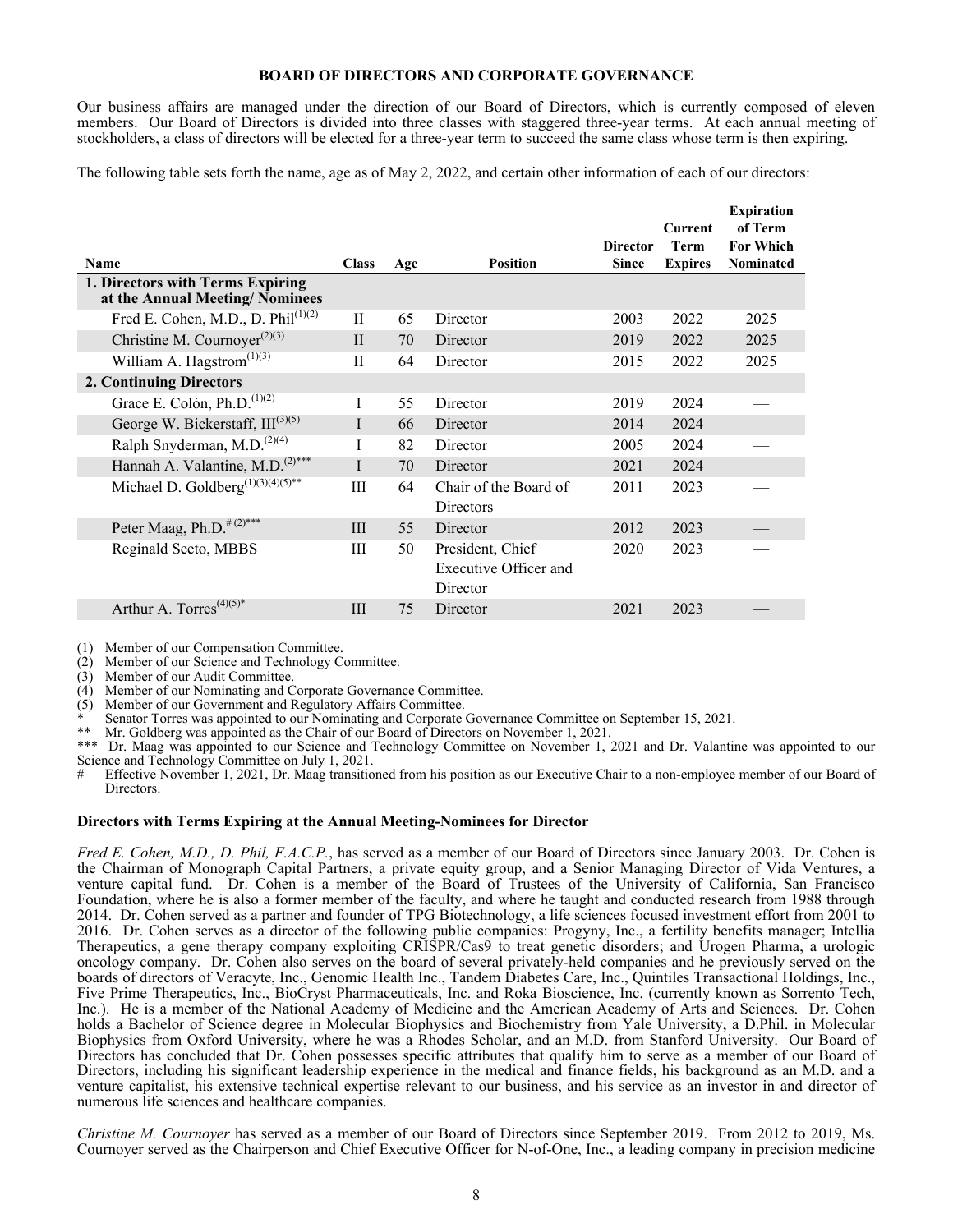<span id="page-12-0"></span>delivering clinical and molecular decision support for targeted therapies decisions based on a cancer patient's molecular profile. Prior to joining N-of-One, Ms. Cournoyer was the Vice President of Clinical Analytics at Optum, responsible for clinical electronic health records solutions and clinical decision support solutions. Prior to joining Optum through the acquisition of Picis, Inc. in 2010, Ms. Cournoyer was the President and Chief Operating Officer for Picis, a company in the healthcare IT market offering digital solutions to automate the clinical and revenue cycle workflows for the high acuity operations of hospitals. Prior to Picis, Ms. Cournoyer was responsible for all analytical solutions serving the retail industry at Harte Hanks, Inc. Ms. Cournoyer has also held roles at Lotus and IBM. At Lotus, she was the Chief Information Officer. At IBM, she was Vice President of Global Business Transformation, responsible for driving the digital strategy for global software fulfillment for the \$8 billion software business. Ms. Cournoyer has served on a variety of boards over the last 20 years, including The Stride Rite Corporation, GTECH Corporation, BJ's Wholesale Club, Inc. and Emerson Hospital. She has also served as a director of Spok Holdings, Inc., a leader in the field of clinical communications, since March 2020. Ms. Cournoyer holds a B.S. in Business Administration from University of Massachusetts, an M.A. in Economics from Northeastern University and has attended MIT's Executive Education Program. Our Board of Directors has concluded that Ms. Cournoyer possesses specific attributes that would qualify her to serve as a member of our Board of Directors, including her extensive expertise in technology and her substantial management experience.

*William A. Hagstrom* has served as a member of our Board of Directors since March 2015. Since 2014, Mr. Hagstrom has served as the founder and CEO of Octave Bioscience, a development stage diagnostics and digital health company focused on neurodegenerative diseases and conditions. Mr. Hagstrom has served on the Board of Directors of CoFactor Genomics, Inc. since April 2018. He previously served on the Board of Directors of Genalyte, Inc. from June 2016 until May 2020 and the Board of Directors of Navican Genomics Incorporated from October 2016 until December 2020. In 2007, Mr. Hagstrom secured financing for Crescendo Bioscience, a specialty diagnostics company focused on autoimmune and inflammatory diseases managed by rheumatologists. Serving as president and chief executive officer, he led the development of the company's product pipeline, operations infrastructure and commercial strategy. In 2014, Crescendo Bioscience was acquired by Myriad Genetics as a wholly-owned subsidiary. Before founding Crescendo Bioscience, Mr. Hagstrom was president of Alpha BioPartners, a strategic consulting firm for early stage biotechnology companies. While at Alpha BioPartners, Mr. Hagstrom co-founded Biolytx Pharmaceuticals and Altheus Therapeutics. Mr. Hagstrom also served as interim CEO of Selexys Pharmaceuticals and Inoveon. Prior to this he was Chairman and CEO of UroCor, a specialty diagnostics company focused on urological cancers and complex diseases. Under Mr. Hagstrom's leadership, the company was an Inc. 500 company from 1992 through 1995, before becoming public in 1996. Previously, Mr. Hagstrom held executive positions at some of the largest multinational healthcare companies in the world, including Becton Dickinson, American Hospital Supply and Baxter International, where he served as vice president of the company's billion-dollar scientific products division. Mr. Hagstrom has served on a variety of Boards over the last 20 years, including Prometheus Laboratories. Mr. Hagstrom received a B.S. degree in Business Management from Bob Jones University. Our Board of Directors has concluded that Mr. Hagstrom possesses specific attributes that would qualify him to serve as a member of our Board of Directors, including his management experience in building and growing specialty diagnostics companies, launching new products and integrating high value informatics into clinical paradigms.

#### **Considerations in Evaluating Director Nominees**

Our Nominating and Corporate Governance Committee uses a variety of methods for identifying and evaluating director nominees. In its evaluation of director candidates, our Nominating and Corporate Governance Committee will consider the composition of our Board of Directors, including, without limitation, issues of character, integrity, judgment, diversity, age, independence, skills, education, expertise, business acumen, business experience, length of service, understanding of our business and other commitments. Members of our Board of Directors are expected to prepare for, attend, and participate in all Board of Directors and applicable committee meetings. Our Nominating and Corporate Governance Committee requires the following minimum qualifications to be satisfied by any nominee for a position on our Board of Directors: (i) the highest personal and professional ethics and integrity, (ii) proven achievement and competence in the nominee's field and the ability to exercise sound business judgment, (iii) skills that are complementary to those of the existing Board of Directors, (iv) the ability to assist and support management and make significant contributions to our success, and  $(\check{v})$  an understanding of the fiduciary responsibilities that are required of a member of our Board of Directors and the commitment of time and energy necessary to diligently carry out those responsibilities. Other than the foregoing, there are no stated minimum criteria for director nominees, although our Nominating and Corporate Governance Committee may also consider such other factors as it may deem, from time to time, are in our and our stockholders' best interests.

Although our Board of Directors does not maintain a specific policy with respect to board diversity, our Board of Directors believes that our Board of Directors should be a diverse body, and our Nominating and Corporate Governance Committee considers a broad range of backgrounds and experiences. In determining nominations of directors, our Nominating and Corporate Governance Committee may take into account the benefits of diverse viewpoints. Our Nominating and Corporate Governance Committee also considers these and other factors as it oversees the annual Board of Directors and committee evaluations. After completing its review and evaluation of director candidates, our Nominating and Corporate Governance Committee recommends to our full Board of Directors the director nominees for selection.

### **Continuing Directors**

*George W. Bickerstaff, III* has served as a member of our Board of Directors since April 2014. Mr. Bickerstaff is currently a Managing Director of M.M. Dillon & Co., LLC, a healthcare and technology boutique investment bank, which he joined in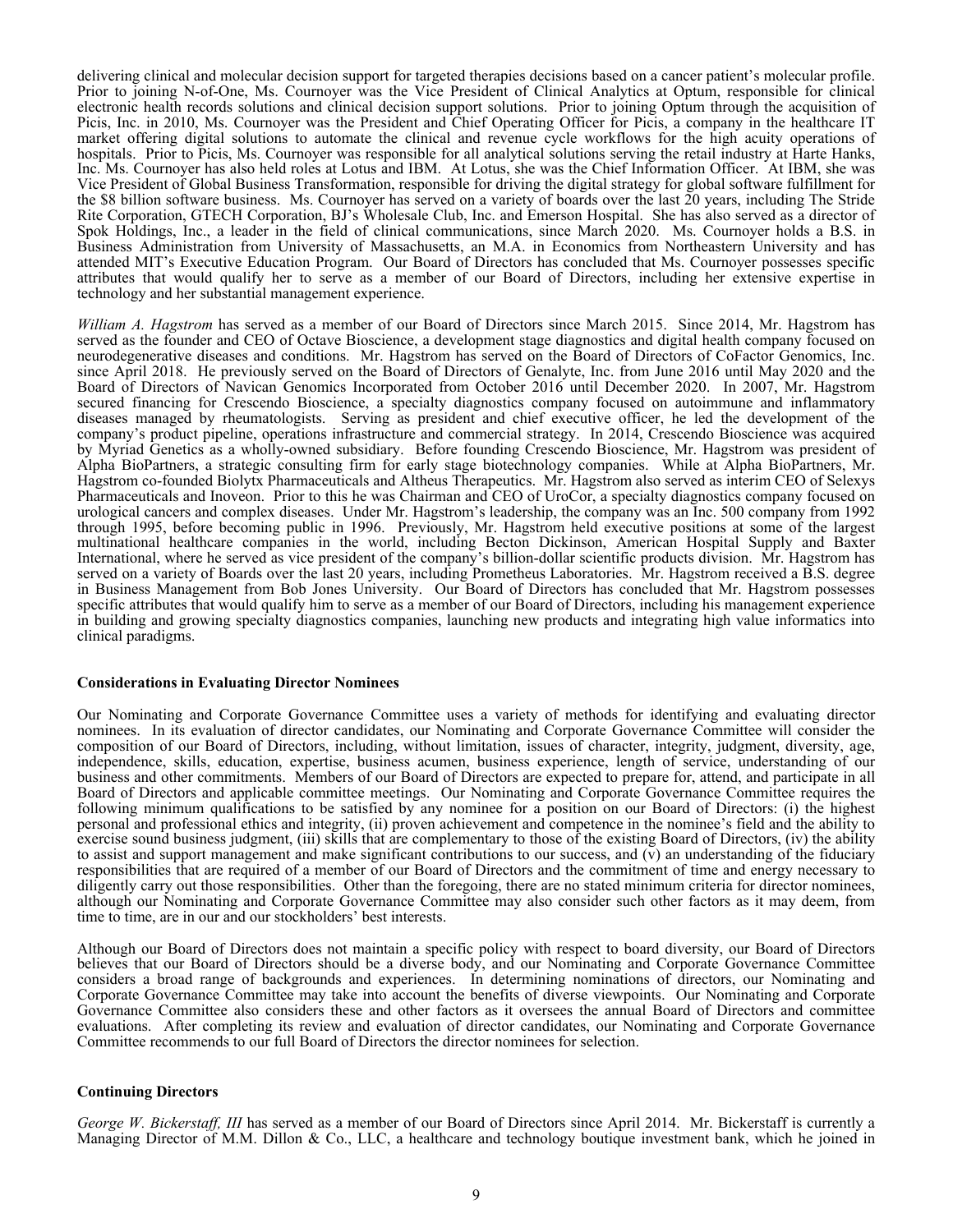2005. Prior to joining M.M. Dillon & Co., LLC, Mr. Bickerstaff held various positions with Novartis International AG, a global leader in pharmaceuticals and consumer health, including Chief Financial Officer of Novartis Pharma AG from October 2000 to May 2005. From December 1999 to September 2000, Mr. Bickerstaff served as Executive Vice President and Chief Financial Officer of Workscape, Inc., a provider of employee-related information services. From July 1998 to December 1999, Mr. Bickerstaff served as Executive Vice President and Chief Financial Officer of Uniscribe Professional Services, Inc., a nationwide provider of paper and technology-based document management solutions. From January 1998 to June 1998, Mr. Bickerstaff served as Executive Vice President and Chief Financial Officer of Intellisource Group, Inc., a provider of information technology solutions to the federal, state and local governments and utility markets. Mr. Bickerstaff has served as a member of the board of directors of Innoviva, Inc. since December 2017 (Chair of the Board, Chairman of the Audit Committee and Designated Financial Expert) and InCarda Therapeutics, Inc. since October 2020. Previously, he served as a member of the board of directors of Cardax, Inc. from June 2014 to August 2021 (Chair of the Board, Chair of the Audit Committee and Designated Financial Expert); Axovant Sciences Ltd. from February 2018 to February 2020 (Chair of the Audit Committee and Designated Financial Expert); Inovio Pharmaceuticals, Inc. from May 2017 to May 2018 (member of the Audit Committee and Designated Financial Expert); and ARIAD Pharmaceuticals, Inc. from April 2016 to February 2017 (Chair of the Audit Committee and Designated Financial Expert). Mr. Bickerstaff received a Bachelor of Science degree in Engineering and a Bachelor of Arts degree in Business Administration from Rutgers University. Our Board of Directors has concluded that Mr. Bickerstaff possesses specific attributes that qualify him to serve as a member of our Board of Directors, including his substantial financial experience in the healthcare industry and substantial experience with organ transplant markets.

*Grace E. Colón, Ph.D.* has served as a member of our Board of Directors since July 2019. Dr. Colón has served as President, Chief Executive Officer and Director of InCarda Therapeutics, Inc., a clinical-stage company developing therapeutics for cardiovascular conditions since 2013. In addition to her role at InCarda, Dr. Colón is the Executive Chairman (formerly Chief Executive Officer) of ProterixBio, Inc. She is a member of the Board of the MIT Corporation and of the Biotechnology Innovation Organization. She was also the founding President of the Industrial Products Division at Intrexon Corporation, where she established a new division focused on leveraging synthetic biology for bioindustrial applications such as biofuels and renewable chemicals. Prior to Intrexon, she was head of Clinical Operations for Gilead Sciences, Inc., where she was responsible for global execution of clinical trials. She also created and led both the Alliance Management and Commercial Strategic Planning groups. Prior to Gilead, she was Vice President, Corporate Planning at Affymetrix Inc., where she was responsible for strategic planning and project management and where she also served as Chief Operating Officer for the International Genomics Consortium, a non-profit medical research organization focused on cancer genomics. Earlier in her career, she was a consultant with McKinsey  $\&$  Co., where she served clients in healthcare, biotech, high tech and venture capital. Dr. Colón received her B.S. in chemical engineering from the University of Pennsylvania and a Ph.D. in chemical engineering from the Massachusetts Institute of Technology. Dr. Colón has also served on the boards of Cocoon Biotech, Inc., Paradigm Diagnostics, Inc. and PerceptiMed, Inc. Our Board of Directors has concluded that Dr. Colón possesses specific attributes that qualify her to serve as a member of our Board of Directors, including her strong background in biopharma, genomics, healthcare and industrial biotechnology.

*Ralph Snyderman, M.D*. has served as a member of our Board of Directors since May 2005. Dr. Snyderman has held the position of Chancellor Emeritus and James B. Duke Professor of Medicine at Duke University since July 2004. From January 1989 to June 2004, he served as Chancellor for Health Affairs at Duke University and was the founding CEO and President of the Duke University Health System. From January 2006 to November 2009, he consulted for New Enterprise Associates, a venture capital firm, as a venture partner. He previously served on the Boards of Directors of The Procter and Gamble Company, Pharmaceutical Product Development, LLC, Liquidia Technologies, Inc., Targacept, Inc., Trevena, Inc., and Press Ganey Associates, Inc. He currently serves on the Boards of Directors of iRhythm Technologies, Inc., ZealCare, LLC, as well as several not-for-profit boards, including the Whole Health Institute, Washington College Board of Visitors and Governors, and American Medical Program, Tel Aviv University, Sackler Faculty of Medicine. Dr. Snyderman is a member of the Association of American Physicians, where he served as president from 2003 to 2004, the Association of American Medical Colleges, where he served as chair from 2001 to 2002 and the National Academy of Medicine and the American Academy of Arts and Sciences. Dr. Snyderman holds a B.S. in Pre-Medical Studies from Washington College, an M.D. from the State University of New York, Downstate Medical Center, and completed an internship and residency in medicine at Duke University. Our Board of Directors has concluded that Dr. Snyderman possesses specific attributes that qualify him to serve as a member of our Board of Directors, including his strong background in personalized medicine and broad experience in the healthcare industry.

*Hannah A. Valantine, M.D.* has served as a member of our Board of Directors since July 2021. Dr. Valantine currently serves as Professor of Medicine at Stanford University School of Medicine, where she has been a faculty member since 1987. From April 2014 to September 2020, Dr. Valantine served as Chief Officer for Scientific Workforce Diversity at the National Institutes of Health, and as a Senior Investigator in the Intramural Research Program at the National Heart, Lung, and Blood Institute. From November 2004 to April 2014, Dr. Valantine was Professor of Cardiovascular Medicine and the Senior Associate Dean for Diversity and Leadership at Stanford. In collaboration with her colleagues at Stanford, Dr. Valantine co-invented the technology for donor derived cell-free DNA for diagnosis of transplant rejection, which is currently licensed and used to monitor patients for early detection of acute rejection. Dr. Valantine also serves as Principal and Founder of HAV LLC, a consulting company for diversity, equity and inclusion that she founded in January 2021. Dr. Valantine has also served on the board of directors of Pacific Biosciences of California, Inc. since June 2021 and on the board of directors of BridgeBio Pharma, Inc. since October 2021. Dr. Valantine received a Bachelor of Science degree in Biochemistry from London University, Chelsea College and a Bachelor of Medicine degree and Bachelor of Science degree in Medicine from London University, St. Georges Hospital. Our Board of Directors has concluded that Dr. Valantine possesses specific attributes that qualify her to serve as a member of our Board of Directors, including her extensive technical expertise relevant to our business and her significant leadership in the healthcare industry.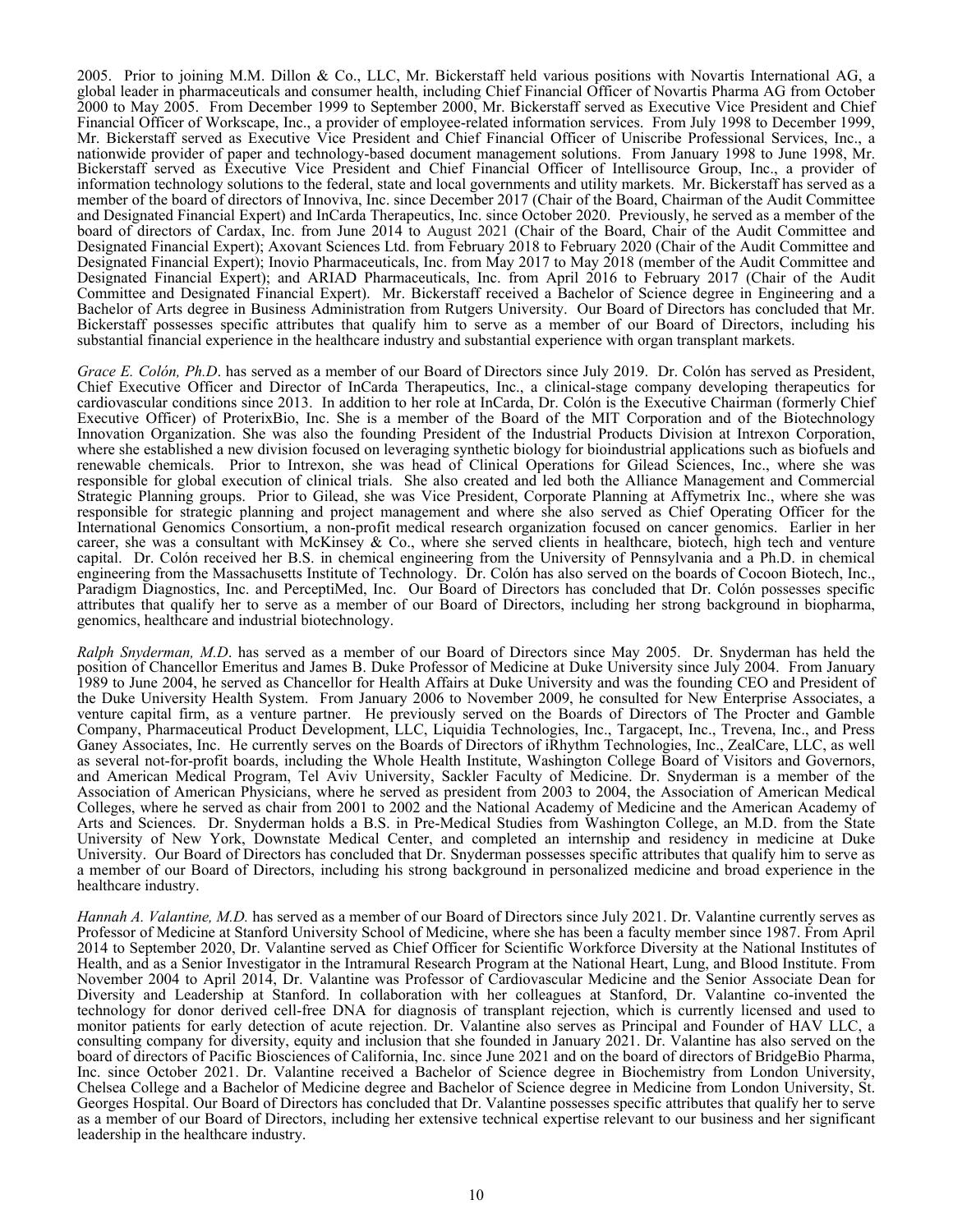*Michael D. Goldberg* has served as a member of our Board of Directors since November 2011 and the Chair of our Board of Directors since November 2021. He previously served as our Lead Independent Director from January 2020 to November 2021, and as the Chair of our Board of Directors from November 2011 to January 2020. Mr. Goldberg has served as a director and executive chairman of the Board of Directors of DNAnexus, Inc., a cloud-based genome informatics and data management company, and as an advisor to other private life science companies since May 2011. In addition to his role at DNAnexus, Inc., Mr. Goldberg serves as a director and chairman of the Board of Directors of YorLabs, Inc., a cardiac catheter ultrasound systems company. Mr. Goldberg also served on the Board of Directors for eHealth, Inc. from 1999 to 2021. From January 2005 to May 2011, Mr. Goldberg was a partner at Mohr Davidow Ventures, a venture capital firm, where he led life sciences investments in the area of molecular diagnostics, personalized medicine and digital healthcare. In 1987, Mr. Goldberg founded Axion, Inc., a cancer treatment services company, and served as its Chief Executive Officer until its sale in 1995. Prior to Axion, Mr. Goldberg was a partner at the venture capital firm of Sevin Rosen Management Company from 1985 to 1987, where he established the firm's life science practice, and director of corporate development at Cetus Corporation from 1981 to 1985. Mr. Goldberg has served as a member of the Board of Directors of numerous companies in the biotech and health sciences industry. Mr. Goldberg has served on boards and advisory boards of a number of industry, academic and public policy institutions in biotechnology and finance, including the Board of the Independent Citizens Oversight Committee, which is the governing board for the California Institute for Regenerative Medicine, the Board of the Western Association of Venture Capitalists, the Advisory Boards for the Harvard Center for Genetics and Genomics, the Berkeley Center for Law and Technology, the UCSF Center for Translational and Policy Research on Personalized Medicine and the Stanford Distinguished Careers Institute. Mr. Goldberg holds a B.A. from Brandeis University and an M.B.A. from the Stanford Graduate School of Business. Our Board of Directors has concluded that Mr. Goldberg possesses specific attributes that qualify him to serve as a member of our Board of Directors, including his experience as a senior executive, board member and venture capital investor with numerous companies in the life sciences industry and in personalized medicine and genomics.

*Peter Maag, Ph.D*. has served as a member of our Board of Directors since November 2012 and as our Executive Chair from November 2020 until November 2021. Dr. Maag also served as our Chief Executive Officer from October 2012 until November 2020 and as our President from October 2012 until November 2018. Prior to joining the Company, Dr. Maag held numerous positions with increasing responsibility at Novartis International AG, a global healthcare company from September 2001 to April 2012, including Global Head of Novartis Diagnostics, a business unit of Novartis A.G., from 2009 to 2012. Dr. Maag also served as Country President for Novartis Pharma AG in Germany from 2006 to 2008, Country President for Novartis' Korea operations from 2003 to 2005, and the Head of Strategy for the pharmaceutical division of Novartis A.G. from 2001 to 2002. Dr. Maag also worked at McKinsey & Company, focusing on healthcare and globalization from 1995 to 2001. Besides supporting various healthcare and tech companies in their growth efforts, Dr. Maag also holds a board position at Phoenix Pharma SE, has served on the board of directors of Miromatrix Medical Inc. since June 2021, serves on the board of Personalized Medicine Coalition in Washington D.C. and serves as a director of BluLake Ventures LLC. Dr. Maag studied pharmaceutical sciences at the University of Heidelberg and University of London and received his Ph.D. from the University of Berlin, Germany. Our Board of Directors has concluded that Dr. Maag should serve on our Board of Directors due to his position as the prior Chief Executive Officer of the Company as well as his extensive experience in the pharmaceuticals and life sciences industries.

*Reginald Seeto, MBBS* has served as our Chief Executive Officer since November 2020 and as our President since November 2018. From November 2018 to November 2020, Dr. Seeto served as our Chief Business Officer. Prior to joining the Company, Dr. Seeto served as the Chief Operating Officer of Ardelyx, Inc., a specialized biopharmaceutical company, from October 2016 through mid-August 2018 and continued with Ardelyx, Inc. from August 2018 through December 2018 as a consultant. From April 2008 until October 2016, Dr. Seeto held various positions of increasing responsibility at MedImmune Limited, a biotechnology company and subsidiary of AstraZeneca Plc, and at AstraZeneca, most recently serving as vice president, head of partnering and strategy for AstraZeneca. Earlier, he served as company president of AstraZeneca Thailand and before that, as executive vice president of corporate development and strategy for MedImmune. Prior to joining AstraZeneca/MedImmune, Dr. Seeto held senior marketing roles at Organon Biosciences, which was acquired by Schering Plough in 2007, and Boehringer Ingelheim Pharmaceuticals. Earlier, Dr. Seeto served as an engagement manager for McKinsey  $\&$  Company and started his career as a practicing medical doctor and clinical researcher in Australia. Dr. Seeto earned both his B.S. and MBBS in medical studies from the University of Sydney, Australia. Our Board of Directors has concluded that Dr. Seeto should serve on our Board of Directors due to his position as the Chief Executive Officer of the Company as well as his substantial management experience and his expertise in pharmaceuticals and life sciences industries.

*Arthur A. Torres* has served as a member of our Board of Directors since September 2021. Senator Arthur A. Torres (retired) is currently the Vice Chair of California Institute for Regenerative Medicine (CIRM), which has provided more than \$2.7 billion in research funds to find cures for incurable diseases, and the Vice Chair of the One Legacy Foundation, the largest organ transplant foundation in the United States. Senator Torres was elected as the Alumni Regent Designate for the University of California (UC) as of July 1, 2020 and became UC Alumni Regent and president of the UC Alumni Association on July 1, 2021. From May 2017 to May 2020, he served as a board member of the San Francisco Municipal Transportation Agency. Senator Torres served as a member and the President of the San Francisco Public Utilities Commission from 2010 to 2014. From 1996 to 2009, he served as the elected Chairman of the California Democratic Party. Senator Torres served in the California State Senate from 1982 to 1994 and in the California State Assembly from 1974 to 1982. He chaired the California Senate Insurance Committee and the California Senate Toxics Committee, where he wrote the Safe Drinking Water and Toxic Enforcement Act of 1986, passed by the California voters as Proposition 65. Senator Torres also served as the chair of the California Assembly Health Committee, where he overhauled the Medi-Cal system. He received a B.A. in Government from the University of California Santa Cruz in 1968 and a J.D. from the University of California Davis School of Law in 1971. Our Board of Directors has concluded that Senator Torres possesses specific attributes that qualify him to serve as a member of our Board of Directors, including his extensive policy knowledge, regenerative medicine expertise, and health equity leadership within the LatinX and LGBTQ communities.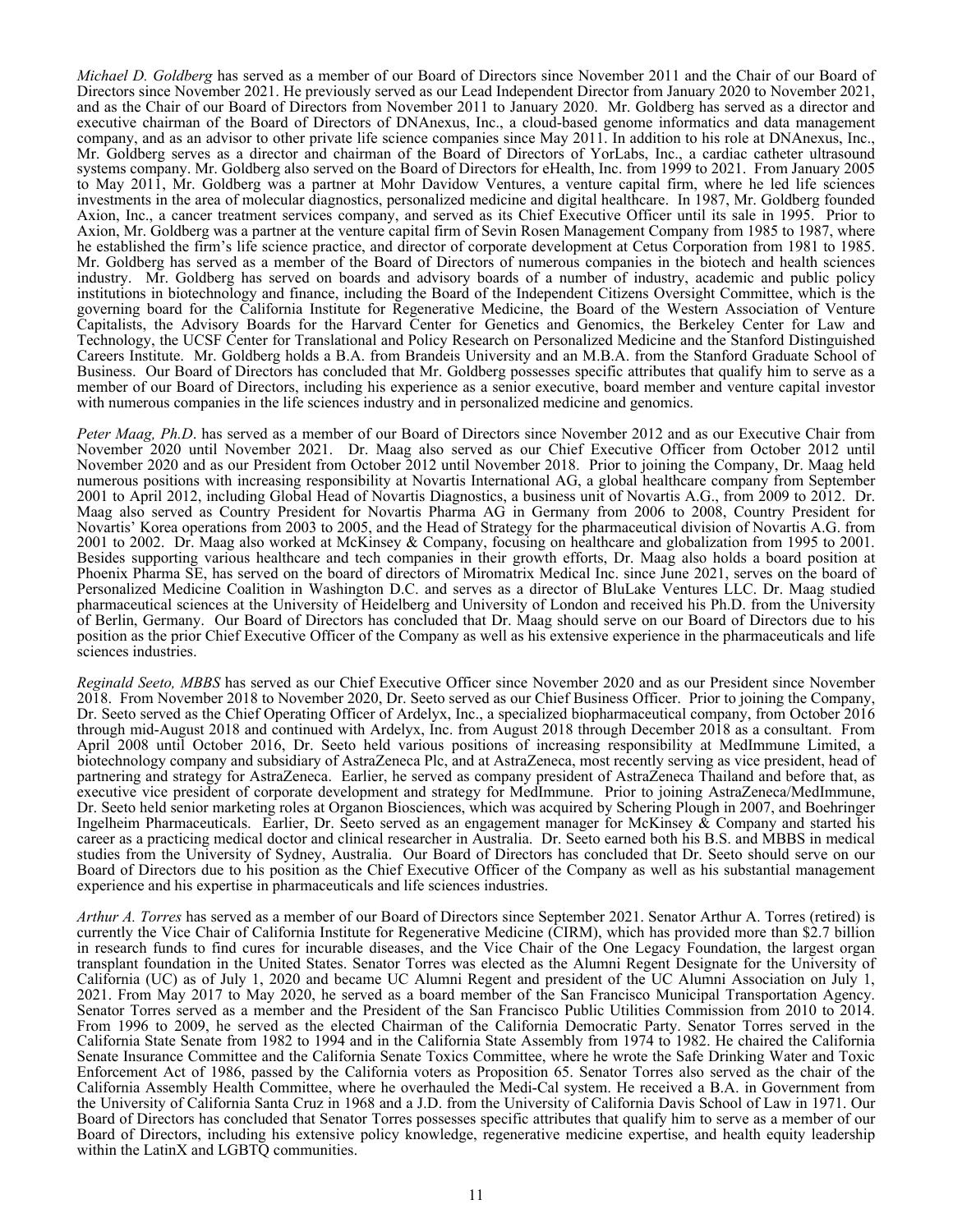#### <span id="page-15-0"></span>**Director Independence**

Our common stock is listed on the Nasdaq Global Market. Under the rules of The Nasdaq Stock Market LLC (the "Nasdaq Rules"), independent directors must comprise a majority of a listed company's Board of Directors. In addition, the Nasdaq Rules require that, subject to specified exceptions, each member of a listed company's audit, compensation, and nominating and corporate governance committees be independent. Under the Nasdaq Rules, a director will only qualify as an "independent director" if, in the opinion of the listed company's Board of Directors, the director does not have a relationship that would interfere with the exercise of independent judgment in carrying out the responsibilities of a director.

Audit Committee members must also satisfy the independence criteria set forth in Rule 10A-3 under the Exchange Act and the Nasdaq Rules. In addition, Compensation Committee members must satisfy the independence criteria set forth in Rule 10C-1 under the Exchange Act and the Nasdaq Rules.

Our Board of Directors has undertaken a review of the independence of each director and considered whether such director has a material relationship with us that could compromise the director's ability to exercise independent judgment in carrying out the director's responsibilities. As a result of this review, our Board of Directors has determined that Mr. Goldberg, Mr. Bickerstaff, Dr. Cohen, Dr. Colón, Ms. Cournoyer, Mr. Hagstrom, Dr. Snyderman, Senator Torres and Dr. Valantine are "independent directors" as defined under the applicable rules and regulations of the SEC and the Nasdaq Rules.

### **Board Leadership Structure**

Our Board of Directors has an independent Chair, Mr. Goldberg, and we believe that having independent leadership is an important component of our governance structure. Effective November 1, 2021, Dr. Maag transitioned from his position as our Executive Chair to a non-employee member of our Board of Directors. Concurrently with such transition, Mr. Goldberg, who had been acting as our Lead Independent Director since 2020, was appointed as our independent Chair. Our independent Chair has authority, among other things, to preside over Board of Directors meetings, including meetings of the independent directors, and to call special meetings of our Board of Directors. Accordingly, the independent Chair has substantial ability to shape the work of our Board of Directors. We currently believe that having an independent Chair creates an environment that is more conducive to objective evaluation and oversight of management's performance, increasing management accountability and improving the ability of our Board of Directors to monitor whether management's actions are in the best interests of our Company and our stockholders.

In addition, we believe that separation of the roles of Chair and Chief Executive Officer enhances the accountability of our Chief Executive Officer to our Board of Directors and encourages balanced decision making. While our Chief Executive Officer is responsible for the day-to-day leadership and operations of the Company, our independent Chair provides guidance to our Board of Directors and set the agenda for the meetings of the Board of Directors.

However, no single leadership model is right for all companies and at all times. Our Board of Directors recognizes that, depending on the circumstances, other leadership models, such as combining the role of Chair with the role of Chief Executive Officer, might be appropriate. Accordingly, our Board of Directors periodically reviews its leadership structure and will continue to evaluate and implement the leadership structure that it concludes most effectively supports our Board of Directors in fulfilling its responsibilities.

### **Board Diversity of Skills and Expertise**

The following is an overview of the collective experiences, qualifications and attributes of our Board of Directors. Please see the sections titled "Directors with Terms Expiring at the Annual Meeting-Nominees for Director" and "Continuing Directors" for individual details regarding the experience and expertise of each of our directors.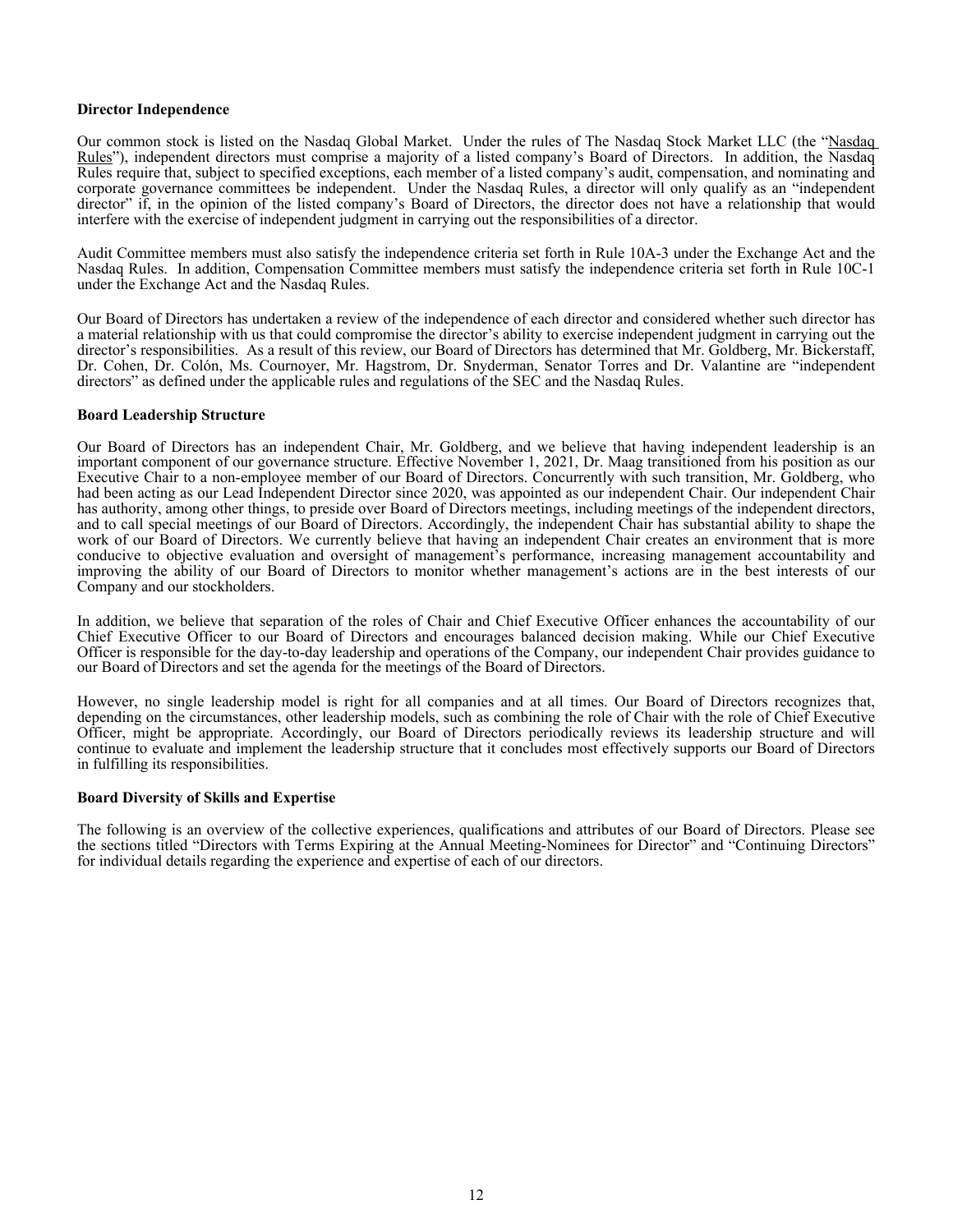<span id="page-16-0"></span>

### **Legal Proceedings with Directors**

There are no legal proceedings related to any of the directors or director nominees that require disclosure pursuant to Items 103 or 401(f) of Regulation S-K.

### **Agreements with Directors**

None of the directors or nominees for director was selected pursuant to any arrangement or understanding, other than compensation arrangements in the ordinary course of business.

#### **Board and Committee Meetings**

During fiscal year 2021, our Board of Directors held nine meetings (including regularly scheduled and special meetings), and took action by written consent eight times. Except for Dr. Colón, each director attended at least 75% of the aggregate of (i) the total number of meetings of our Board of Directors held during the period for which he or she served as a director, and (ii) the total number of meetings held by all committees of our Board of Directors on which he or she served during the periods that he or she served. Dr. Colón attended all regularly scheduled meetings of our Board of Directors in 2021.

It is the policy of our Board of Directors to regularly have separate meeting times for independent directors without management.

Although we do not have a formal policy regarding attendance by members of our Board of Directors at annual meetings of stockholders, we encourage, but do not require, our directors to attend. Dr. Seeto, Dr. Maag and Mr. Bickerstaff attended our 2021 annual meeting of stockholders.

Our Board of Directors has five standing committees: the Audit Committee, the Compensation Committee, the Nominating and Corporate Governance Committee, the Science and Technology Committee and the Government and Regulatory Affairs Committee. The composition and responsibilities of each of the committees of our Board of Directors as of May 2, 2022 are described below. Members will serve on these committees until their resignation or until otherwise determined by our Board of Directors.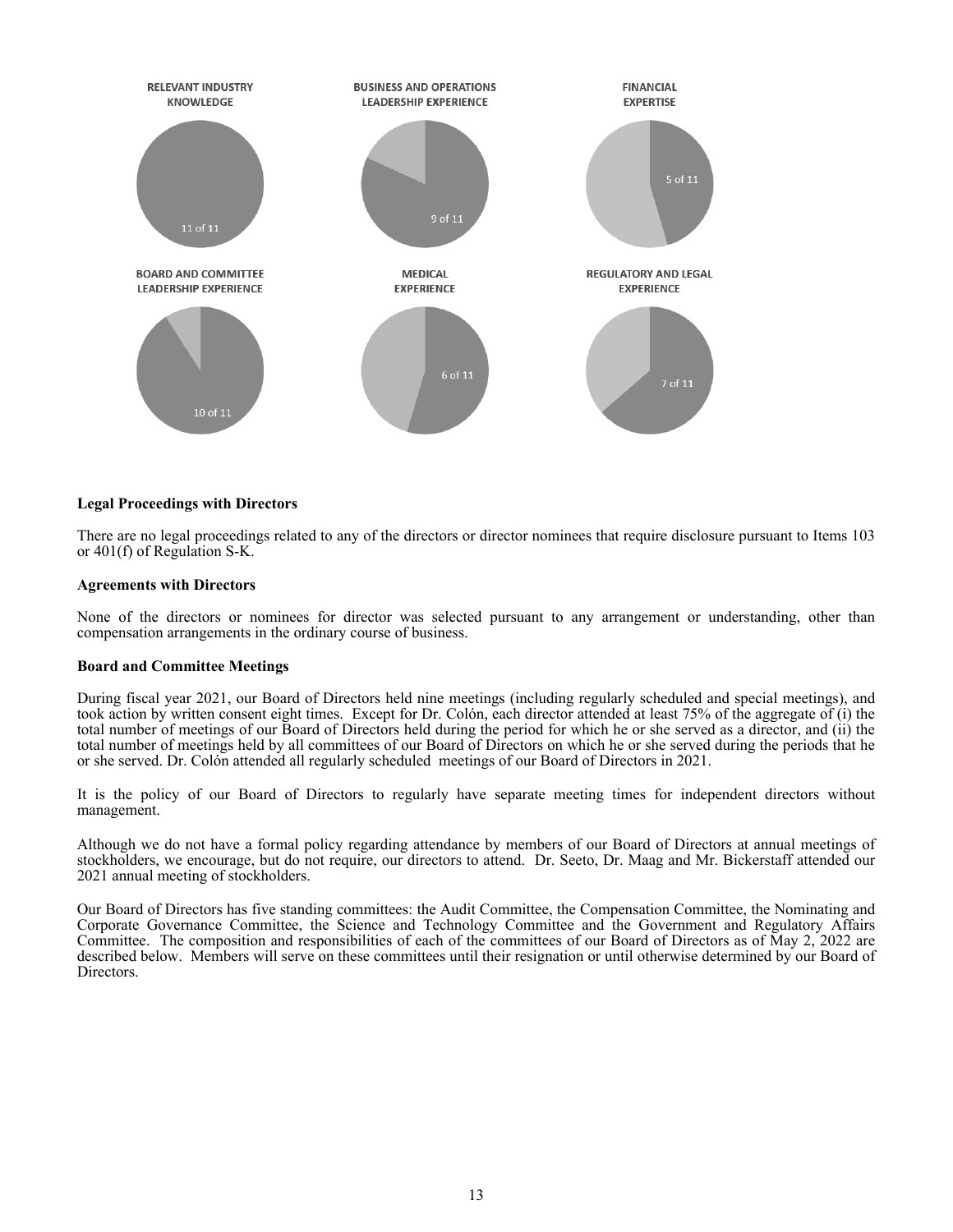|                            | Audit<br><b>Committee</b> | <b>Nominating</b><br>and Corporate<br>Governance<br>Committee | <b>Compensation</b><br>Committee | <b>Science and</b><br><b>Technology</b><br>Committee | Government<br>and<br><b>Regulatory</b><br><b>Affairs</b><br>Committee |
|----------------------------|---------------------------|---------------------------------------------------------------|----------------------------------|------------------------------------------------------|-----------------------------------------------------------------------|
| George W. Bickerstaff, III | $X^*$                     |                                                               |                                  |                                                      | X                                                                     |
| Fred E. Cohen, M.D., D.    |                           |                                                               | $X^*$                            | X                                                    |                                                                       |
| Phil                       |                           |                                                               |                                  |                                                      |                                                                       |
| Grace E. Colón, Ph.D.      |                           |                                                               | X                                | $X^*$                                                |                                                                       |
| Christine M. Cournoyer     | X                         |                                                               |                                  | X                                                    |                                                                       |
| Michael D. Goldberg        | X                         | X                                                             | X                                |                                                      | $X^*$                                                                 |
| William A. Hagstrom        | X                         |                                                               | X                                |                                                      |                                                                       |
| Peter Maag, Ph.D.          |                           |                                                               |                                  | X                                                    |                                                                       |
| Ralph Synderman, M.D.      |                           | $X^*$                                                         |                                  | X                                                    |                                                                       |
| Arthur A. Torres           |                           | X                                                             |                                  |                                                      | X                                                                     |
| Hannah A. Valantine,       |                           |                                                               |                                  | X                                                    |                                                                       |
| M.D.                       |                           |                                                               |                                  |                                                      |                                                                       |

X: Committee Member

¬: Committee Chair

# *Audit Committee*

We have a separately-designated standing audit committee established in accordance with Section 3(a)(58)(A) of the Exchange Act. Our Audit Committee is currently comprised of George W. Bickerstaff, III, Christine M. Cournoyer, Michael D. Goldberg and William A. Hagstrom, each of whom is a non-employee member of our Board of Directors. Mr. Bickerstaff serves as the current chair of our Audit Committee. Our Board of Directors has determined that each of the members of our Audit Committee satisfies the requirements for independence and financial literacy under the rules and regulations of the SEC, including Rule 10A-3 under the Exchange Act and the Nasdaq Rules. Our Board of Directors has determined that each of Messrs. Bickerstaff, Goldberg and Hagstrom and Ms. Cournoyer qualifies as an "audit committee financial expert" as defined by the applicable SEC rules and satisfies the financial sophistication requirements of the Nasdaq Rules. This designation does not impose on Messrs. Bickerstaff, Goldberg or Hagstrom or Ms. Cournoyer any duties, obligations or liabilities that are greater than those generally imposed on members of our Audit Committee and our Board of Directors. Our Audit Committee is responsible for, among other things:

- appointing, compensating and overseeing the work of our independent registered public accounting firm;
- reviewing the qualifications, performance and independence of our independent registered public accounting firm; pre-approving any audit and permissible non-audit services to be performed by our independent registered public accounting firm;
- overseeing the Company's internal accounting and financial controls, including procedures for the treatment of complaints on accounting controls, internal accounting controls or auditing matters and procedures for the submission of confidential, anonymous employee comments about questionable accounting or auditing matters;
- reviewing with our management and independent registered public accounting firm the organization and performance of our internal audit function;
- reviewing and discussing with our management and the independent registered public accounting firm the results of our annual audit, our quarterly financial statements and financial statements included in our publicly filed reports;
- reviewing and approving related party transactions;
- preparing and providing the Audit Committee report that the SEC requires in our annual proxy statements;
- reviewing the Company's guidelines and policies with respect to risk assessment and risk management, including risks relating to the Company's accounting matters, financial reporting, legal and regulatory compliance and general business risks and the steps taken by management to monitor and control these exposures;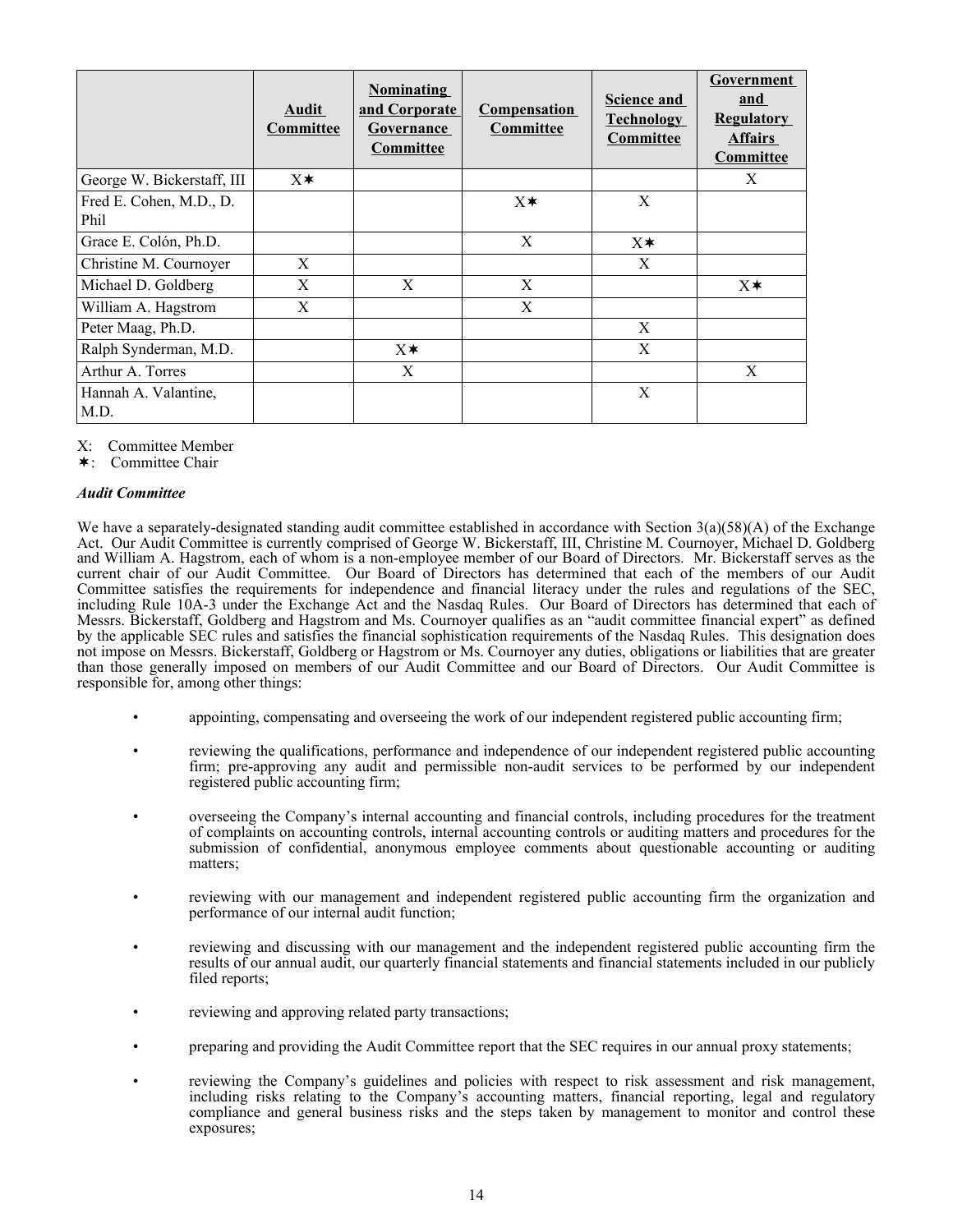- assisting with the resolution of any actual or potential conflicts of interest with respect to members of our Board of Directors; and
- reviewing and evaluating, at least annually, the performance of the Audit Committee and its members.

Our Audit Committee operates under a written charter that satisfies the applicable rules and regulations of the SEC and the Nasdaq Rules. A copy of the charter of our Audit Committee is available on our website at www.caredx.com in the Corporate Governance section of our Investors webpage. During fiscal year 2021, our Audit Committee held four meetings and did not take any action by written consent.

### *Compensation Committee*

Our Compensation Committee is comprised of Fred E. Cohen, M.D., D. Phil, Grace E. Colón, Ph.D., Michael D. Goldberg and William A. Hagstrom, each of whom is a non-employee member of our Board of Directors. Dr. Cohen is the chair of our Compensation Committee. Our Board of Directors has determined that each member of our Compensation Committee meets the requirements for independence under the rules and regulations of the SEC, including Rule 10C-1 under the Exchange Act, and the Nasdaq Rules and is a "non-employee director" within the meaning of Rule 16b-3 under the Exchange Act. Our Compensation Committee is responsible for, among other things:

- reviewing and approving all salaries, incentive awards and bonuses, equity awards, severance arrangements, change in control agreements and any other compensation and benefit plans for our Chief Executive Officer and all other executive officers;
- administering our equity compensation plans and the issuance of stock options and other stock-related awards not granted pursuant to a plan;
- reviewing, at least annually, the Company's stock plans, performance goals, incentive awards and the overall composition and coverage of its compensation plans;
- preparing and providing the annual report on executive compensation that the SEC requires in our annual proxy statements;
- reviewing the results of any stockholder advisory vote on executive compensation and considering whether to recommend adjustments to the our executive compensation policies and practices as a result of such vote;
- reviewing and recommending to our Board of Directors for approval the frequency with which we will conduct the stockholder advisory vote on named executive officer compensation, taking into account the results of the most recent stockholder advisory vote;
- evaluating risks arising from our compensation plans, policies and programs for our employees;
- developing and implementing policies with respect to the recovery of any excess compensation paid to our executive officers based on erroneous data;
- evaluating and making recommendations to our Board of Directors about director compensation;
- overseeing our overall compensation philosophy, compensation plans and benefits programs; and
- reviewing and evaluating, at least annually, the performance of the Compensation Committee and its members.

Our Compensation Committee operates under a written charter that satisfies the applicable rules and regulations of the SEC and the Nasdaq Rules. A copy of the charter of our Compensation Committee is available on our website at www.caredx.com in the Corporate Governance section of our Investors webpage. During fiscal year 2021, our Compensation Committee held two meetings and took action by written consent four times.

Our Compensation Committee adopted an Equity Award Grant Policy, which was most recently amended and restated on September 9, 2021, pursuant to which our Compensation Committee delegated our Chief Executive Officer the power and authority, separately but concurrently with the power and authority of our Compensation Committee, to grant stock options, restricted stock awards and stock-settled stock appreciation rights under the Company's 2014 Equity Incentive Plan (as amended, the "2014 Plan") to our employees (other than executives and directors), consultants or advisors of our Company that are natural persons. During fiscal year 2021, Dr. Seeto exercised his authority by written consent pursuant to this policy on an approximately monthly basis.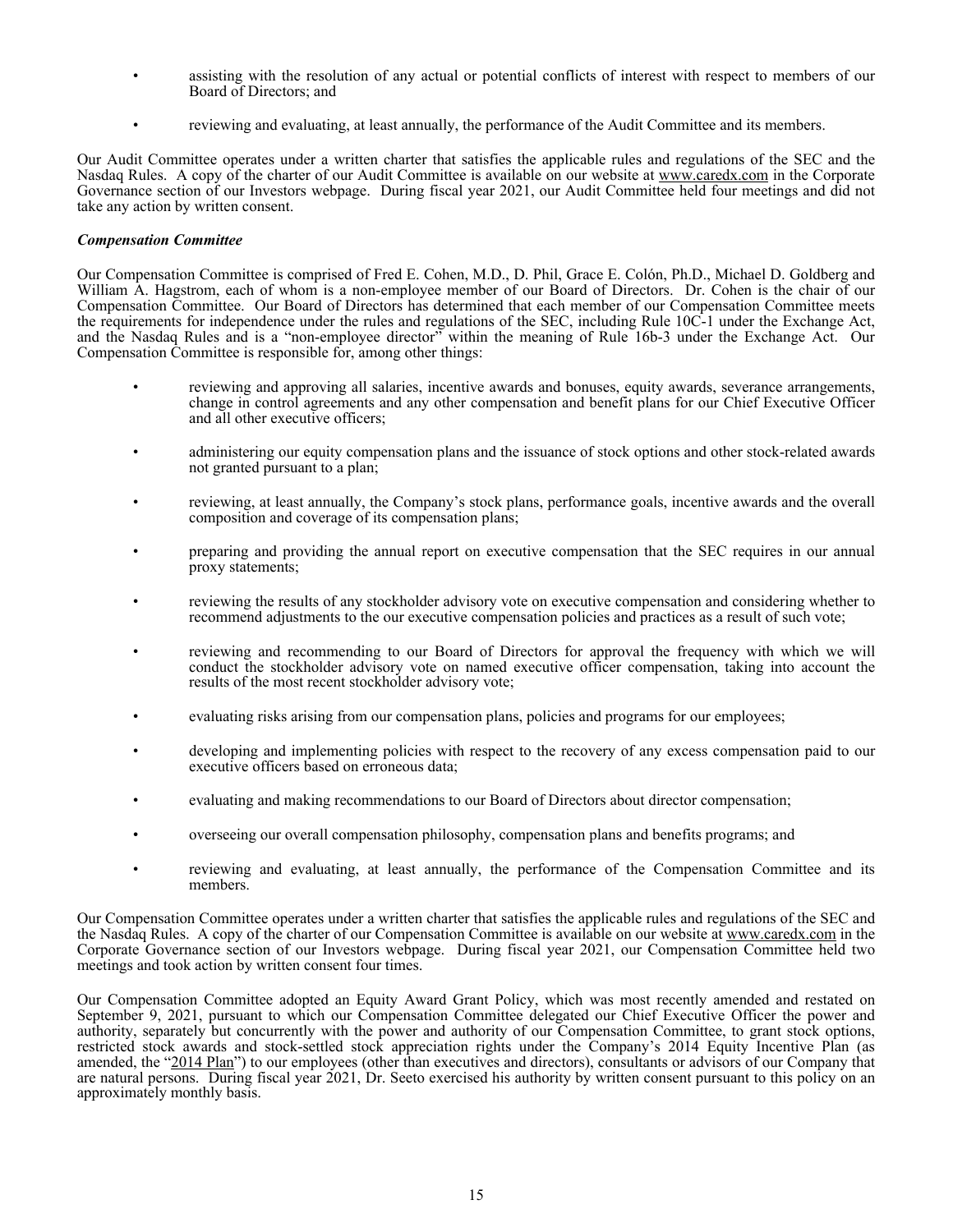### *Compensation Committee Interlocks and Insider Participation*

No member of our Compensation Committee in 2021 was at any time during 2021 or at any other time an officer or employee of ours, and none had or have any relationships with us that are required to be disclosed under Item 404 of Regulation S-K. None of our executive officers has served as a member of the board of directors, or as a member of the compensation or similar committee, of any entity that has one or more executive officers who served on our Board of Directors or Compensation Committee during 2021.

# *Nominating and Corporate Governance Committee*

Our Nominating and Corporate Governance Committee is comprised of Ralph Snyderman, M.D., Michael D. Goldberg and Arthur A. Torres, each of whom is a non-employee member of our Board of Directors. Dr. Snyderman is the chair of our Nominating and Corporate Governance Committee. Senator Torres was appointed to the Nominating and Corporate Governance Committee on September 15, 2021. Our Board of Directors has determined that each member of our Nominating and Corporate Governance Committee meets the requirements for independence under the Nasdaq Rules. Our Nominating and Corporate Governance Committee is responsible for, among other things:

- reviewing and making recommendations regarding the composition and size of our Board of Directors and determine the relevant criteria (including any minimum qualifications) for membership on our Board of Directors;
- overseeing our Board of Directors' evaluation process, including conducting periodic evaluations of the performance of our Board of Directors as a whole and each committee of our Board of Directors, and evaluating the performance of members of our Board of Directors eligible for re-election;
- reviewing disclosures about the Company's nomination process in our annual meeting proxy statement;
- reviewing and making recommendations about our corporate governance guidelines and overseeing compliance with laws and regulations by our Board of Directors and its committees;
- determining the manner in which stockholders may send communications to our Board of Directors, as well as the process by which stockholder communications will be relayed to our Board of Directors and what our Board of Directors' response, if any, should be;
- reviewing governance-related stockholder proposals and recommending our Board of Directors' responses;
- reviewing and approving conflicts of interest of our directors and corporate officers, other than related party transactions reviewed by the Audit Committee; and
- reviewing and evaluating, at least annually, the performance of the Nominating and Corporate Governance Committee and its members.

Our Nominating and Corporate Governance Committee operates under a written charter that satisfies the Nasdaq Rules. A copy of the charter of our nominating and corporate governance committee is available on our website at www.caredx.com in the Corporate Governance section of our Investors webpage. During fiscal year 2021, our Nominating and Corporate Governance Committee held eleven meetings and did not take any action by written consent.

### *Science and Technology Committee*

Our Science and Technology Committee is comprised of Fred E. Cohen, M.D., D. Phil, Grace E. Colón, Ph.D., Christine M. Cournoyer, Ralph Snyderman, M.D., Peter Maag, Ph.D. and Hannah A. Valantine, M.D., each of whom is a non-employee member of our Board of Directors. Dr. Colón is the chair of our Science and Technology Committee. Dr. Maag and Dr. Valantine was appointed to the Science and Technology Committee on November 1, 2021 and July 1, 2021, respectively. Our Science and Technology Committee is responsible for, among other things:

- meeting with the Company's science and technology leaders to review the Company's internal research and technology development activities and providing input as it deems appropriate;
- reviewing technologies that the Company considers for licensing or acquisition and providing input as it deems appropriate;
- reviewing the Company's development of its technical goals and research and development strategies and providing input as it deems appropriate;
- periodically reporting to our Board of Directors regarding the Science and Technology Committee's review and assessment of the Company's internal technology development, technology assessment, technology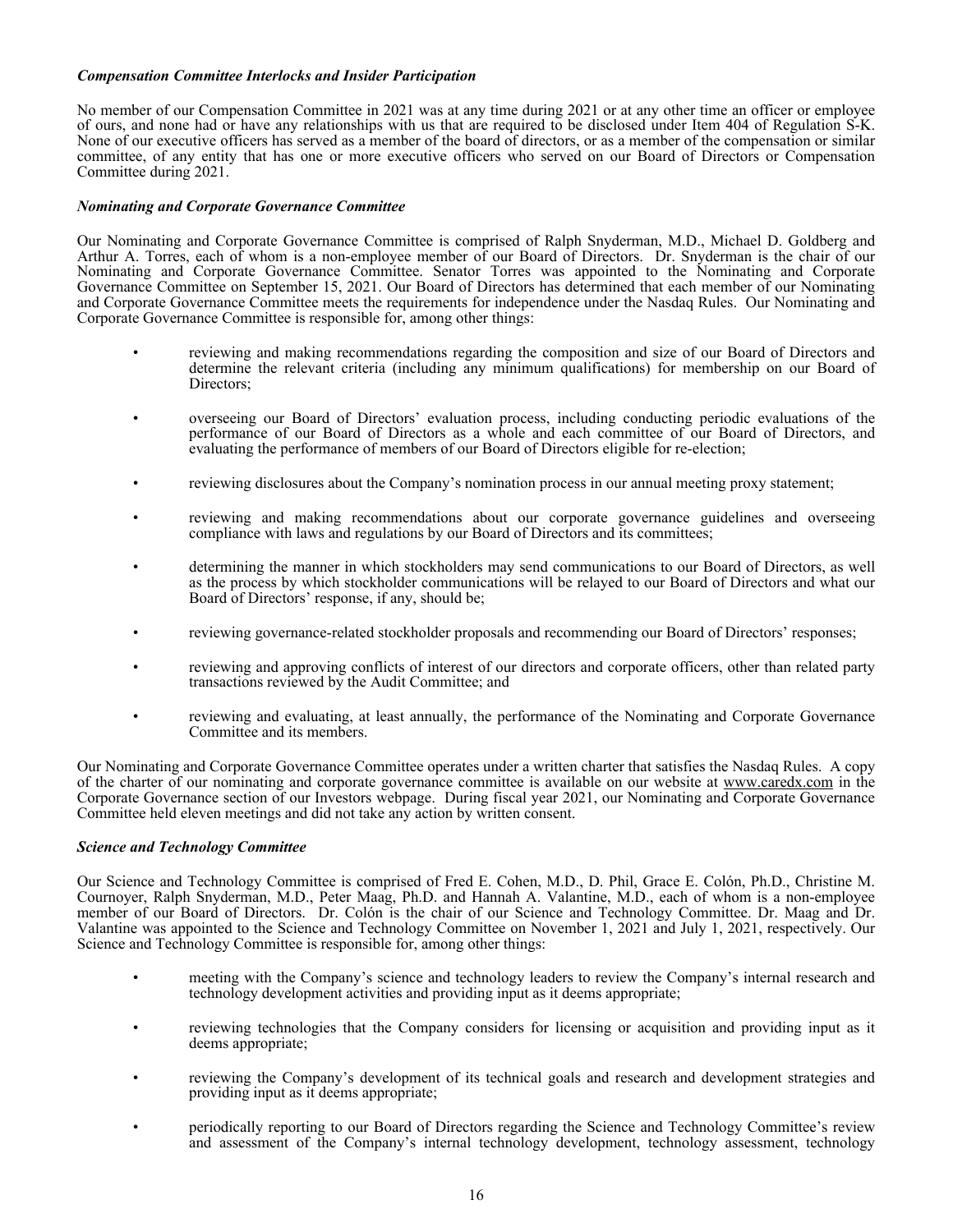- review and technical goals and research and development strategies and any other matters as it deems appropriate; and
- <span id="page-20-0"></span>• reviewing and evaluating, at least annually, the performance of the Science and Technology Committee and its members.

Our Science and Technology Committee operates under a written charter. During fiscal year 2021, our Science and Technology Committee held two meetings and did not take any action by written consent.

#### *Government and Regulatory Affairs Committee*

In September 2021, the Board of Directors formed an *ad hoc* Government and Regulatory Affairs Committee. Our Government and Regulatory Affairs Committee is comprised of Michael D. Goldberg, George W. Bickerstaff, III and Arthur A. Torres, each of whom is a non-employee member of our Board of Directors. Mr. Goldberg is the chair of our Government and Regulatory Affairs Committee. Our Government and Regulatory Affairs Committee is responsible for, among other things, exercise oversight responsibility with respect to regulatory reviews, investigations and proceedings involving or by or before regulatory authorities having jurisdiction over our Company.

During fiscal year 2021, our Government and Regulatory Affairs Committee held eleven meetings and did not take any action by written consent.

#### **Stockholder Feedback and Engagement**

We believe that engaging with our stockholders is fundamental to our commitment to good governance and is essential in aligning our corporate governance practices with evolving best practices. Throughout 2021, we connected with our institutional and individual investors and other stakeholders to share and receive feedback on updates to our corporate governance practices and gain valuable insights into current and emerging global governance trends.

Over the past 12 months, we engaged with over 25 institutional investors, representing the holders of over 50% of our outstanding shares of common stock. The key issues we discussed with our investors included Environmental, Social and Governance topics, board composition and classification, sustainability reporting and disclosures, our long-term business strategy and other related matters. We conducted these meetings throughout the year and organized a systematic outreach campaign to engage with our stockholders and receive feedback prior to preparing our proxy materials for the Annual Meeting. Although stockholder engagement is primarily undertaken by our management, members of our Board of Directors also participate when appropriate. We utilize the insights gained from these stockholder meetings as key inputs in improving and evolving our long-term corporate governance and sustainability practices.

We strive to adopt a collaborative approach in these stockholder meetings, which contributed to our improved understanding of the variety of perspectives and motivations of our investors. While not exhaustive, some examples of key feedback from our stockholders in the past 12 months included (i) suggestions for improved disclosure regarding the mix of skills of our Board of Directors; (ii) suggestions for improved board diversity disclosure; (iii) appreciation for our improved stockholder engagement efforts; and (iv) dialogue regarding the continued evaluation of our corporate governance practices. In response to the feedback we received from our stockholders, we shared the feedback with our Board of Directors and enhanced the relevant disclosures in our proxy materials. Please see the sections titled "Board Diversity of Skills and Expertise," "Board Diversity Matrix" and "Board and Committee Meetings" for additional information.

### **Board Diversity Matrix**

The table below provides an enhanced disclosure regarding the diversity of the members and nominees of our Board of Directors. Each of the categories listed in the below table has the meaning as it is used in Nasdaq Rule 5605(f).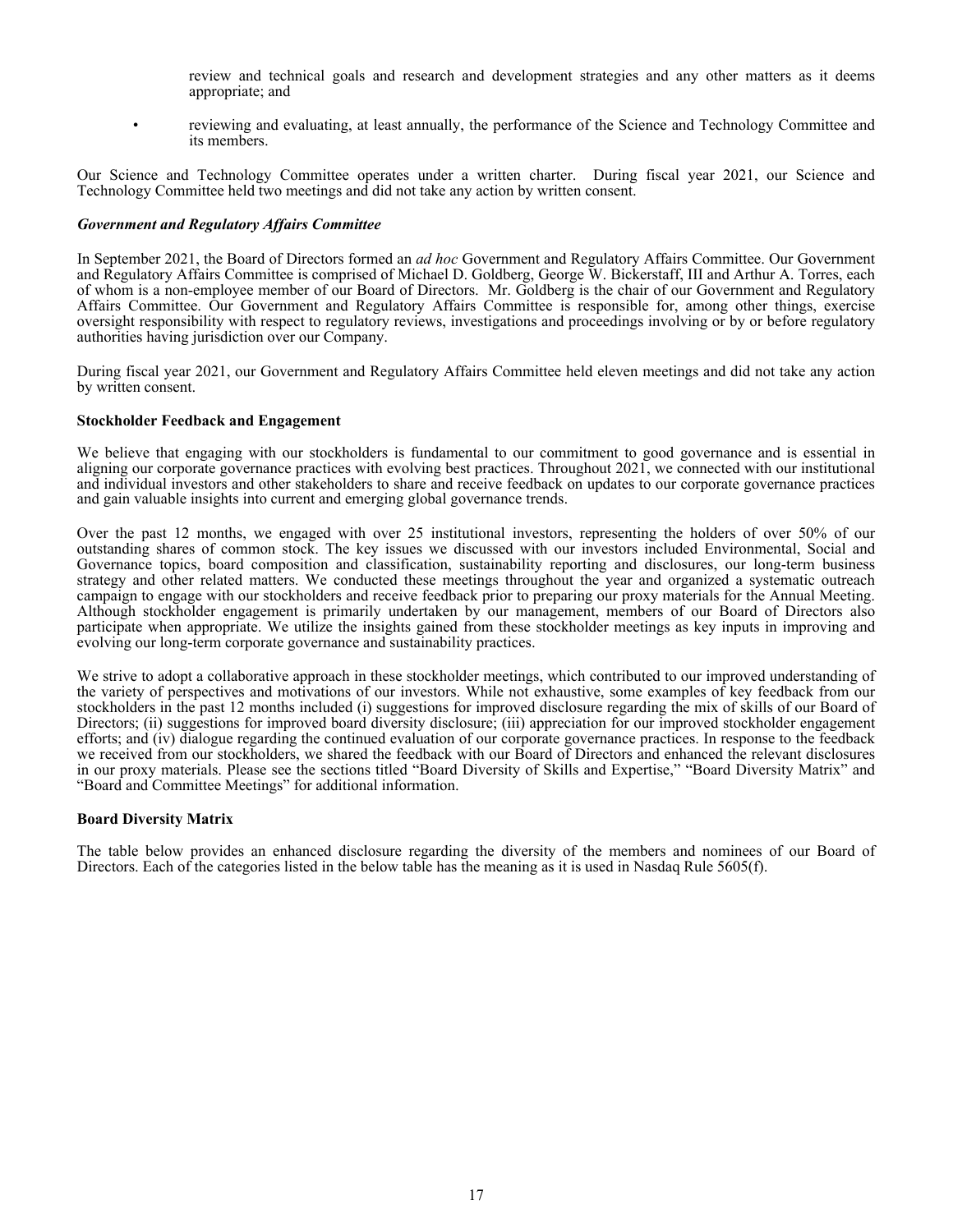<span id="page-21-0"></span>

| Board Diversity Matrix (As of May 2, 2022)   |                |               |                   |                              |
|----------------------------------------------|----------------|---------------|-------------------|------------------------------|
| <b>Board Size:</b>                           |                |               |                   |                              |
| <b>Total Number of Directors</b>             |                |               | 11                |                              |
|                                              | Male           | Female        | <b>Non-Binary</b> | Gender<br><b>Undisclosed</b> |
| <b>Part I: Gender Identity</b>               |                |               |                   |                              |
| Number of directors based on gender identity | 8              | 3             |                   |                              |
| Part II: Demographic Background              |                |               |                   |                              |
| African American or Black                    |                |               |                   |                              |
| Alaskan Native or Native American            |                |               |                   |                              |
| Asian                                        |                |               |                   |                              |
| Hispanic or Latinx                           |                |               |                   |                              |
| Native Hawaiian or Pacific Islander          |                |               |                   |                              |
| White                                        | 7              | $\mathcal{D}$ |                   |                              |
| Two or More Races or Ethnicities             | $\overline{c}$ |               |                   |                              |
| LGBTQ+                                       |                |               |                   |                              |
| Did not Disclose Demographic Background      |                |               |                   |                              |

# **Stockholder Recommendations for Nominations to the Board of Directors**

Our Nominating and Corporate Governance Committee will consider candidates for director recommended by stockholders holding at least one percent of the fully diluted capitalization of the Company continuously for at least 12 months prior to the date of the submission of the recommendation. Our Nominating and Corporate Governance Committee will evaluate such recommendations in accordance with its charter, our Bylaws, our policies and procedures for director candidates, as well as the regular director nominee criteria described above. This process is designed to ensure that our Board of Directors includes members with diversity of experience, skills and experience, including appropriate financial and other expertise relevant to our business. Stockholders wishing to recommend a candidate for nomination should contact our Corporate Secretary in writing. Such recommendations must include the candidate's name, home and business contact information, detailed biographical data, relevant qualifications, a signed letter from the candidate confirming willingness to serve on our Board of Directors, information regarding any relationships between the candidate and CareDx and evidence of the recommending stockholder's ownership of our common stock. Such recommendations must also include a statement from the recommending stockholder in support of the candidate, particularly within the context of the criteria for Board of Directors' membership. Our Nominating and Corporate Governance Committee has discretion to decide which individuals to recommend for nomination as directors.

A stockholder can nominate a candidate directly for election to our Board of Directors by complying with the procedures in Section 2.4(ii) of our Bylaws and the rules and regulations of the SEC. Any eligible stockholder who wishes to submit a nomination should review the requirements in our Bylaws on nominations by stockholders. Any nomination should be sent in writing to our Corporate Secretary at CareDx, Inc., 1 Tower Place, 9th Floor, South San Francisco, CA 94080. To be timely for our 2023 annual meeting of stockholders, our Corporate Secretary must receive the nomination no earlier than February 20, 2023 and no later than March 22, 2023. The notice must state the information required by Section 2.4(ii) of our Bylaws and otherwise must comply with applicable federal and state law.

### **Communications with the Board of Directors**

Stockholders wishing to communicate with our Board of Directors or with an individual member of our Board of Directors may do so by writing to our Board of Directors or to the particular member of our Board of Directors, and mailing the correspondence to our Chief Financial Officer at CareDx, Inc., 1 Tower Place, 9th Floor, South San Francisco, CA 94080. Our Chief Financial Officer will review all incoming stockholder communications (excluding mass mailings, product complaints or inquiries, job inquiries, business solicitations and patently offensive or otherwise inappropriate material), and if deemed appropriate, the stockholder communications will be forwarded to the appropriate member or members of our Board of Directors, or if none is specified, to the Chair of the Board of Directors. This procedure does not apply to stockholder proposals submitted pursuant to Rule 14a-8 under the Exchange Act.

### **Corporate Governance Guidelines and Code of Business Conduct and Ethics**

Our Board of Directors has adopted Corporate Governance Guidelines. These guidelines address items such as the qualifications and responsibilities of our directors and director candidates and corporate governance policies and standards applicable to us in general. In addition, our Board of Directors has adopted a Code of Business Conduct and Ethics that applies to all of our employees, officers and directors, including our Chief Executive Officer, Chief Financial Officer, and other executive and senior financial officers. The full text of our Corporate Governance Guidelines and our Code of Business Conduct and Ethics is posted on our website at www.caredx.com in the Corporate Governance section of our Investors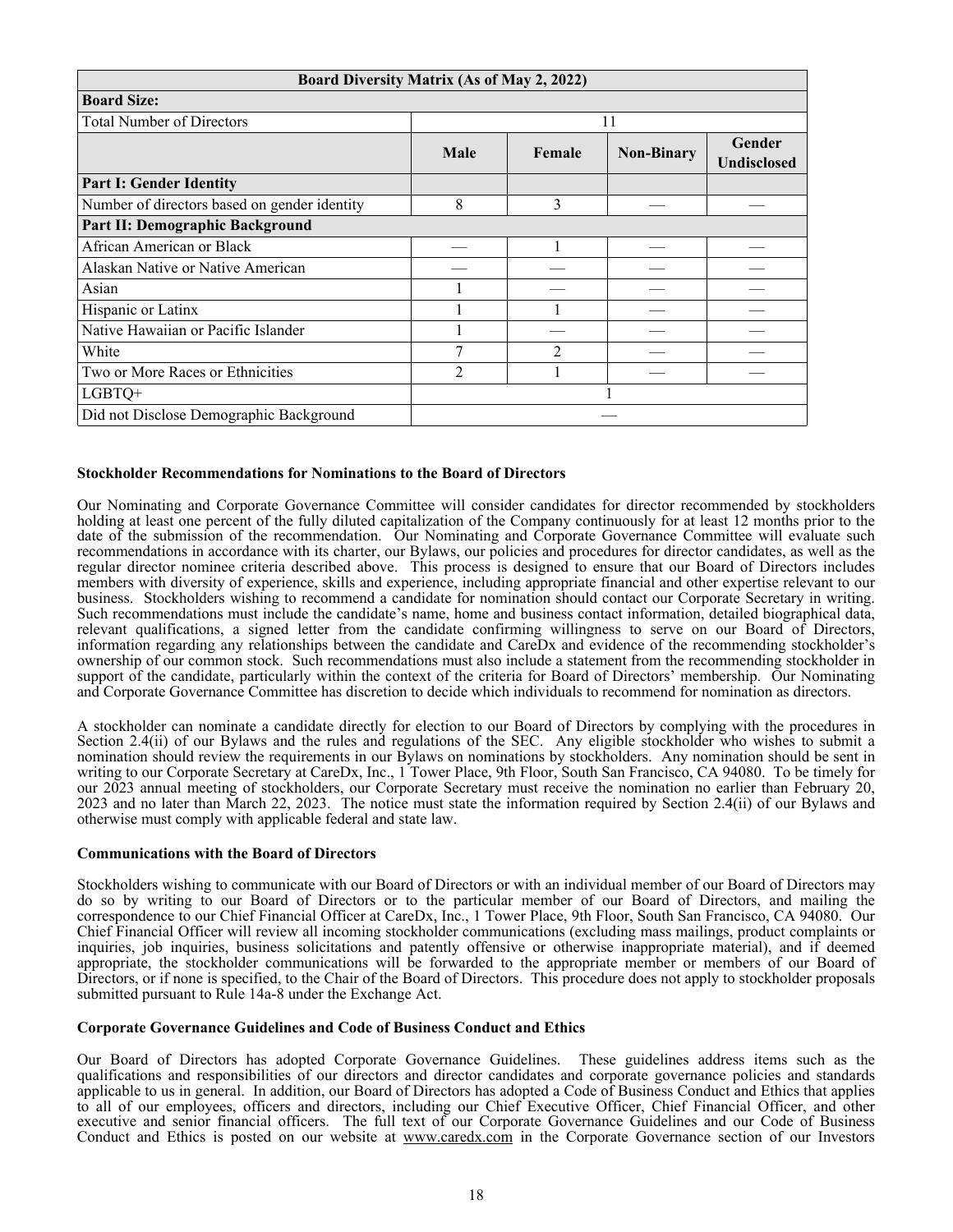<span id="page-22-0"></span>webpage. We intend to post any amendments to our Code of Business Conduct and Ethics, and any waivers of our Code of Business Conduct and Ethics for directors and executive officers, on the same website.

# **Clawback Policy**

In April 2021, our Board of Directors adopted a compensation recovery ("clawback") policy that provides that in the event we are required to restate our financial statements as a result of "material noncompliance" with the financial reporting requirements under the securities laws, or we determine that compensation paid to our current or former executive officers was awarded, paid or vested based on inaccurate financial statements or performance measurements, we can recover from our current and former executive officers any incentive-based compensation (including stock options) that is based on such material noncompliance or inaccurate financial information or performance measurements and received during the three-year period preceding the date on which we become required to prepare an accounting restatement or the three-year period preceding the date on which we determine that compensation paid to our current or former executive officers was awarded, paid or vested based on inaccurate financial statements or performance measurements, as applicable, subject to additional considerations that may be made by our Compensation Committee pursuant to the policy.

We intend to review the terms of our policy once the SEC adopts final regulations implementing Section 954 of the Dodd-Frank Wall Street Reform and Consumer Protection Act and, if necessary, will revise our policy to conform to such regulations.

### **Non-Employee Director Stock Ownership Policy**

In April 2021, our Compensation Committee adopted a stock ownership policy that is applicable to each of our non-employee directors. Our Compensation Committee believes this policy is an important tool in aligning the interests of our non-employee directors with the long-term interests of our stockholders.

This policy requires that our non-employee directors hold shares of our common stock with a value equal to at least 300% of such director's annual cash retainer for service on our Board of Directors (excluding service on any committee of our Board of Directors). For purposes of calculating ownership under this policy, the following sources are included: shares held in the director's name; shares held in trust for the benefit of the director or his or her family; shares held by the director jointly with, or separately by, certain family members of the director; shares held by the director through a profit sharing or savings plan; the "in the money" portion of vested, but unexercised, stock options or stock-settled stock appreciation rights; shares issued or vested pursuant to the achievement of the performance conditions of a performance-based equity award even if such shares are subject to additional time-based vesting requirements (the "Vested Performance Awards"); vested restricted stock unit awards; deferred share units; shares held by the director under any deferral plan; and restricted stock or phantom stock held by the director.

The following shares do not count towards the requirements: (i) shares that directors have the right to acquire through the exercise of stock options or stock appreciation rights that are not "in the money", (ii) shares underlying stock options or stock appreciation rights that have not yet vested or (iii) shares that may be issued pursuant to unvested performance-based restricted stock units or other performance-based equity awards (other than Vested Performance Awards).

For purposes of these requirements, a director's annual cash retainer shall be deemed to be the director's annual cash retainer earned by such director for the calendar year immediately preceding the applicable date of calculation. To give our nonemployee directors time to comply with our stock ownership policy, the policy provides that our non-employee directors have until the later of our 2024 annual meeting of stockholders or the first annual meeting of stockholders held after the date that is six years following their appointment as a director to comply with the stock ownership provisions in the policy.

### **Executive Officer Stock Ownership Policy**

In April 2021, our Compensation Committee adopted a stock ownership policy that is applicable to each of our executive officers. Our Compensation Committee believes this policy is an important tool in aligning the interests of our executive officers with the long-term interests of our stockholders.

This policy requires that our executive officers hold shares of our common stock with a value equal to a multiple of his or her base salary, as follows: 3X in the case of our Chief Executive Officer and 1X in the case of each of our other executive officers. For purposes of calculating ownership under this policy, the following sources are included: shares held in the executive officer's name; shares held in trust for the benefit of the executive officer or his or her family; shares held by the executive officer jointly with, or separately by, certain family members of the executive officer; shares held by the executive officer through a profit sharing or savings plan; the "in the money" portion of vested, but unexercised, stock options or stock-settled stock appreciation rights; Vested Performance Awards; vested restricted stock unit awards; deferred share units; shares held by the executive officer under any deferral plan; and restricted stock or phantom stock held by the executive officer.

The following shares do not count towards the requirements: (i) shares that the executive officers have the right to acquire through the exercise of stock options or stock appreciation rights that are not "in the money", (ii) shares underlying stock options or stock appreciation rights that have not yet vested or (iii) shares that may be issued pursuant to unvested performancebased restricted stock units or other performance-based equity awards (other than Vested Performance Awards).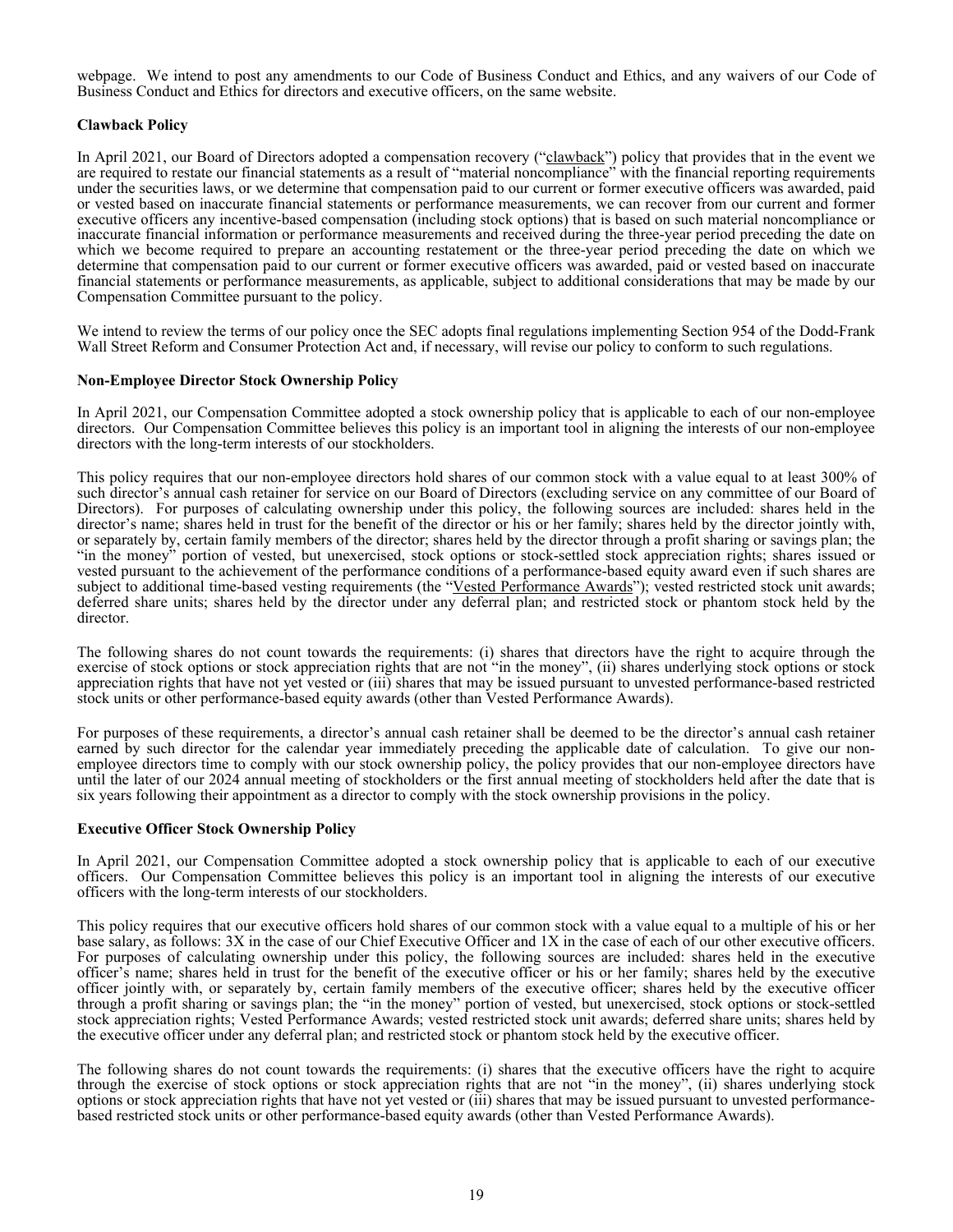<span id="page-23-0"></span>For purposes of these requirements, an executive officer's base salary during any calendar year is deemed to be his or her base salary as of the close of business on December 31st of the immediately preceding year. To give our executive officers time to comply with our stock ownership policy, the policy provides that our executive officers have until the later of our 2024 annual meeting of stockholders or the first annual meeting of stockholders held after the date that is six years following the date such individual first becomes an executive officer to comply with the stock ownership provisions in the policy.

#### **2021 Amendments to Equity Incentive Plans**

As previously disclosed, in April 2021, our Compensation Committee adopted amendments (the "Equity Plan Amendments") to the 2014 Plan, the CareDx, Inc. 2016 Inducement Equity Incentive Plan (the "2016 Inducement Plan") and the CareDx, Inc. 2019 Inducement Equity Incentive Plan (the "2019 Inducement Plan" and, together the 2014 Plan and the 2016 Inducement Plan, the "Equity Plans") to provide, among other things, that we may not implement any "Exchange Program" under any of the Equity Plans without the approval of our stockholders, which includes option repricings and any exchange of awards granted under the Equity Plans for awards of a different type or for cash. The Equity Plan Amendments also provide that all awards granted under each of the Equity Plans shall be subject to a minimum vesting schedule of at least one year following the date of grant of the award (or the date of commencement of employment or service, in the case of a grant made in connection with an award holder's commencement of employment or service); however, up to 5% of the shares of common stock authorized for issuance under the respective Equity Plan (other than any shares subject to awards issued to our executive officers) can be excluded from the minimum vesting period requirements.

### **Board of Directors' Role in Risk Oversight**

Risk is inherent with every business, and we face a number of risks, including strategic, financial, business and operational, legal and compliance, and reputational risks. We have designed and implemented processes to manage risk in our operations. Management is responsible for the day-to-day management of risks we face, while our Board of Directors, as a whole and assisted by its committees, has responsibility for the oversight of risk management. In its risk oversight role, our Board of Directors has the responsibility to satisfy itself that the risk management processes designed and implemented by management are appropriate and functioning as designed.

Our Board of Directors believes that open communication between management and our Board of Directors is essential for effective risk management and oversight. Our Board of Directors meets with our Chief Executive Officer and other members of the senior management team at quarterly meetings of our Board of Directors, where, among other topics, they discuss strategy and risks facing the Company, as well as at such other times as they deem appropriate.

While our Board of Directors is ultimately responsible for risk oversight, our board committees assist our Board of Directors in fulfilling its oversight responsibilities in certain areas of risk. Our Audit Committee assists our Board of Directors in fulfilling its oversight responsibilities with respect to risk management in the areas of internal control over financial reporting and disclosure controls and procedures, legal and regulatory compliance, and discusses with management and the independent auditor guidelines and policies with respect to risk assessment and risk management. Our Audit Committee also reviews our major financial risk exposures and the steps management has taken to monitor and control these exposures. In addition, our Audit Committee monitors certain key risks on a regular basis throughout the fiscal year, such as risk associated with internal control over financial reporting and liquidity risk. Our Nominating and Corporate Governance Committee assists our Board of Directors in fulfilling its oversight responsibilities with respect to the management of risk associated with board organization, membership and structure and corporate governance. Our Compensation Committee assesses risks created by the incentives inherent in our compensation policies. Finally, our full Board of Directors reviews strategic and operational risk in the context of reports from the management team, receives reports on all significant committee activities at each regular meeting, and evaluates the risks inherent in significant transactions.

### **Director Compensation**

### *Compensation Policy*

Directors who are employees do not receive any additional compensation for their service on our Board of Directors. We reimburse our non-employee directors for their reasonable out-of-pocket costs and travel expenses in connection with their attendance at Board of Directors and committee meetings in accordance with our travel policy. In 2021, our non-employee directors received cash compensation, restricted stock unit awards and options to purchase shares of our common stock pursuant to our outside director compensation policy in effect during 2021 as set forth below. Dr. Maag, who transitioned from his position as our Executive Chair to a non-employee director on November 1, 2021, was not subject to this policy prior to November 1, 2021.

Pursuant to our outside director compensation policy, our non-employee directors receive an annual retainer of \$40,000 for their service on our Board of Directors. Members of our Audit Committee, Compensation Committee, Nominating and Corporate Governance Committee and Science and Technology Committee, other than the chair of each such committee, receive an additional annual retainer of \$10,000, \$6,000, \$5,000 and \$5,000, respectively. The chair of our Audit Committee, Compensation Committee, Nominating and Corporate Governance Committee and Science and Technology Committee each receive an additional annual retainer of \$20,000, \$12,000, \$10,000 and \$10,000, respectively. Additionally, the independent Chair of our Board of Directors during fiscal 2021 was entitled to receive an additional annual retainer of \$80,000. All annual retainers are paid quarterly and pro-rated for partial service in any year. In addition, in consideration for members of our Board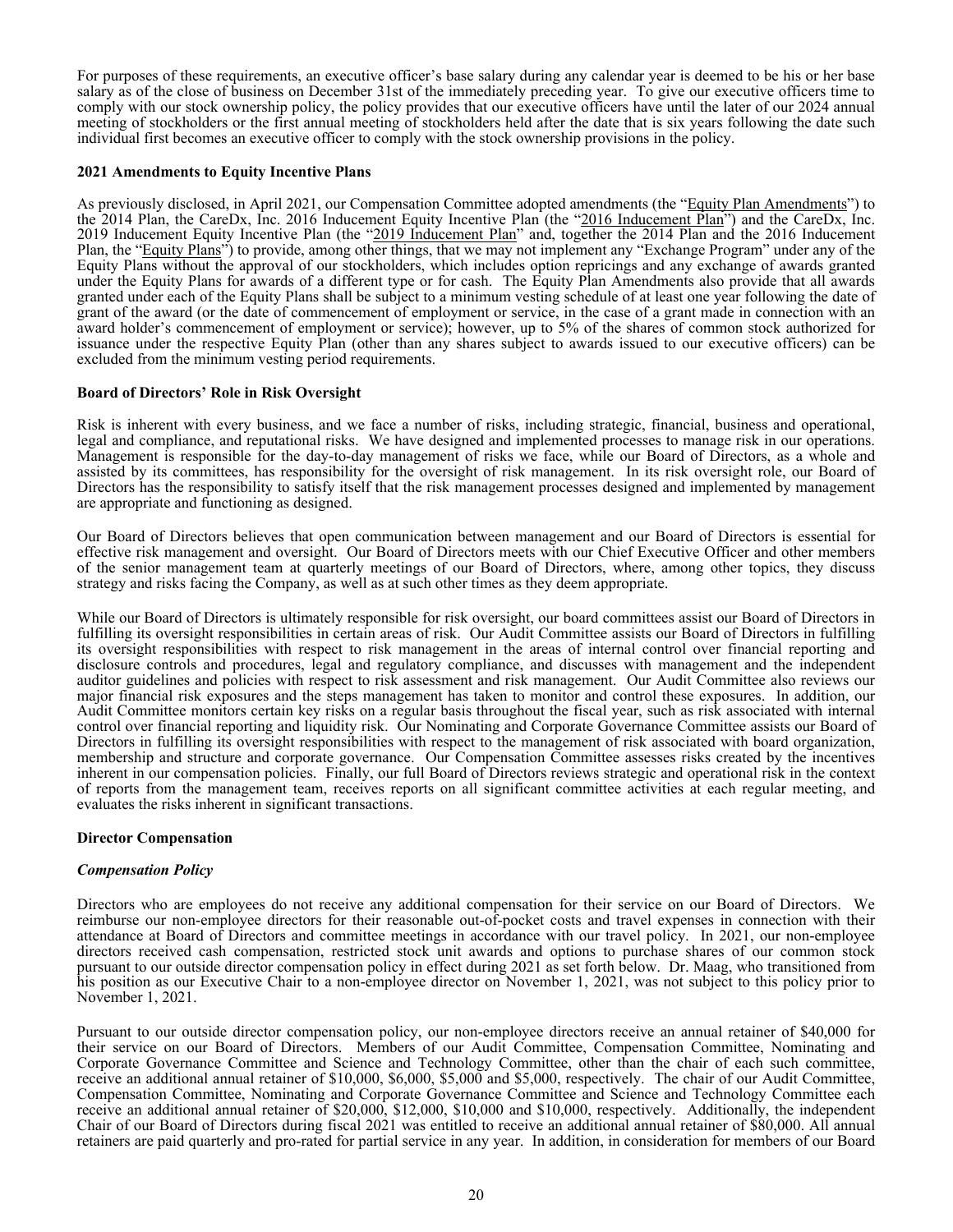of Directors serving on our *ad hoc* Government and Regulatory Affairs Committee and serving on such committee through August 31, 2022, each member shall receive a payment of \$15,000, paid on a quarterly basis from September 1, 2021. Our nonemployee directors are entitled to elect the ratio of shares of common stock of the Company to cash issuable or payable to the non-employee director for the payment of the annual retainers. In addition, on the first business day after each annual meeting of our stockholders, each non-employee director who continues to serve on our Board of Directors is automatically granted, on a nondiscretionary basis, an option to purchase shares of our common stock having a grant date fair value of \$100,000, rounded down to the nearest whole share, at an exercise price equal to the fair market value of our common stock on the grant date, and an award of restricted stock units ("RSUs") having a grant date fair value of \$100,000, rounded down to the nearest whole share. Each of these options vests and become exercisable in equal monthly installments beginning with the first monthly anniversary after the grant date over the following one year, and each of these RSUs vests in one installment on the one year anniversary of the grant date. The vesting of the options and the RSUs described above will accelerate in full upon a "change in control," as defined in our 2014 Plan.

The following table sets forth the compensation accrued or paid by us to our non-employee directors, other than Dr. Maag, during the year ended December 31, 2021, for service on our Board of Directors and its committees. Dr. Maag transitioned from his position as our Executive Chair to a non-employee member of our Board of Directors on November 1, 2021 and thereafter received compensation for his role as a non-employee member of our Board of Directors, but such compensation is reflected under "Executive Compensation—Summary Compensation Table" below.

|                                          | <b>Fees Earned</b><br>or Paid in Cash | <b>Stock</b><br>Awards | Option<br>Awards |            |
|------------------------------------------|---------------------------------------|------------------------|------------------|------------|
| <b>Name</b>                              | <b>(\$)</b>                           | $(5)^{(1)(2)}$         | $(S)^{(3)(4)}$   | Total (\$) |
| Michael D. Goldberg                      | $139,777^{(5)}$                       | 99,965                 | 160,724          | 400,466    |
| George W. Bickerstaff, III               | $62,305^{(5)}$                        | 99,965                 | 160,724          | 322,994    |
| Fred E. Cohen, M.D., D. Phil             | 57,000                                | 99,965                 | 160,724          | 317,689    |
| Grace E. Colón, Ph.D.                    | 56,000                                | 99,965                 | 160,724          | 316,689    |
| Christine M. Cournoyer                   | $52,523^{(5)}$                        | 99,965                 | 160,724          | 313,212    |
| William A. Hagstrom                      | 56,000                                | 99,965                 | 160,724          | 316,689    |
| Ralph Snyderman, M.D.                    | 55,000                                | 99,965                 | 160,724          | 315,689    |
| Hannah A. Valantine, M.D. <sup>(6)</sup> | $21,222^{(7)}$                        | 149,944                | 149,944          | 321,110    |
| Arthur A. Torres <sup>(8)</sup>          | 17,473                                | 149,980                | 149,980          | 317,433    |

- (1) Amounts represent the aggregate fair value of the stock awards computed as of the grant date of each stock award in accordance with Financial Accounting Standards Board ("FASB") Accounting Standards Codification ("ASC") Topic 718. Our assumptions with respect to the calculation of these values are set forth in Note 13 of the consolidated financial statements included in our Annual Report on Form 10-K for the year ended December 31, 2021 that was filed with the SEC on February 24, 2022.
- (2) As of December 31, 2021, each of our current non-employee directors held the following number of RSUs: Mr. Goldberg: 1,127; Mr. Bickerstaff: 1,127; Dr. Cohen: 1,127; Dr. Colón: 2,521; Ms. Cournoyer: 3,318; Mr. Hagstrom: 1,127; Dr. Snyderman: 1,127; Dr. Maag: 177,220; Dr. Valantine: 1,630; and Senator Torres: 2,255.
- (3) Amounts represent the aggregate fair value of the option awards computed as of the grant date of each option award in accordance with FASB ASC Topic 718. Our assumptions with respect to the calculation of these values are set forth in Note 13 of the consolidated financial statements included in our Annual Report on Form 10-K for the year ended December 31, 2021 that was filed with the SEC on February 24, 2022. There can be no assurance that option awards will be exercised (in which case no value will be realized by the individual) or that the value on exercise will approximate the fair value as computed in accordance with FASB ASC Topic 718.
- (4) As of December 31, 2021, each of our current non-employee directors held options to purchase the following number of shares of common stock: Mr. Goldberg: 79,409; Mr. Bickerstaff: 73,130; Dr. Cohen: 10,941; Dr. Colón: 13,358; Ms. Cournoyer: 17,090; Mr. Hagstrom: 32,144; Dr. Snyderman: 73,130; Dr. Maag: 224,956; Dr. Valantine: 1,630; and Senator Torres: 2,255.
- (5) Each of Messrs. Goldberg and Bickerstaff and Ms. Cournoyer elected to receive all of his or her annual cash retainer fees in the form of unrestricted shares of common stock of the Company pursuant to our outside director compensation policy. For these directors, amounts represent the aggregate fair value of the stock awards granted in lieu of annual cash retainers computed as of the grant date of each stock award in accordance with FASB ASC Topic 718. Our assumptions with respect to the calculation of these values are set forth in Note 13 of the consolidated financial statements included in our Annual Report on Form 10-K for the year ended December 31, 2021 that was filed with the SEC on February 24, 2022.
- (6) Dr. Valantine was appointed to our Board of Directors on July 1, 2021.
- (7) Dr. Valantine elected to receive a portion of her annual cash retainer fees in the form of unrestricted shares of common stock of the Company pursuant to our outside director compensation policy. \$10,000 of the amount reported was paid in the form of cash, and the remainder represents the aggregate fair value of the stock awards granted in lieu of annual cash retainers computed as of the grant date of each stock award in accordance with FASB ASC Topic 718. Our assumptions with respect to the calculation of these values are set forth in Note 13 of the consolidated financial statements included in our Annual Report on Form 10-K for the year ended December 31, 2021 that was filed with the SEC on February 24, 2022.
- (8) Senator Torres was appointed to our Board of Directors on September 15, 2021.

### *Deferral Election Program*

In December 2018, our Compensation Committee approved an RSU and performance unit deferral election program, which is still in effect, pursuant to which our non-employee directors, executive officers and certain other employees may elect, on an annual basis, to defer the settlement of all RSU and performance unit awards granted to such individuals until the first to occur of (i) a "change in control," as defined in our 2014 Plan, (ii) the individual's death, or (iii) a specified number of years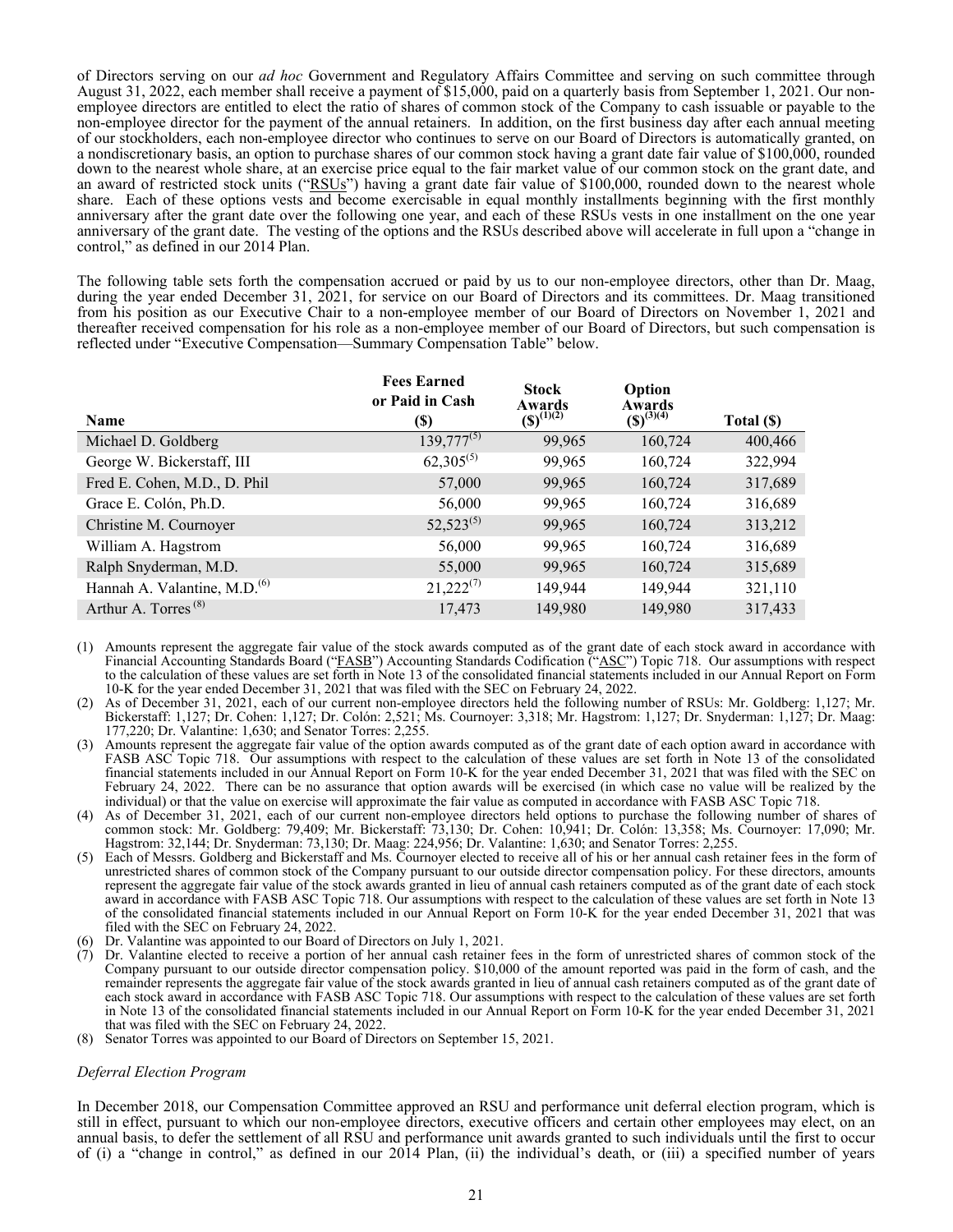following the individual's separation of service with us, in which case the shares will settle in a number of substantially equal annual installments selected by the individual, on every June 30 starting in the calendar year immediately following the year in which the individual incurs a separation of service.

Non-employee directors who elect to defer the settlement of RSU and performance units must make these deferral elections by the end of the calendar year preceding the date of the grant of the stock award (or on such earlier date as specified by the Company). As of December 31, 2021, none of our non-employee directors held any deferred stock awards, except for Dr. Maag, who elected to defer the settlement of RSUs in an aggregate value of \$3,073,701. See "—Non-Qualified Deferral Compensation Plan" for more information. Not only does the RSU and performance unit deferral election program allow our eligible participants to defer the federal income taxes otherwise payable upon the delivery of RSUs, but our Compensation Committee also believes that with respect to non-employee directors and executives who avail themselves of the deferral features, such person will necessarily hold our common stock for a longer period of time. Accordingly, any deferred RSUs will continue to align such portion of our non-employee directors' and named executive officers' compensation with the interests of our stockholders for a longer period of time than would be provided by typical vesting periods.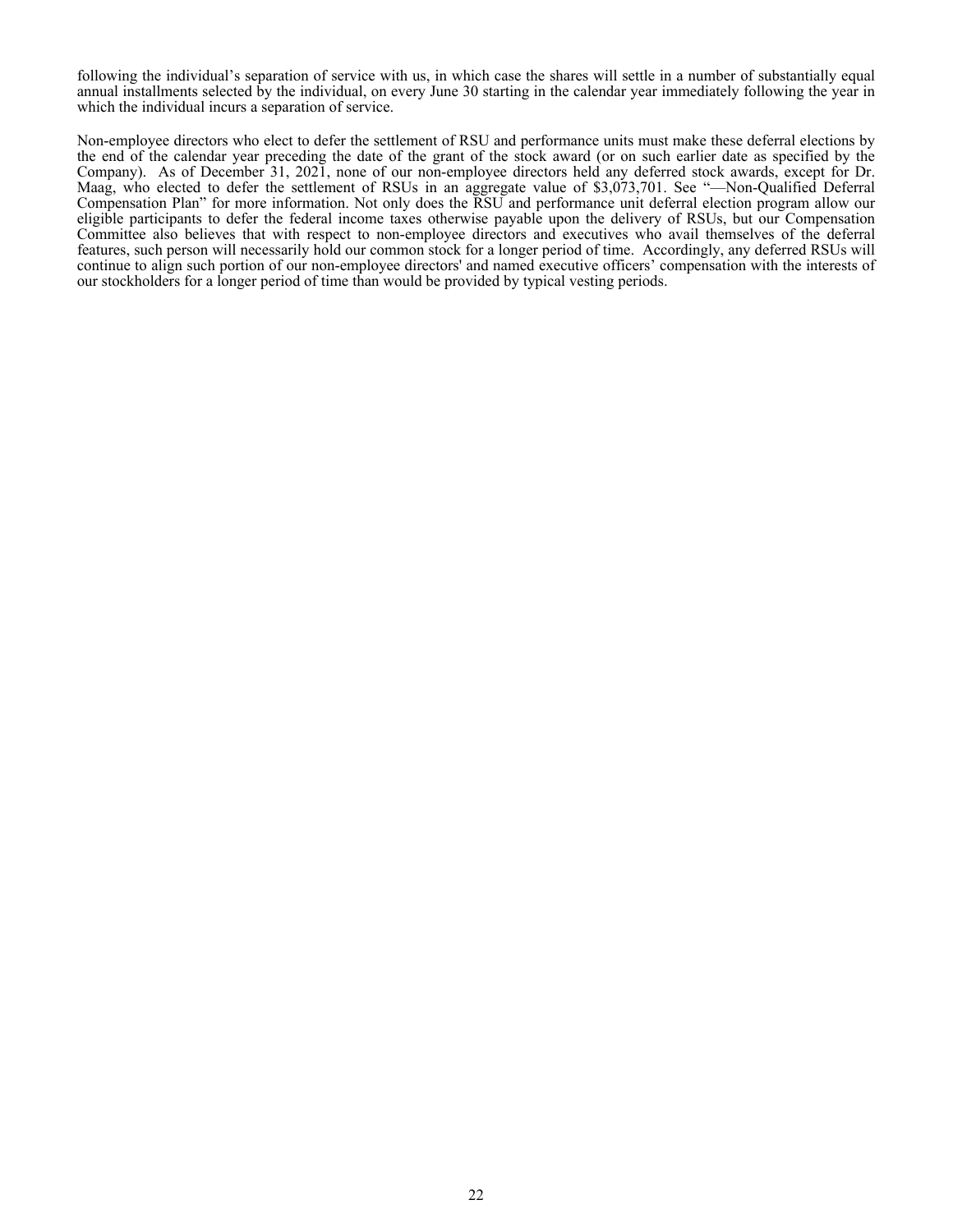#### **PROPOSAL NO. 2 RATIFICATION OF APPOINTMENT OF INDEPENDENT REGISTERED PUBLIC ACCOUNTING FIRM**

<span id="page-26-0"></span>Our Audit Committee has appointed Deloitte & Touche LLP ("Deloitte") as our independent registered public accounting firm to audit our consolidated financial statements for our fiscal year ending December 31, 2022. Deloitte also served as our independent registered public accounting firm for our fiscal year ended December 31, 2021. Deloitte was appointed as our independent registered public accounting firm on April 10, 2018.

At the Annual Meeting, stockholders are being asked to ratify the appointment of Deloitte as our independent registered public accounting firm for our fiscal year ending December 31, 2022. Stockholder ratification of the appointment of Deloitte is not required by our Bylaws or other applicable legal requirements. However, our Board of Directors is submitting the appointment of Deloitte to our stockholders for ratification as a matter of good corporate governance. In the event that this appointment is not ratified by the affirmative vote of a majority of the shares present virtually or by proxy at the Annual Meeting and entitled to vote, such appointment will be reconsidered by our Audit Committee. Even if the appointment is ratified, our Audit Committee, in its sole discretion, may appoint another independent registered public accounting firm at any time during our fiscal year ending December 31, 2022 if our Audit Committee believes that such a change would be in the best interests of CareDx and its stockholders. A representative of Deloitte is expected to be present at the Annual Meeting. Such representative will have an opportunity to make a statement if he or she wishes to do so and is expected to be available to respond to appropriate questions from stockholders.

### **Fees Paid to the Independent Registered Public Accounting Firm**

The following table presents fees for professional audit services and other services rendered to us for our fiscal year ended December 31, 2021 and 2020 by Deloitte, our principal independent registered public accounting firm for such periods.

|                                            | 2021        | 2020        |
|--------------------------------------------|-------------|-------------|
| Audit $Fees^{(1)}$                         | \$2,233,062 | \$1,749,926 |
| Audit-Related Fees <sup>(2)</sup>          | 17,500      | 306,684     |
| Tax Fees $^{(3)}$                          | 66,675      | 54,075      |
| All Other Fees <sup><math>(4)</math></sup> | 76,795      | 1,895       |
| Total                                      | \$2,394,032 | \$2,112,580 |

(1) Audit Fees include fees and out-of-pocket expenses, whether or not yet invoiced, for professional services associated with the annual audit of our financial statements, the reviews of our interim financial statements, statutory audits and reviews of accounting for acquisitions in 2021 and collaboration agreements in 2020.

(2) Audit-Related Fees consist of fees for other audit-related professional services. These fees included the issuance of consents and comfort letters in connection with public offerings and registration statement filings with the SEC, and reviews of SEC comment letters.

(3) Tax Fees include fees for corporate tax advisory.<br>(4) All Other Fees include any fees billed that are n

All Other Fees include any fees billed that are not audit, audit-related or tax fees. These fees were for litigation reviews and an online accounting literature database.

#### **Auditor Independence**

In 2021, there were no other professional services provided by Deloitte that would have required our Audit Committee to consider their compatibility with maintaining the independence of Deloitte.

#### **Audit Committee Policy on Pre-Approval of Audit and Permissible Non-Audit Services of Independent Registered Public Accounting Firm**

Our Audit Committee has established a policy governing our use of the services of our independent registered public accounting firm. Under the policy, our Audit Committee is required to pre-approve all audit and permissible non-audit services performed by our independent registered public accounting firm to ensure that the provision of such services does not impair such accounting firm's independence. The policy generally pre-approves specified services in the defined categories of audit services, audit-related services, tax services and other services up to specified amounts. The pre-approval of services may be delegated to one or more of the Audit Committee's members, but the decision must be reported to the full Audit Committee at its next scheduled meeting. In the years ended December 31, 2021 and 2020, services and related fees identified above under the captions "Audit Fees," "Audit-Related Fees," "Tax Fees," and "All Other Fees" that were billed by Deloitte were approved by the Audit Committee in accordance with SEC requirements.

### **Vote Required; Board Recommendation**

The ratification of the appointment of Deloitte requires the affirmative vote of a majority of the shares of our common stock present virtually or by proxy at the Annual Meeting and entitled to vote thereon. Abstentions will have the effect of a vote AGAINST the proposal. Broker non-votes will have no effect on this proposal.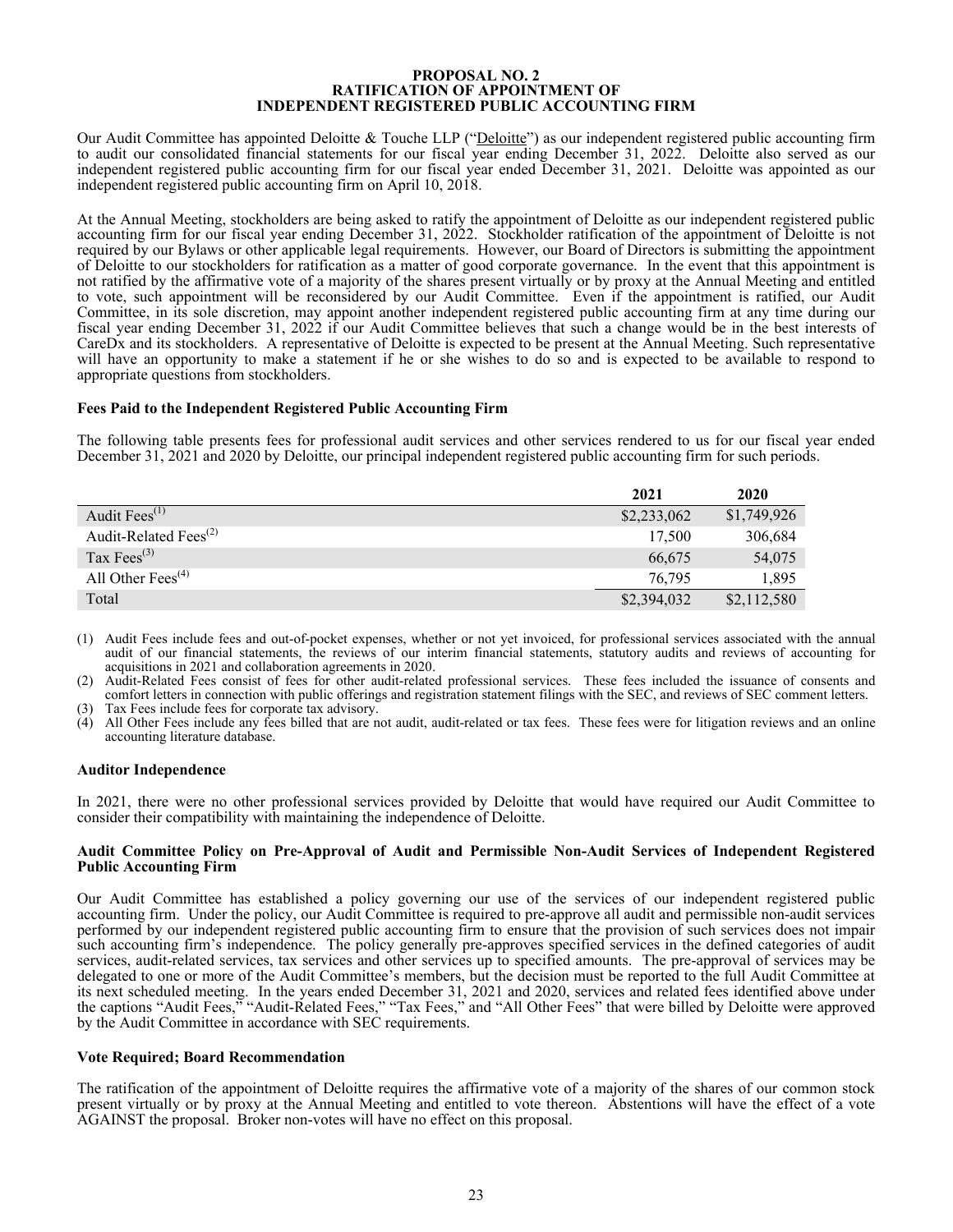#### <span id="page-27-0"></span>**OUR BOARD OF DIRECTORS RECOMMENDS A VOTE "FOR" THE RATIFICATION OF THE APPOINTMENT OF DELOITTE & TOUCHE LLP AS OUR INDEPENDENT REGISTERED PUBLIC ACCOUNTING FIRM FOR OUR FISCAL YEAR ENDING DECEMBER 31, 2022.**

#### **AUDIT COMMITTEE REPORT**

*The information contained in the following Audit Committee Report shall not be deemed to be soliciting material or to be filed with the Securities and Exchange Commission, nor shall such information be incorporated by reference into any future filing under the Securities Act of 1933, as amended, or the Securities Exchange Act of 1934, as amended, except to the extent that CareDx, Inc. (the "Company") specifically incorporates it by reference in such filing.*

The Audit Committee has reviewed and discussed the Company's audited consolidated financial statements with management and Deloitte & Touche LLP ("Deloitte"), the Company's independent registered public accounting firm. The Audit Committee has discussed with Deloitte the matters required to be discussed by the applicable requirements of the Public Company Accounting Oversight Board and the Securities and Exchange Commission (the "SEC").

The Audit Committee has received and reviewed the written disclosures and the letter from Deloitte required by the applicable requirements of the Public Company Accounting Oversight Board regarding Deloitte's communications with the Audit Committee concerning independence, and has discussed with Deloitte its independence.

Based on the review and discussions referred to above, the Audit Committee recommended to the Board of Directors that the Company's audited consolidated financial statements be included in the Company's Annual Report on Form 10-K for the fiscal year ended December 31, 2021 for filing with the SEC.

Respectfully submitted by the members of the Audit Committee of the Board of Directors:

George W. Bickerstaff, III (Chair) Christine M. Cournoyer Michael D. Goldberg William A. Hagstrom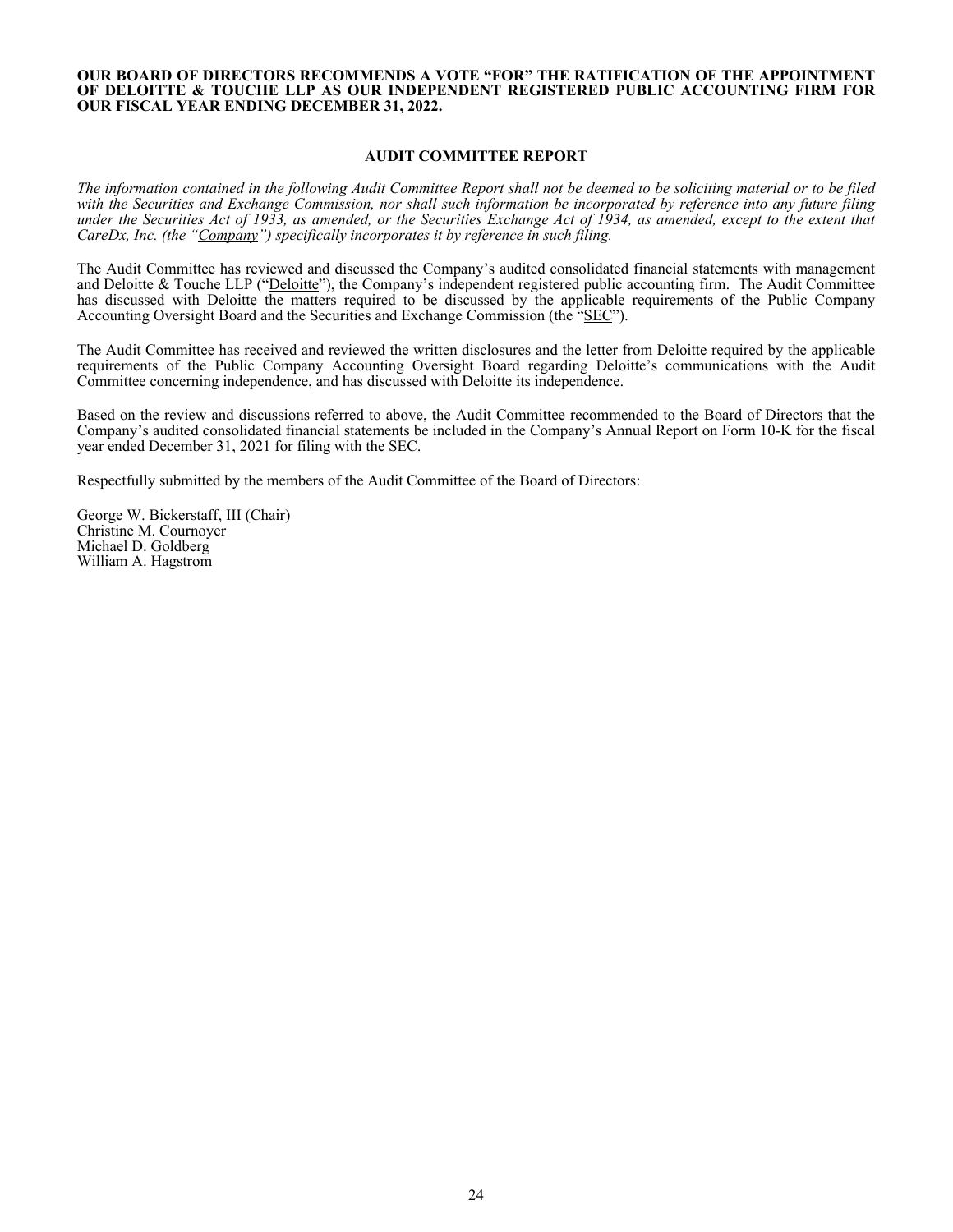#### **PROPOSAL NO. 3 ADVISORY VOTE ON EXECUTIVE COMPENSATION**

<span id="page-28-0"></span>Pursuant to the proxy rules under the Exchange Act and as required by Section 951 of the Dodd-Frank Wall Street Reform and Consumer Protection Act, we are presenting to our stockholders with a non-binding, advisory vote to approve the compensation of our named executive officers as described in this proxy statement. This proposal is commonly referred to as a "Say-on-Pay" proposal.

The compensation of our named executive officers is designed to attract, motivate and retain talented and experienced executives, who are critical to our success. Our executive compensation contains elements of cash and equity-based compensation. Our Board of Directors and our Compensation Committee believe that our executive compensation directly and substantially link rewards to measurable corporate performance and are designed to align the interests of our named executive officers with those of our stockholders and to reward our named executive officers for the achievement of our near-term and longer-term financial and strategic goals. The process for determining compensation packages requires that our Board of Directors and our Compensation Committee use judgment and experience to determine the optimal components and amounts of compensation for each named executive officer.

The Say-on-Pay vote gives you as a stockholder the opportunity to express your views regarding the compensation of our named executive officers by voting to approve or not approve such compensation as described in this proxy statement. This vote is advisory and will not be binding upon our Board of Directors or our Compensation Committee. However, our Board of Directors and our Compensation Committee value the opinion of our stockholders and will take into account the outcome of the vote when considering future executive compensation arrangements. The vote on this resolution is not intended to address any specific element of compensation, but rather relates to the overall compensation of our named executive officers, as described in this proxy statement in accordance with the compensation disclosure rules of the SEC.

We encourage our stockholders to read the "Executive Compensation" section in this proxy statement, including the compensation tables and the related narrative disclosure, which describes the structure and amounts of the compensation of our named executive officers in fiscal year 2021.

### **Vote Required; Board Recommendation**

The advisory approval of this Proposal No. 3 requires the affirmative vote of a majority of the shares of our common stock present virtually or by proxy at the Annual Meeting and entitled to vote thereon. Abstentions will have the effect of a vote AGAINST the proposal. Broker non-votes will have no effect on this proposal. Although this vote is advisory in nature and does not impose any action on our Board of Directors or our Compensation Committee, we strongly encourage all stockholders to vote on this matter.

#### **OUR BOARD OF DIRECTORS RECOMMENDS A VOTE "FOR" THE APPROVAL, ON AN ADVISORY BASIS, OF THE COMPENSATION OF OUR NAMED EXECUTIVE OFFICERS AS DISCLOSED IN THIS PROXY STATEMENT.**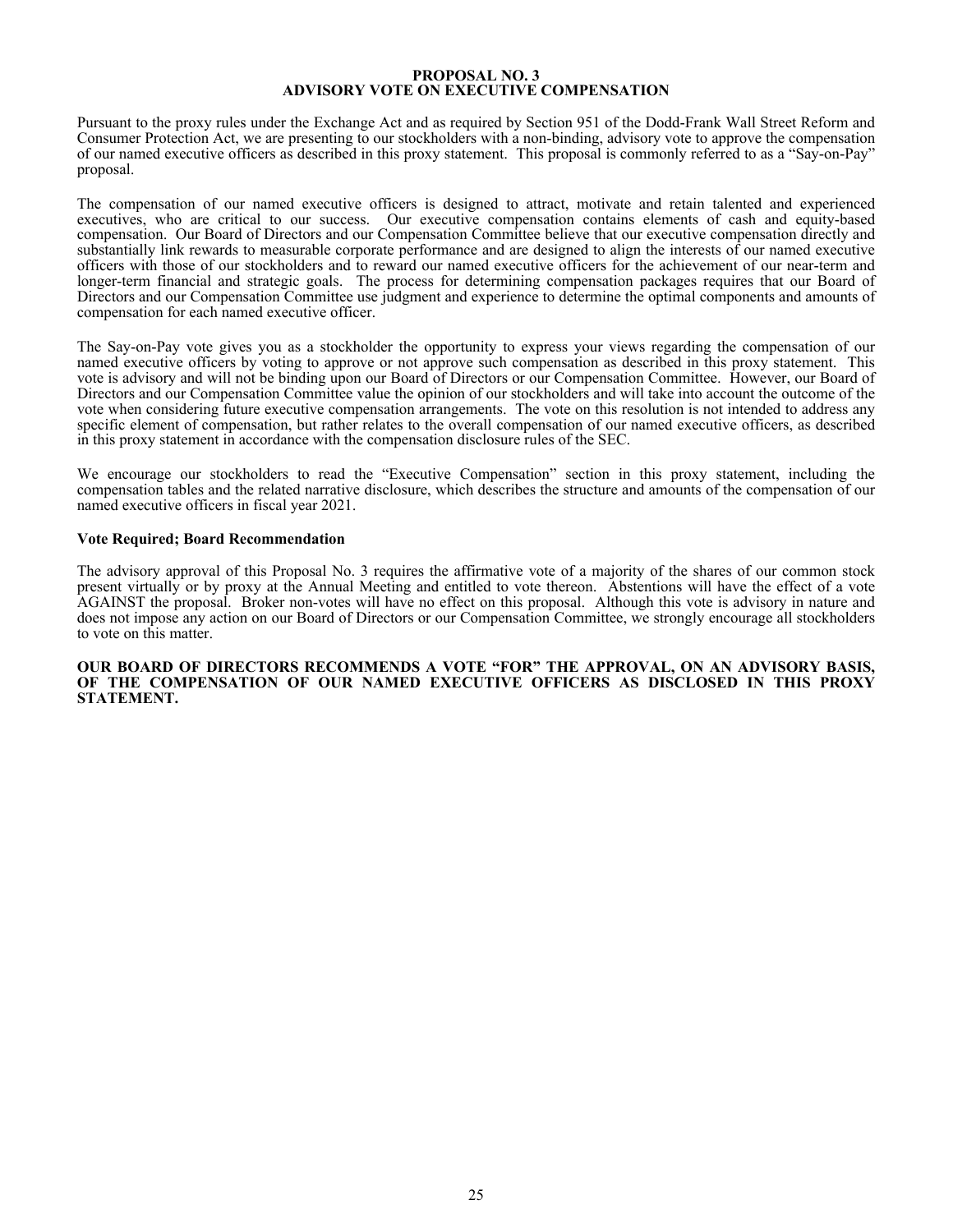### **EXECUTIVE OFFICERS**

<span id="page-29-0"></span>The following table identifies certain information about our executive officers as of May 2, 2022. There are no family relationships among any of our directors or executive officers.

| <b>Name</b>          | Age | Position(s)                           |
|----------------------|-----|---------------------------------------|
| Reginald Seeto, MBBS | 50  | President and Chief Executive Officer |
| Ankur Dhingra        | 46  | Chief Financial Officer               |
| Alex Johnson         | 48  | <b>Chief Business Officer</b>         |
| Sasha King           | 36  | <b>Chief Marketing Officer</b>        |

*Reginald Seeto, MBBS*. For a brief biography of Dr. Seeto, please see "Board of Directors and Corporate Governance— Continuing Directors."

*Ankur Dhingra* has served as our Chief Financial Officer since March 2021. Prior to joining CareDx, Mr. Dhingra served the last 18 years at Agilent Technologies, Inc., a provider of analytical and diagnostics tools and services, in a number of finance and business leadership positions, including Vice President – Investor Relations, from January 2019 to March 2021, and Vice President – Group CFO, Life Sciences and Applied Markets, from May 2015 to December 2019. Mr. Dhingra also sits on Advisory Board of Arcus Lending Inc., an independent mortgage banker. Mr. Dhingra is a member of the Institute of Chartered Accountants of India.

*Alex Johnson* has served as our Chief Business Officer since July 2021. Prior to that, he served as Senior Vice President, Products at Cell Therapy & Business Development of our Company since May 2020 and previously served as Vice President at Laboratory Solutions Business from August 2018 to May 2020 and Vice President at Finance from April 2018 to July 2018. Prior to joining us, Mr. Johnson was Chief Operating Officer of BioGraph 55, a venture-backed immuno-oncology drug development company that uses advanced imaging analytics and machine learning to capture clinically relevant content from the tumor microenvironment, from September 2015 to August 2018. From August 2014 to January 2015, Mr. Johnson served as President of Diadexus, Inc. From 2009 to 2014, Mr. Johnson was with Novartis, with roles at Novartis Diagnostics, a global provider of blood screening solutions, and Novartis AG based in Basel, Switzerland where he led acquisitions in oncology and diagnostics. Prior to Novartis, Mr. Johnson worked at UBS Investment Bank in the Global Healthcare group. Mr. Johnson studied economics at Union College (NY) and received his M.B.A. in Finance from Columbia Business School. A petition of bankruptcy was filed by Diadexus, Inc. in June 2016.

*Sasha King* has served as our Chief Marketing Officer since June 2019. Prior to that, she served as our Chief Commercial Officer from October 2017 to June 2019. Ms. King brings over 10 years of diagnostics and genetic testing experience. Prior to becoming our Chief Commercial Officer, she served as our Ad Interim Chief Commercial Officer from June to October 2017 and as our Head of Marketing from March to June 2017. From August 2015 to March 2017, she worked in companion diagnostics marketing at Genentech, and was a sales leader at Ariosa Diagnostics from July 2013 to August 2015. While at Genentech, she worked on the launch of the first FDA approved cell free DNA test in oncology, the PD-Ll test launch, and the Foundation Medicine partnership. Ms. King was an early member of the commercial team at Ariosa, a leader in the field of noninvasive prenatal testing, which is now part of the Roche Group. She led the launch of their test into Asia Pacific and Canada. From August 2008 to July 2011, Ms. King worked at Fletcher Spaght, a life science consulting and venture capital fund. She received a bachelor of science in bioengineering from Massachusetts Institute of Technology in 2008 and an M.B.A. from Stanford Graduate School of Business in 2013.

### **Legal Proceedings with Executive Officers**

There are no legal proceedings related to any of the executive officers that require disclosure pursuant to Items 103 or 401(f) of Regulation S-K.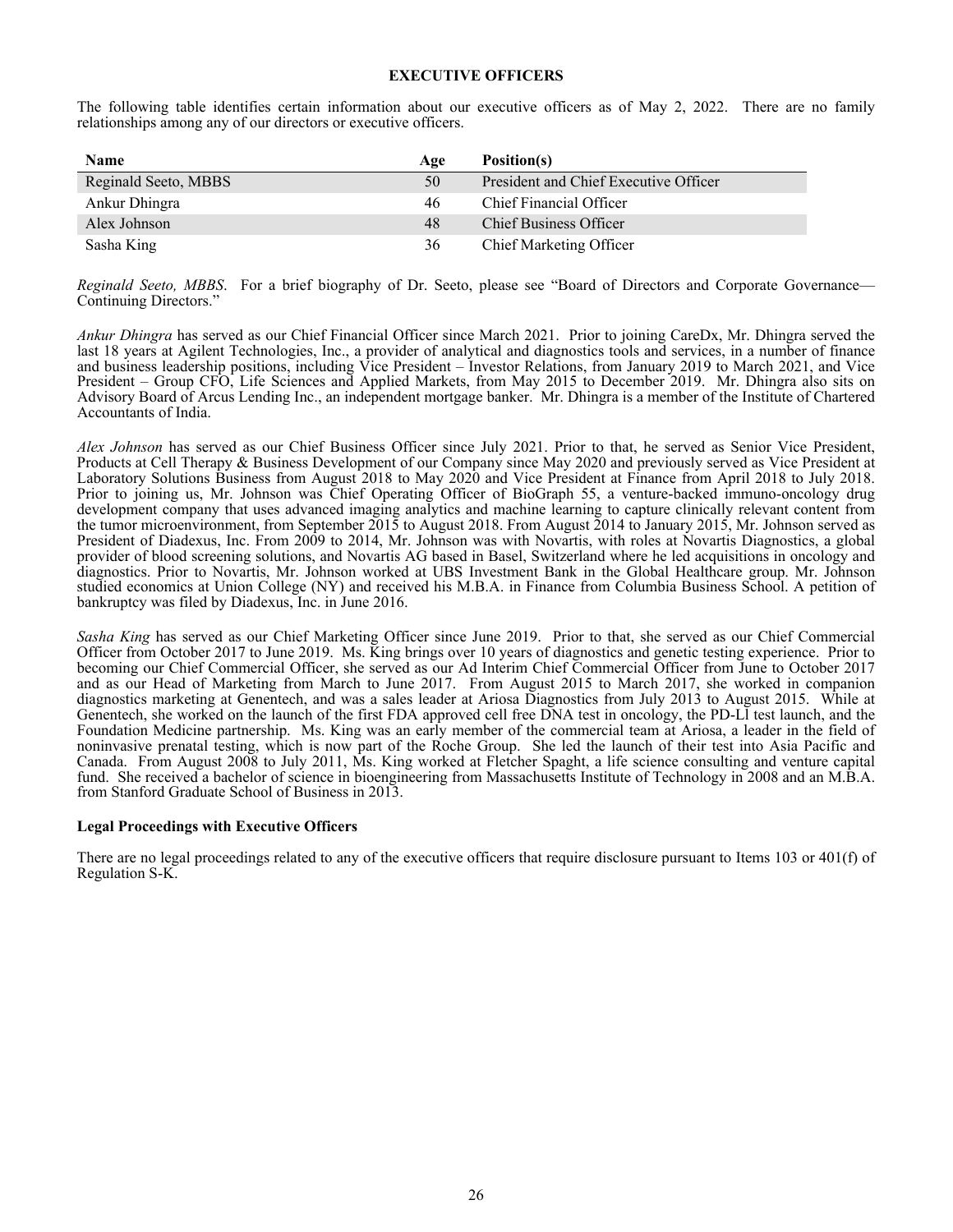# **EXECUTIVE COMPENSATION**

### <span id="page-30-0"></span>**Compensation Discussion and Analysis**

In this Compensation, Discussion and Analysis ("CD&A"), we provide an overview of our executive compensation philosophy and objectives, as well as a description of the material components of our executive compensation program. This CD&A is intended to be read in conjunction with the tables that immediately follow this section, which provide further historical compensation information.

During fiscal year 2021, the following executive officers constituted our Named Executive Officers (collectively, our "NEOs"):

| <b>Name</b>                      | Position(s)                                                  |
|----------------------------------|--------------------------------------------------------------|
| <b>Reginald Seeto, MBBS</b>      | President and Chief Executive Officer                        |
| Ankur Dhingra <sup>(1)</sup>     | Chief Financial Officer                                      |
| Alex Johnson <sup>(2)</sup>      | <b>Chief Business Officer</b>                                |
| Sasha King                       | Chief Marketing Officer and Franchise Head-Kidney Transplant |
| Peter Maag, Ph.D. <sup>(3)</sup> | Former Executive Chair                                       |
| Marcel Konrad <sup>(4)</sup>     | Former Interim Chief Financial Officer                       |

(1) Mr. Dhingra was appointed as our Chief Financial Officer effective March 25, 2021.

- 
- $(2)$  Mr. Johnson was promoted to our Chief Business Officer effective July 19, 2021.<br>
(3) Effective November 1, 2021, Dr. Maag transitioned from Executive Chair to a nor Effective November 1, 2021, Dr. Maag transitioned from Executive Chair to a non-employee member of our Board of Directors.
- (4) Mr. Konrad was appointed as our Interim Chief Financial Officer effective December 31, 2020 and served in this role until March 25, 2021.

# **I. Executive Summary**

# *2021 Business Highlights*

Over the course of 2021, we furthered our growth in the healthcare solutions market by leveraging our innovative testing services, products and digital tools. To date, we have devoted substantially all of our efforts to product development, increasing revenue and continuing innovation. 2021 was an important year for CareDx as we achieved the following:

# **Financials and Performance**

- Increased our revenue to \$296.4 million, an increase of approximately 54% compared to 2020
- Provided approximately 153,000 patient results in 2021 compared to  $79,000$  in  $2020$
- Strengthened Balance Sheet to \$348 million of cash, cash equivalents and marketable securities through a January 2021 Public Offering with proceeds of \$188.7 million

### **New Business and Expansion**

- Launched AlloSure Lung, the first dd-cfDNA test available for lung transplant patients, in the fourth quarter, and processed approximately 700 tests
- Announced publication of KidneyCare validation study in Kidney360
- Acquired BFS Molecular S.R.L. to bring on software and algorithm development capabilities for NGS transplant surveillance products
- Generated positive clinical data with the announcement of the publication of multiple studies, including the ADMIRAL and ALARM studies
- Partnered with OrganX to integrate AlloSure into Artificial Intelligence platforms
- Acquired MedActionPlan and The Transplant Pharmacy, adding medication adherence capabilities to our offerings

In achieving the above, we have continued to execute on our business objectives, improving our products and technologies, and strengthening our financial position.

Further, our long-term total stockholder return has outperformed our competitors over the long-term: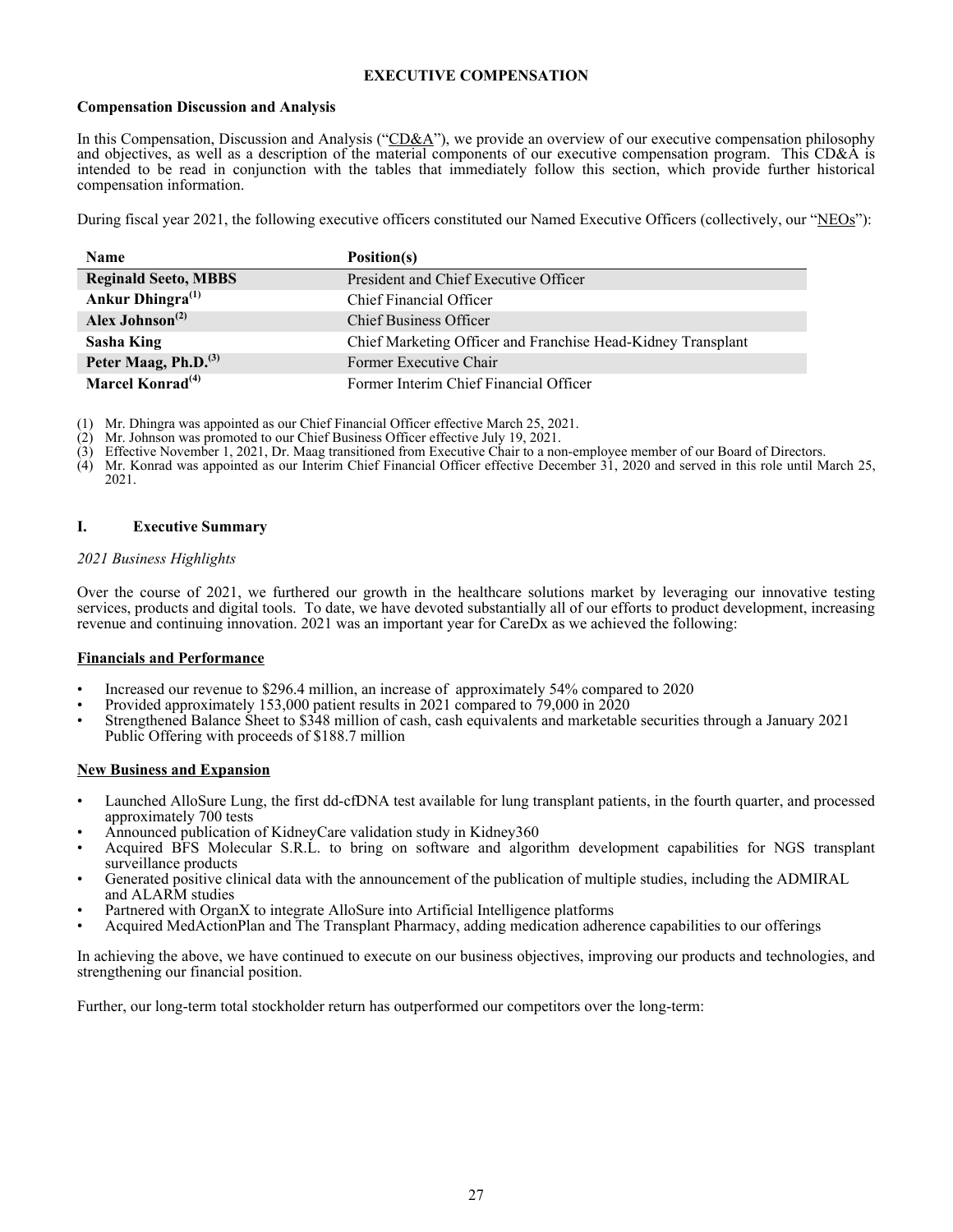

### *Key 2021 Compensation Decisions*

Aligned with our accomplishments in 2021 and strong business and company performance as outlined above, we took certain actions related to our compensation program. Specifically, we sought to add more "at-risk" pay for our executives by adding long-term performance based incentives (including PRSUs), while balancing retention needs and building share ownership among our executives. Our performance-based incentives aim to strengthen the pay-for-performance relationship and drive fulfillment of key strategic goals. We continue to manage award design, with a goal of maintaining broad-based equity participation, delivering value that is aligned with our compensation philosophy and proactively managing our share usage as well as dilution during a period of rapid growth.

### *Results of Fiscal 2020 Stockholder Advisory Vote*

At our 2021 Annual Meeting of Stockholders, our stockholders approved our Say-on-Pay proposal with approximately 91.4% of the votes cast in favor of the fiscal 2020 compensation of our named executive officers. We believe that the 2021 vote approving our Say-on-Pay proposal once again conveyed our stockholders' strong support of our existing executive compensation program and affirmed that our overall executive compensation program is aligned with the interests of our stockholders. Our Board of Directors will continue to consider feedback from our stockholders when making future compensation decisions, and will continue to benchmark, against peers, our governance practices and executive compensation program.

Since we first conducted the Say-on-Pay vote, we have implemented a systematic stockholder outreach program to seek ongoing feedback on our governance and compensation policies. In response to the feedback received from our stockholders, we have made the following changes to our governance practices and compensation program:

- Adopted director and executive officer stock ownership guidelines;
- Amended our equity incentive plans to provide that equity awards granted thereunder are generally subject to minimum vesting of at least one year and to prohibit cash buyouts of options and option repricings without the consent of our stockholders;
- Adopted a compensation recovery ("clawback") policy;
- Our cash bonus program for our executive officers for 2021 and 2022 includes both financial and non-financial metrics that were pre-set at the beginning of the applicable year; and
- The PRSUs granted to our executive officers in 2021 and 2022 are based on a two-year performance period with one year of additional vesting (if performance criteria are achieved, 50% will vest at the end of the two-year performance period and the remaining 50% will vest the following year).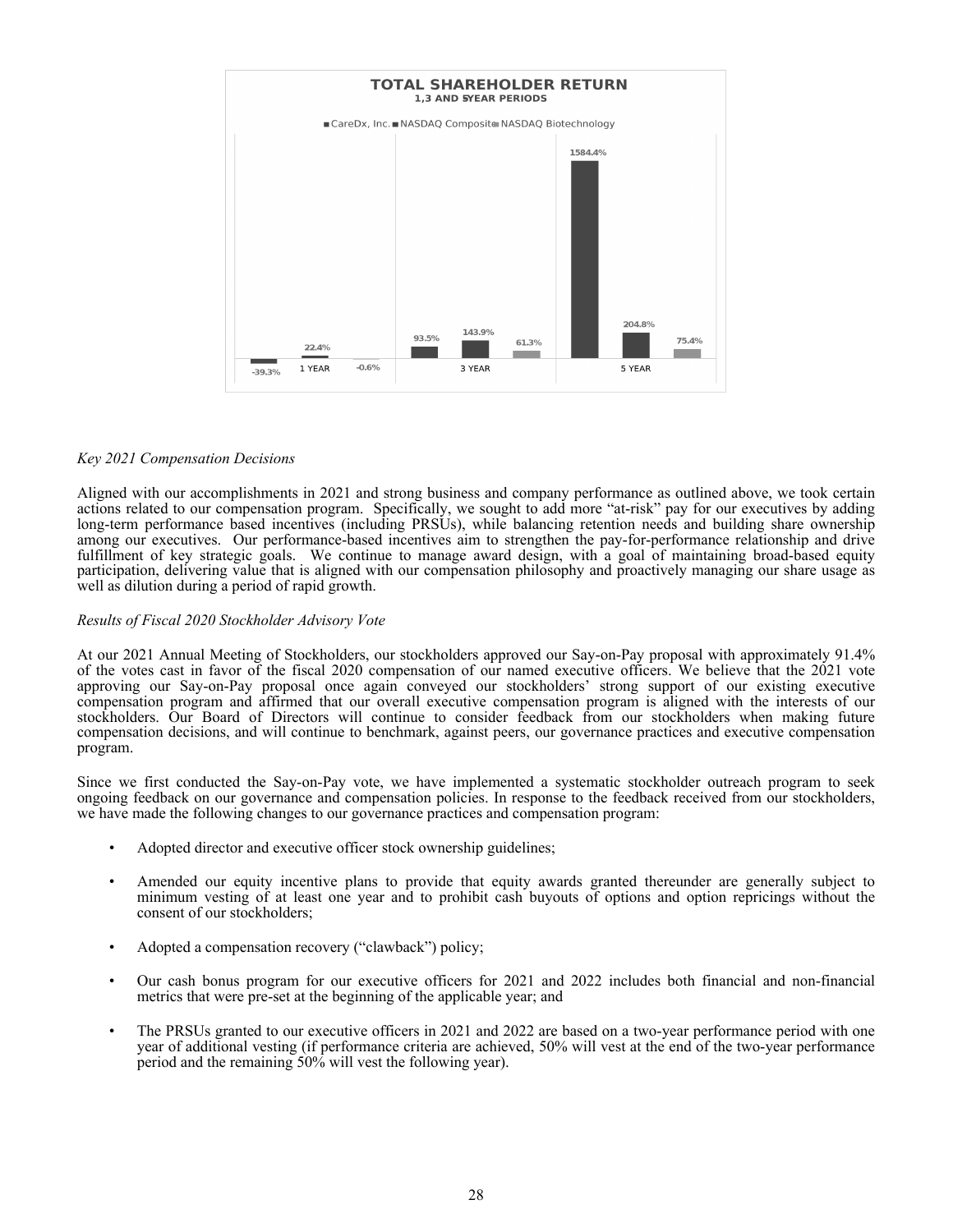# <span id="page-32-0"></span>**II. Compensation Philosophy**

We operate within a very complex business environment, which requires a very strong management team. Our business model requires our management team to be adept at developing competitive technologies to support multiple customers, including hospitals, all within multiple geographies. Many of our competitors have substantially greater capital resources and larger sales forces than we do. In addition, the diagnostics industry is characterized by rapid product development and technological advances, which require our management team to be adept at managing these key areas of the business.

As a result, the Compensation Committee believes that it is critical to attract, develop and retain a highly-qualified management team with the experience, knowledge, expertise and vision capable of not only operating, but also excelling, in this complex and competitive business environment, including competing against larger competitors and developing and commercializing new products, new and improved technologies and new applications for our existing technologies.

Our executive compensation program is intended to help us achieve and foster a goal-oriented, highly-motivated management team with a clear understanding of our business objectives and shared corporate values. To this end, the Compensation Committee believes that our executive compensation program should provide compensation that:

- attracts and retains the best executive talent;
- appropriately aligns our business objectives and stockholder interests;
- maintains a reasonable balance across types and purposes of compensation;
- motivates our executive officers to achieve our annual and long-term strategic goals and rewards performance based on the attainment of such goals;
- appropriately considers risk and reward in the context of our business environment and long-range business plans;
- recognizes individual value and contributions to our success; and
- considers, but does not exclusively rely upon, competitive market data.

We seek to achieve these objectives in a way that is consistent with the long-term interests of our company and those of our stakeholders, including our stockholders and employees. We structure the annual compensation of our executive officers, including our NEOs, using three principal elements: base salary, annual cash incentives and long-term compensation opportunities in the form of equity awards.

Our Compensation Committee believes that our compensation program should align executive interests with the drivers of growth and stockholder returns, and support achievement of our primary business goals. The expertise, leadership and contributions of our executives are critical to our ability to create sustained long-term stockholder value. Consequently, our board believes the substantial majority of NEO compensation should be at-risk, variable pay to facilitate the successful execution of our business strategy.

# **III. Compensation Determination Process**

### *Role of Compensation Committee*

The Compensation Committee discharges the responsibilities of our Board of Directors relating to the compensation of our executive officers. The Compensation Committee consists of directors who are "independent" directors as required by the Nasdaq listing standards and Securities Exchange Act of 1934, as amended ("Exchange Act"), Rule 10C-1, and "non-employee directors" for purposes of Exchange Act Rule 16b-3.

The Compensation Committee has responsibility for overseeing our compensation and benefits policies generally, and overseeing, evaluating and approving the compensation plans, policies and programs applicable to our Chief Executive Officer, as well as our other executive officers, including our other NEOs. In carrying out its responsibilities, the Compensation Committee evaluates our compensation policies and practices with a focus on the degree to which these policies and practices reflect our executive compensation philosophy, develops recommendations, makes decisions that it believes advances our philosophy and reviews the performance of our executive officers when making decisions with respect to their compensation.

The Compensation Committee conducts reviews of the Company's compensation policies and programs on at least an annual basis to ensure that they enhance stockholder value, align pay and performance, and attract and retain top executive talent. This includes a review of internal pay equity among the executive team. With the assistance of our independent compensation consultant, the Compensation Committee seeks to maintain appropriate base salary, annual bonus and equity compensation plans for its executives.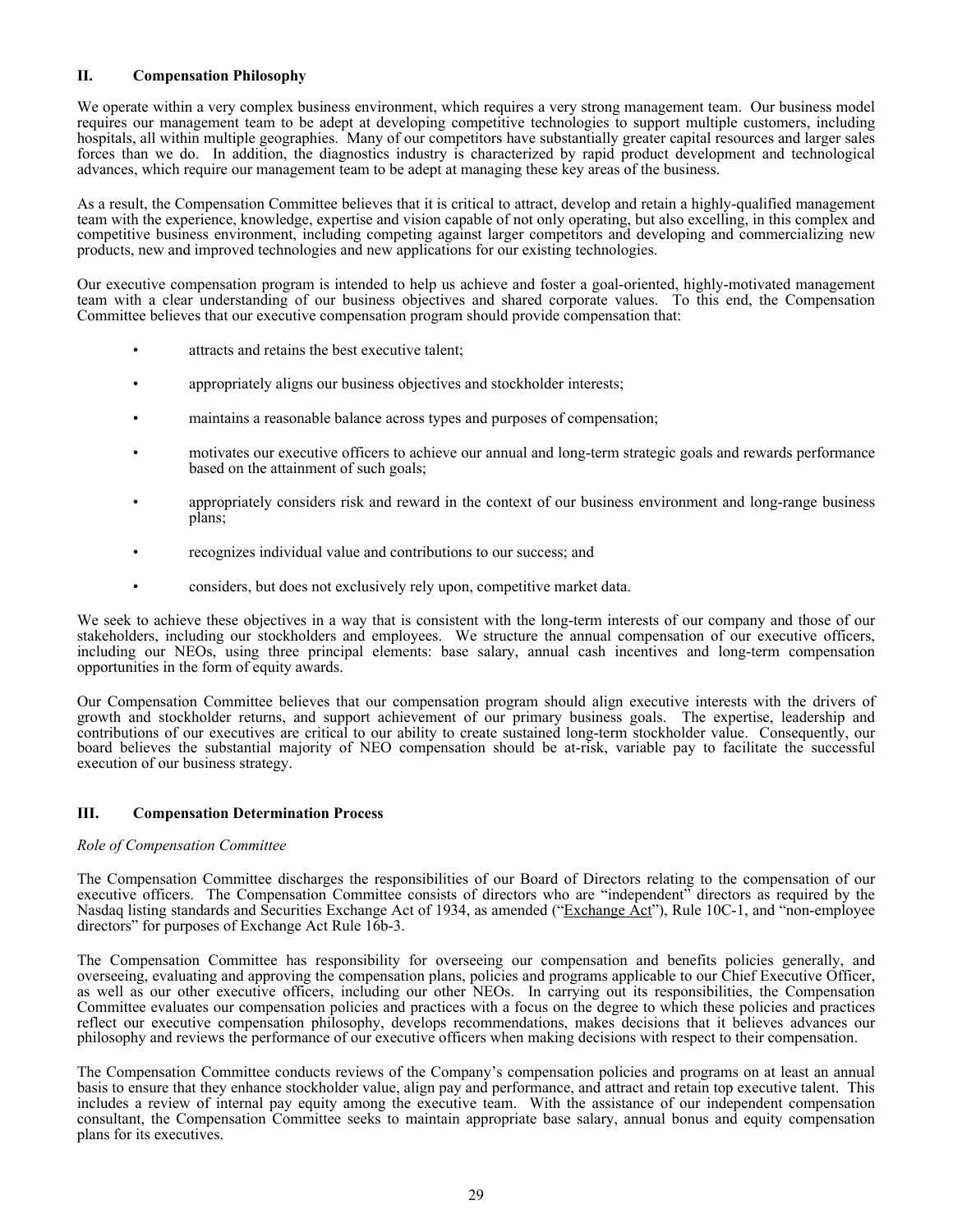### *Role of Chief Executive Officer & Management*

Our Chief Executive Officer makes recommendations to our Compensation Committee, often attends committee meetings and is involved in the determination of compensation for the respective executive officers who report to him, except that the Chief Executive Officer does not make recommendations as to his own compensation. Our Chief Executive Officer makes recommendations to our Compensation Committee regarding short- and long-term compensation for all executive officers (other than himself) based on our results, an individual executive officer's contribution toward these results and performance toward individual goal achievement. Until our Executive Chair transitioned from his position as our Executive Chair to a nonemployee member of our Board of Directors in November 2021, our Chief Executive Officer made all such recommendations in consultation with our Executive Chair. The compensation of our Executive Chair was set by our Compensation Committee, and our Chief Executive Officer was not involved in such determination. Our Chief Executive Officer (and, prior to November 1, 2021, our Executive Chair) recuses himself from Compensation Committee and board discussions when his compensation is reviewed. Our Compensation Committee then reviews the recommendations and other data and makes decisions as to total compensation for each executive officer other than the Chief Executive Officer (and, as applicable, our Executive Chair), as well as each individual compensation component. Our Compensation Committee makes recommendations to our Board of Directors regarding, or determines, compensation for our Chief Executive Officer (and, as applicable, our Executive Chair). The Compensation Committee or the independent members of our Board of Directors make the final decisions regarding executive compensation for our Chief Executive Officer (and, as applicable, our Executive Chair). The Compensation Committee does not delegate any of its functions to others in deciding executive compensation.

# *Use of Independent Compensation Consultant*

Our Compensation Committee is authorized to retain the services of one or more executive compensation advisors, as it sees fit, in connection with the establishment of our compensation programs and related policies. The Compensation Committee has retained Aon's Human Capital Solutions practice ("Aon"), a division of Aon plc, as its independent outside compensation consultant since 2014 to assist with setting executive compensation. The Compensation Committee has sole authority to retain or replace such independent compensation consultants. The Compensation Committee annually evaluates the compensation consultant's independence and performance under the applicable Nasdaq listing standards. The Compensation Committee believes that working with an independent compensation consultant furthers the Company's objectives to recruit and retain qualified executives, align executive interests with those of stockholders and ensure that executive compensation packages will appropriately motivate and reward ongoing achievement of business goals.

In 2021, Aon provided the following services to the Compensation Committee:

- Reviewed and recommended adjustments to the Company's peer group;
- Conducted an extensive executive compensation assessment; and
- Provided key insights on executive and director compensation based on relevant market data.

Aon did not provide any services to us other than the consulting services to the Compensation Committee. The Compensation Committee conducted a review of its relationship with Aon in 2021 and determined that Aon's work for the Compensation Committee did not raise any conflicts of interest. The Compensation Committee determined that Aon's work has conformed to the independence factors and guidance provided by the SEC and Nasdaq.

### *Use of a Peer Group*

With the assistance and recommendations of Aon, the Compensation Committee has developed a peer group of companies as a reference group to provide a broad perspective on competitive pay levels and practices.

In December 2020, the Compensation Committee approved a peer group for use in making 2021 compensation decisions. When selecting appropriate peers, the general criteria used were:

- *Industry* Public diagnostics companies
- *Revenues* Between \$50 million \$400 million
- *Market Capitalization* between \$750 million and \$7.5 billion

For compensation decisions for fiscal year 2021, the following public companies were selected as our peer group: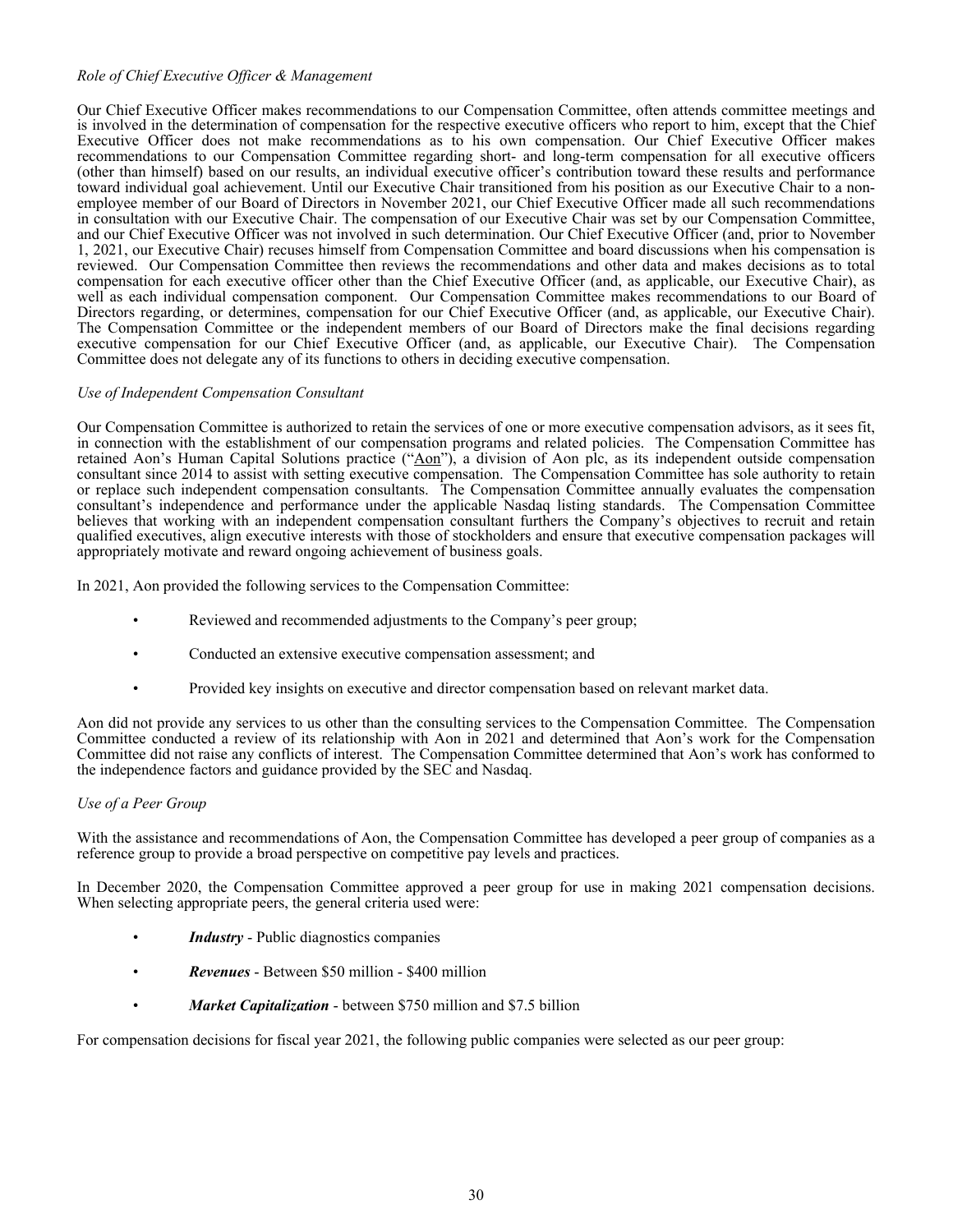# <span id="page-34-0"></span>*2021 Peer Group*

| Adaptive Biotechnologies<br>Corporation* | Castle Biosciences,<br>$Inc.*$ | Cerus Corporation                | GenMark Diagnostics, Inc. |
|------------------------------------------|--------------------------------|----------------------------------|---------------------------|
| Guardant Health, Inc.*                   | Invitae Corporation            | iRhythm Technologies             | Luminex Corporation       |
| Meridian Bioscience, Inc.                | Myriad Genetics, Inc.          | Nanostring Technologies,<br>Inc. | Natera, Inc.              |
| NeoGenomics, Inc.                        | OraSure Technologies,<br>Inc.  | Personalis, Inc.*                | Quanterix Corporation     |
| Twist Bioscience Corporation*            | Veracyte, Inc.                 |                                  |                           |

#### \* New for 2021

The Compensation Committee does not engage in formal benchmarking against other companies' compensation programs or practices to establish our compensation levels or make specific compensation decisions with respect to our executive officers, including our NEOs. Instead, in making its determinations, the Compensation Committee reviews information summarizing the compensation paid at a representative group of peer companies, to the extent that the executive positions at these companies are considered comparable to our positions and informative of the competitive environment, as well as more broad-based compensation surveys to gain a general understanding of market compensation levels.

### *Assessment of Risk*

The Compensation Committee also considers the potential risks in our business when designing and administering our executive compensation program, and we believe our balanced approach to performance measurement and pay delivery works to avoid misaligned incentives for individuals to undertake excessive or inappropriate risk.

# **IV. Pay Components**

Our executive compensation program consists of three primary elements: base salaries, annual cash incentives, and long-term equity awards:

|                                        | Performance               |                                                                                                                                                                        |                                                                                                                                                                                                                                                                                                                                                                                                                                                                                                                                                                              |
|----------------------------------------|---------------------------|------------------------------------------------------------------------------------------------------------------------------------------------------------------------|------------------------------------------------------------------------------------------------------------------------------------------------------------------------------------------------------------------------------------------------------------------------------------------------------------------------------------------------------------------------------------------------------------------------------------------------------------------------------------------------------------------------------------------------------------------------------|
| Element                                | Period                    | Objective                                                                                                                                                              | <b>Performance Measured / Rewarded</b>                                                                                                                                                                                                                                                                                                                                                                                                                                                                                                                                       |
| <b>Base Salary</b>                     | Annual                    | Attracts, retains, and rewards<br>top talent and reflects an<br>NEO's responsibilities,<br>performance, and relevant<br>market data                                    | Provides NEOs with fixed compensation that<br>$\bullet$<br>acts as a vehicle to motivate and retain<br>executives<br>Rewards executives for key performance and<br>$\bullet$<br>contributions                                                                                                                                                                                                                                                                                                                                                                                |
| <b>Short-Term</b><br><b>Incentives</b> | Annual or Biannual        | Rewards achievement of the<br>Company's annual goals<br>subject to meeting individual<br>performance expectations                                                      | individual<br>Rewards<br><b>NEOs</b><br>for<br>their<br>٠<br>performance and the performance of the<br>Company over the fiscal year 2021<br>Cash bonuses, which are based on the<br>Company's financial and strategic goals, and<br>the three metrics used for 2021 cash bonuses<br>were:<br>Total Sales - 80% weighting<br>$\circ$<br>Pipeline Additions - 10% weighting<br>$\circ$<br>Adjusted EBITDA - 10% weighting<br>$\circ$                                                                                                                                           |
| Long-Term<br><b>Incentives</b>         | Long-Term<br>(four years) | Aligns the interests of<br>management and<br>stockholders and serves as an<br>important retention vehicle;<br>Supports the achievement of<br>strong stock price growth | NEOs receive a mix of :<br>RSUs to encourage employee retention<br>$\bullet$<br>Stock options to reward long-term stock price<br>$\bullet$<br>growth<br>Performance-based RSUs ("PRSUs"), which<br>$\bullet$<br>have a two-year performance period with one<br>year of additional vesting thereafter, and are<br>based on the Company's financial and<br>strategic goals. The two metrics used for<br>PRSUs granted in 2021 with a two-year<br>performance period (combined for 2021 and<br>$2022$ ) were:<br>Total Sales - 80% weighting<br>Adjusted EBITDA - 20% weighting |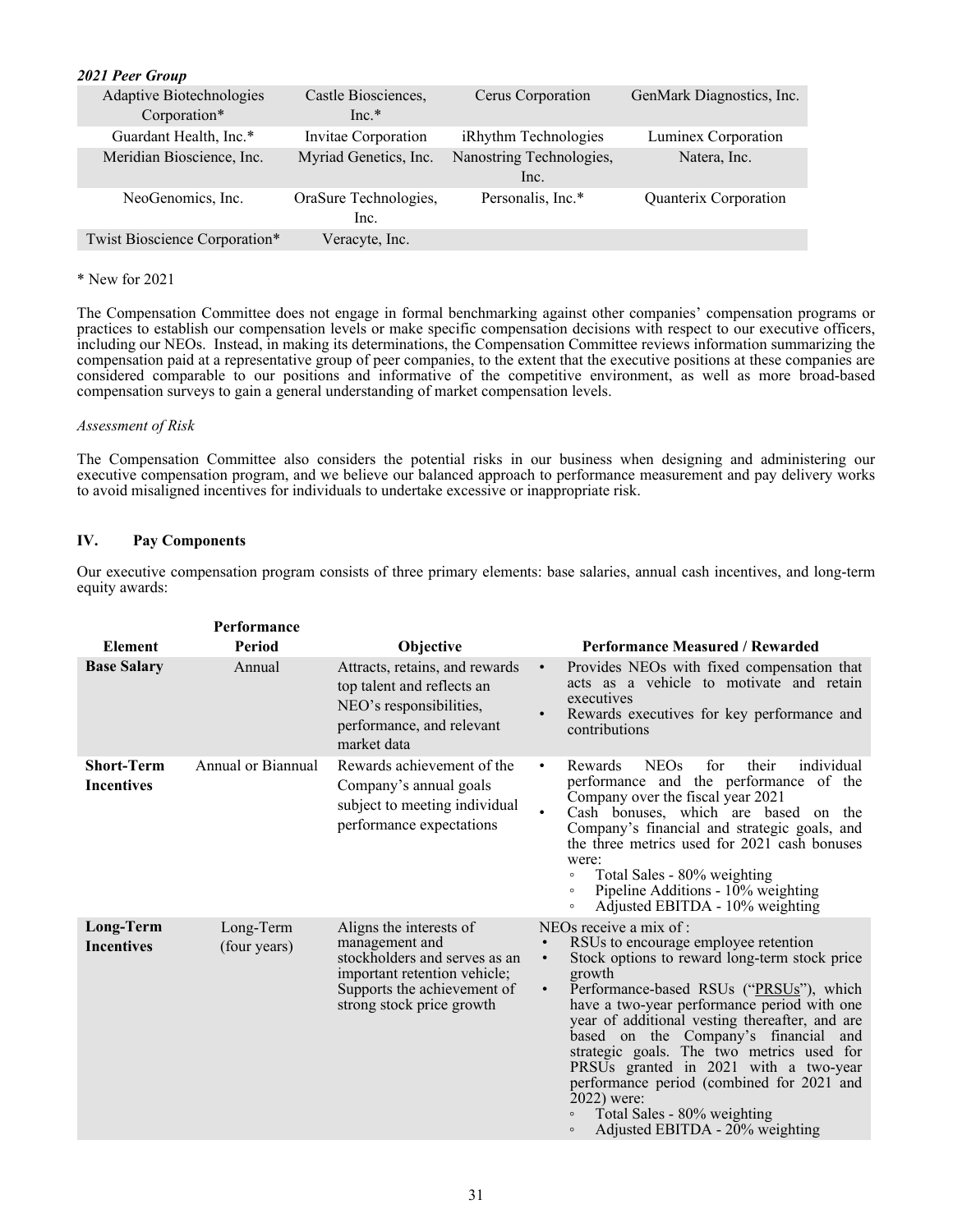We are committed to a strong performance orientation in our compensation program and effective corporate governance practices for a company at our development stage and industry. As such we routinely review our policies and program design. Some of our best practices in governance that we observe include:

| <b>What We Do</b>                                               |                                                                   |
|-----------------------------------------------------------------|-------------------------------------------------------------------|
| $\boxtimes$ Pay-for-performance alignment—commencing with       | $\Box$ Director and executive officer stock ownership             |
| 2021, our annual cash bonus program includes both               | guidelines                                                        |
| financial and non-financial metrics, and our PRSUs have         | $\triangle$ Balanced pay mix of fixed and variable pay            |
| a two-year performance period with one year of                  | $\mathbb Z$ Multi-year vesting requirements for stock options and |
| additional vesting thereafter                                   | certain restricted stock unit awards                              |
| $\boxtimes$ Maintain an Insider Trading Policy                  | $\boxtimes$ Robust anti-hedging and pledging policies             |
| $\boxtimes$ Align compensation with stockholder interests       | $\mathbb Z$ Retain an independent compensation consultant         |
| $\mathbb Z$ Maintain "Double Trigger" benefits in the case of a | $\boxtimes$ Only independent directors serve on our board         |
| Change in Control                                               | committees                                                        |
| $\triangle$ Annual compensation review                          | $\mathbb Z$ Compensation recovery ("clawback") policy             |
| $\mathcal{Q}$ Recommending annual stockholder advisory vote on  | $\mathbb Z$ Provide that equity awards granted under our equity   |
| named executive officer compensation                            | incentive plans are subject to minimum vesting of at              |
| $\mathbb Z$ Provide only very limited perquisites to executives | least one year                                                    |
| <b>What We Don't Do</b>                                         |                                                                   |
| $\boxtimes$ Provide excessive severance payments                | $\boxtimes$ Provide special welfare benefits to our executive     |
| $\boxtimes$ Use excise tax gross-ups                            | officers                                                          |
| $\boxtimes$ Utilize guaranteed bonuses                          | $\boxtimes$ Permit the payment of dividends on RSUs or PRSUs      |
| $\boxtimes$ Provide single trigger change-in-control severance  | prior to vesting                                                  |
| payments                                                        | $\boxtimes$ Permit cash buyouts of options without stockholder    |
| $\boxtimes$ Provide excessive perquisites                       | consent                                                           |
| $\boxtimes$ Provide special executive retirement plans          | $\boxtimes$ Permit option repricings without stockholder consent  |

# *Base Salary*

Base salary is the only fixed component of our executive officers' total cash compensation and provides competitive pay to attract and retain our executives. Generally, we use base salary to provide each executive officer with a specified level of cash compensation during the year with the expectation that he or she will perform his or her responsibilities to the best of his or her ability and in our best interests. Annual salary decisions are made in recognition of competitive data as well as the skills and experience that each individual brings to the Company and the performance contributions each makes.

Base salary changes in 2021 varied by executive due either to merit increases and/or market adjustments. The increases in 2021 were based on a review of market data from Aon for similar roles and positions within our compensation peer group and an assessment of the following factors:

- Peer group data and external market information;
- Individual performance;
- The level of responsibility assumed and the nature and complexity of each NEO's role;
- The leadership demonstrated to create and promote a day-to-day working environment; and
- The desire to attract, engage and retain NEOs capable of achieving the Company's strategic objectives and the marketability and criticality of retention of NEOs.

Annual base salaries for our NEOs as of December 31, 2020 and December 31, 2021\* were as follows:

| <b>Named Executive Officer</b>           |   | 2020    | 2021            | Increase |
|------------------------------------------|---|---------|-----------------|----------|
| Reginald Seeto, MBBS                     | S | 540,000 | \$<br>540,000   | N/A      |
| Ankur Dhingra $^{(1)}$                   |   | N/A     | 400,000         | N/A      |
| Alex Johnson <sup><math>(2)</math></sup> |   | 290,000 | 375,000         | 29.3%    |
| Sasha King $^{(3)}$                      |   | 310,000 | 325,500         | $5.0\%$  |
| Peter Maag, Ph.D.                        |   | 270,000 | $270,000^{(4)}$ | N/A      |
| Marcel Konrad $(5)$                      |   | 287,970 | 299,490         | $4.0\%$  |

See footnotes for a description of the changes to base salary that were effected throughout 2021. Actual amounts of salary paid to our NEOs are described in the "Summary Compensation Table" below.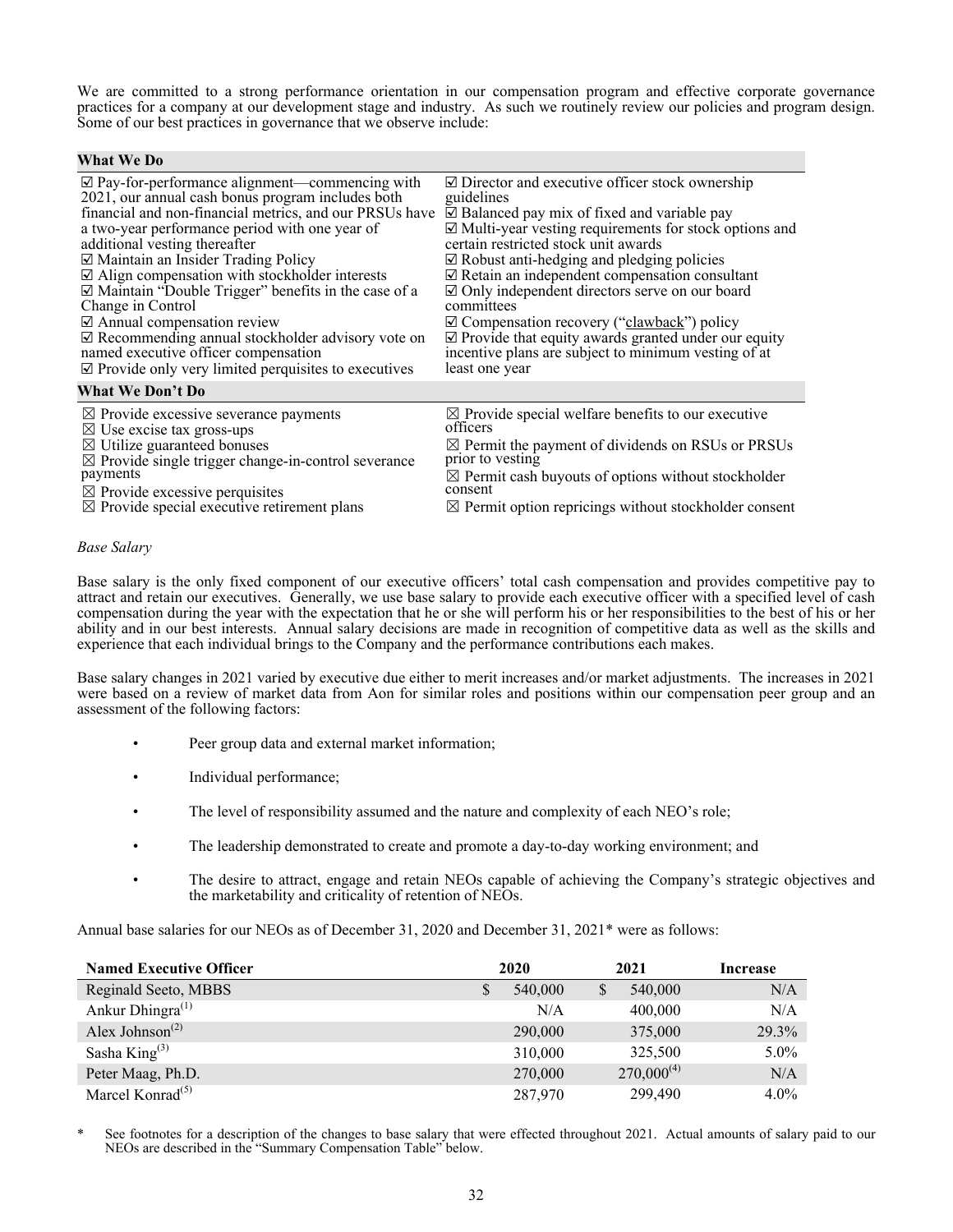- (1) Mr. Dhingra was appointed as our Chief Financial Officer effective March 25, 2021.
- (2) Effective April 1, 2021, Mr. Johnson's annual base salary was increased to \$304,500. Upon appointment as our Chief Business Office effective July 19, 2021, Mr. Johnson's annual base salary was further increased to \$375,000.
- (3) Effective April 1, 2021, Ms. King's annual base salary was increased to \$325,500.
- (4) Dr. Maag's employment was terminated on November 1, 2021, although he remains a member of our Board of Directors. Dr. Maag is entitled to additional transition pay of 12 months for the period from November 1, 2021 through November 1, 2022, equal to \$270,000.
- (5) Mr. Konrad was appointed as our Interim Chief Financial Officer effective December 31, 2020 and served in this role until March 25, 2021, after which he resumed his role as our Senior Vice President, Corporate Controller. Mr. Konrad voluntarily terminated his employment in July 2021.

#### *Annual Incentives*

Our cash bonus program is designed to provide a financial incentive to reward key executives for the achievement of annual corporate performance objectives. Under the cash bonus program, each NEO has an award opportunity expressed as a percentage of his or her base salary. Payments under the program and vesting of the PRSUs are ultimately based on the achievement of pre-established Company metrics. Actual performance against these metrics determines the Company factor for purposes of calculating payments under the cash bonus program (the "Company Factor") and determines the level of vesting of the PRSUs. Threshold levels of performance must be met for bonuses to be earned and vesting to occur. For purposes of our cash bonus program, in 2021, the Company Factor could range from zero to 200%.

For 2021, the cash bonus program used three metrics for funding: Total Sales, Pipeline Additions (number of products or services added to our pipeline) and Adjusted EBITDA. We define Adjusted EBITDA as non-GAAP net income/(loss) before net interest expense, income tax expense, depreciation and amortization, other expense, and net loss attributable to noncontrolling interest.

For each of these three metrics, in the first quarter of 2021, the Compensation Committee established performance thresholds at the following levels: less than 25% achievement; 25% achievement; 50% achievement; 100% achievement; 150% achievement; and 200% or greater achievement. The Compensation Committee set the Company Factor, for purposes of the bonuses earned for 2021, at 190% based on the Company's 2021 achievements. Once the Company Factor was determined based on Company performance against the metrics above, a modifier was applied based on individual performance. Our Compensation Committee had discretion to grant individual cash bonus awards at, below, or above target based on individual performance and the funding available in the bonus pool. Final awards under the program were subject to adjustment, positively or negatively, for individual performance against key Company objectives. Depending on each NEO's individual score, the final bonus amount was adjusted in a range of 100% to 110%. Therefore, through our cash bonus program, NEOs may earn a significantly higher payout if target performance is exceeded. NEOs also bear the risk of a lower payout if target performance is not achieved, and the risk of no payout for below-threshold results.

To arrive at each NEO's earned bonus for 2021, the Compensation Committee multiplied the NEO's base salary, by the NEO's annual target bonus percentage, by the Company Factor (190%), by the NEO's individual performance factor, as determined by the Compensation Committee.

The annual incentive cash bonuses paid to our NEOs for 2021 were:

| <b>Named Executive</b><br>Officer*       | <b>Base Salary</b><br>for Purposes of<br><b>Bonus</b> | 2021 Annual<br>Target<br><b>Bonus</b><br>$(\%$ of base) | Company<br>Factor | <b>Individual</b><br>Performance<br><b>Multiplier</b> | 2021 Earned<br><b>Bonus</b> |
|------------------------------------------|-------------------------------------------------------|---------------------------------------------------------|-------------------|-------------------------------------------------------|-----------------------------|
| Reginald Seeto, MBBS                     | \$540,000                                             | 90%                                                     | 1.9               | 1.05                                                  | \$972,000                   |
| Ankur Dhingra $(1)$                      | \$400,000                                             | 60%                                                     | 1.9               | 1.10                                                  | \$501,600                   |
| Alex Johnson <sup><math>(2)</math></sup> | \$375,000                                             | 60%                                                     | 1.9               | 1.10                                                  | $$382,062^{(3)}$            |
| Sasha King                               | \$325,500                                             | 60%                                                     | 1.9               | 1.10                                                  | $$340,147^{(4)}$            |
| Peter Maag, Ph.D.                        | $$225,000^{(5)}$                                      | 100%                                                    | 1.9               | 1.00                                                  | \$427,500                   |

-------------------

Awards under our cash bonus program are typically paid in the quarter following the close of the performance period. Our cash bonus program metrics include both financial and non-financial metrics, including those related to our pipeline.

Mr. Konrad did not receive any annual bonus for 2021 as he ceased being an employee of ours in July 2021 and he is therefore not included in this table.

Mr. Dhingra was appointed as our Chief Financial Officer effective March 25, 2021.

<sup>(2)</sup> Mr. Johnson was promoted to our Chief Business Officer effective July 19, 2021. (3) The 2021 bonus paid to Mr. Johnson was pro-rated based on his salary and target bonus level from January 1, 2021 through July 18, 2021 and his adjusted salary and target bonus level effective July 19, 2021 through December 31, 2021*.*

<sup>(4)</sup> The 2021 bonus paid to Ms. King was pro-rated based on the period of time she actively served during 2021, excluding any long-term absences.

<sup>(5)</sup> Dr. Maag's 2021 bonus was calculated based on his services to the Company prior to November 1, 2021, as reflected in this table. His base salary of \$270,000 was pro-rated for purposes of his 2021 bonus to reflect that he was only employed from January 1, 2021 through October 31, 2021.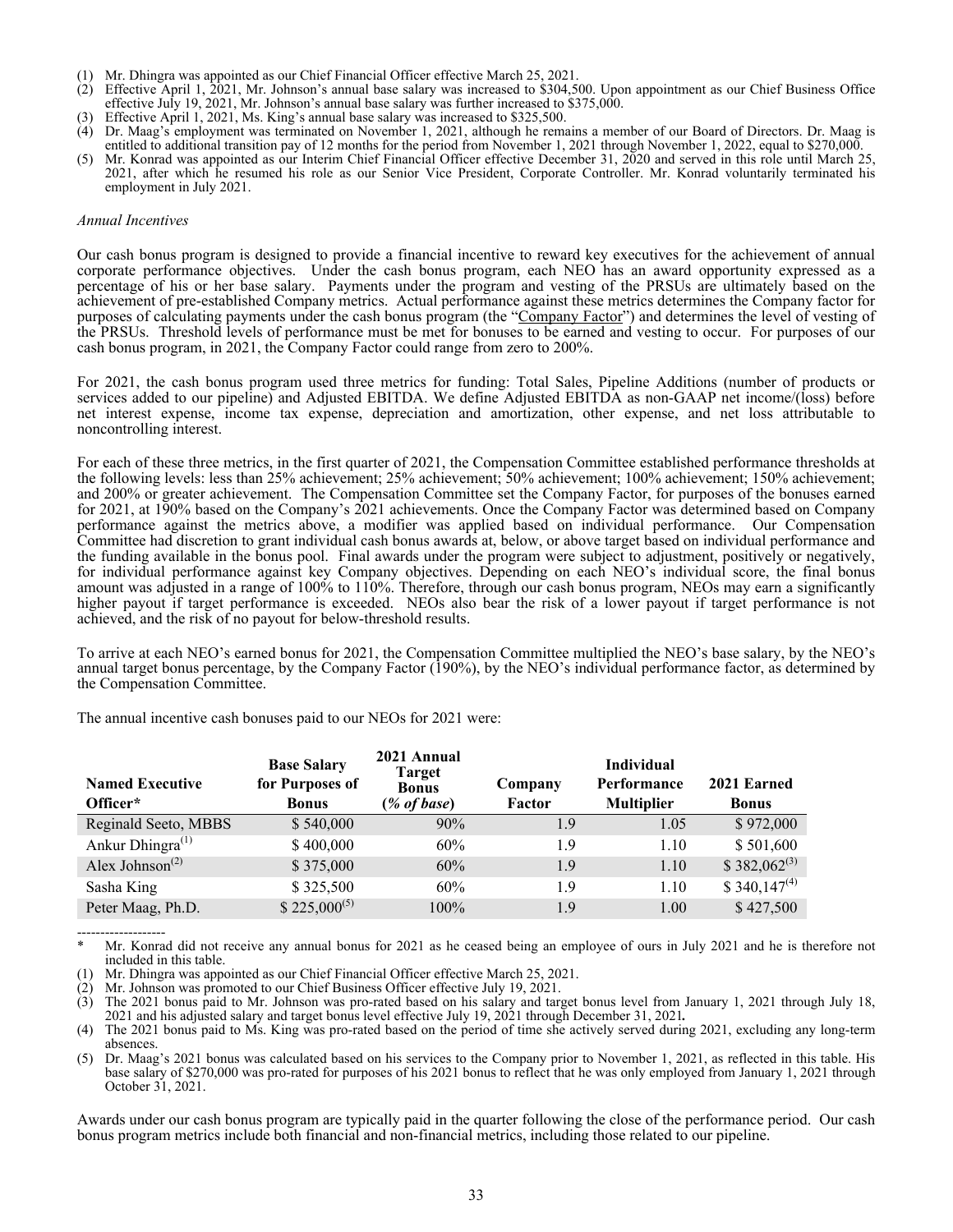### *Long-Term Incentives*

Our focus on long-term value creation results in our executive compensation program having a heavy weighting toward equity compensation, which includes stock options and RSUs. We rely heavily on equity compensation that vests over a multi-year period to ensure that a significant portion of a named executive officer's compensation opportunity is related to factors that directly or indirectly influence stockholder value. Our Compensation Committee believes this serves as a reward for appreciation in our stock price and long-term value creation, and enables us to achieve our retention objectives. Further, equity participation establishes a sense of ownership and aligns executives' interests with those of our stockholders.

In 2021, we provided a significant portion of our executives' target long-term incentives via a mix of stock options, RSUs and PRSUs. Approximately 30% of the value of our equity awards granted in 2021 was in the form of long-term stock options (four -year vesting period), 50% of the value was in the form of long-term RSUs (four-year vesting period) and 20% of the value was in the form of PRSUs with a two-year performance period. The Compensation Committee believes this structure is appropriate for us given our current competitive recruiting landscape, our current company size and our current growth trajectory.

# *2021 Annual Equity Grants*

A summary of our regular, annual cycle grants for 2021, which were granted on February 3, 2021, is as follows:

|                                        | <b>PRSUs</b> |             | <b>RSUs</b> |             | <b>Stock Options</b> |             |
|----------------------------------------|--------------|-------------|-------------|-------------|----------------------|-------------|
| Named Executive Officer <sup>(1)</sup> | (#)          | $(S)^{(2)}$ | $^{(#)}$    | $(S)^{(3)}$ | (#)                  | $(5)^{(4)}$ |
| Reginald Seeto, MBBS                   | 14.750       | \$1,288,708 | 29,500      | \$2,577,415 | 29,500               | \$1,710,558 |
| Alex Johnson                           | 4.000        | \$349.480   | 8.000       | \$698,960   | 8.000                | \$463,880   |
| Sasha King                             | 3,375        | \$294,873   | 6,750       | \$589,748   | 6,750                | \$391,399   |
| Peter Maag, Ph.D.                      | 6,538        | \$571,225   | 13,076      | \$1,142,450 | 13,075               | \$758,154   |

(1) Mr. Dhingra was appointed as our Chief Financial Officer effective March 25, 2021 and was not an executive officer at the time these grants were made and he is therefore not included in this table. In addition, Mr. Konrad did not receive any annual grants in February 2021.

(2) The PRSUs were granted on February 3, 2021. Amounts set forth in this column generally represent the aggregate grant date fair value of the PRSU awards granted to each listed NEO, computed in accordance with FASB ASC Topic 718. These amounts do not represent the actual amounts paid to or realized by the NEOs.

(3) The RSUs were granted on February 3, 2021. Amounts set forth in this column generally represent the aggregate grant date fair value of the RSU awards granted to each listed NEO, computed in accordance with FASB ASC Topic 718. These amounts do not represent the actual amounts paid to or realized by the NEOs.

(4) The stock options were granted on February 3, 2021. Amounts set forth in this column reflect the grant date fair value of the option awards, computed in accordance with FASB ASC Topic 718. All of these amounts reflect certain assumptions with respect to the option awards and do not necessarily correspond to the actual value that will be recognized by our NEOs. The actual value, if any, that may be realized from an option award is contingent upon the satisfaction of the conditions to vesting of that award, and upon the excess of the stock price over the exercise price, if any, on the date the option award is exercised. See Note 13 of the consolidated financial statements included in our Annual Report on Form 10-K for the fiscal year ended December 31, 2021 that was filed with the SEC on February 24, 2022 for a discussion of the assumptions made in determining the grant date fair value of the stock options.

### *PRSUs*

In early February 2021, our Compensation Committee granted PRSUs to our executive officers. The PSRUs are sized to reflect one-half of the full value awards given to each executive, other than Mr. Dhingra, who was not an executive officer in February 2021, and Mr. Konrad, who did not receive a PRSU award in 2021.

The PRSUs are designed to further reward key executives for the achievement of corporate performance objectives. The PRSUs use two metrics for funding and vesting purposes: Total Sales and Adjusted EBITDA (defined as described above). For each of these two metrics, for purposes of the PRSUs, the Compensation Committee established performance thresholds at the following levels: greater than 50% achievement; greater than 80% achievement and 100% or greater achievement. The PRSUs are long-term incentives and have a two-year performance period with one year of additional vesting (if performance criteria are achieved, 50% will vest at the end of the two-year performance period and the remaining 50% will vest the following year).

### *RSUs - Vesting*

The foregoing RSU grants vest over four years in equal annual installments on the anniversary of the date of grant, beginning on the first anniversary of the date of grant, subject to the executive's continuing service on each vesting date.

### *Stock Options - Vesting*

One quarter of the foregoing option grants vest on the first anniversary of the date of grant. The balance of the option grants vest monthly over the following three-year period, subject to the executive's continuing service on each vesting date.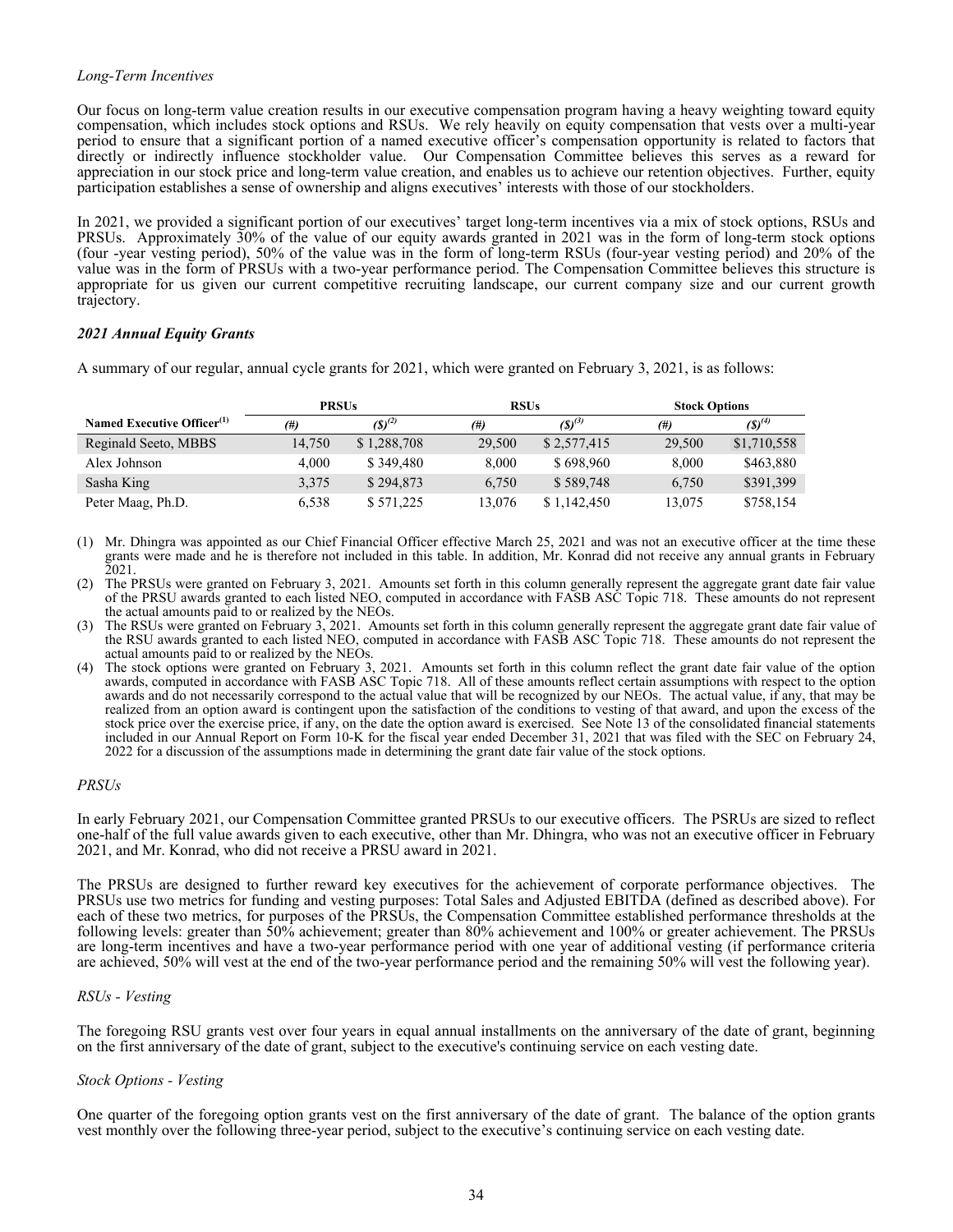#### *2021 Equity Grants in Connection with Mr. Dhingra's Appointment as our Chief Financial Officer*

In connection with Mr. Dhingra's appointment as the Company's Chief Financial Officer, on March 25, 2021, Mr. Dhingra was granted an option to purchase 30,000 shares of the Company's common stock, 14,500 RSUs and 2,500 PRSUs under the Company's 2014 Plan. 1/4th of the shares subject to the option vested on March 25, 2022, and 1/48th of the total number of shares subject to the option vest at the end of each calendar month thereafter, subject to Mr. Dhingra's continued employment with the Company. 25% of the shares subject to the RSUs vested on March 25, 2022, and the remaining RSUs will vest, subject to Mr. Dhingra's continued employment with the Company, at a rate of 25% per year on each one year anniversary from March 25, 2022. The PRSUs have a two-year performance period with one year of additional vesting (if performance criteria are achieved, 50% will vest at the end of the two-year performance period (March 25, 2023) and the remaining 50% will vest the following year (March 25, 2024)) and will vest based on the same criteria as the PRSUs granted to our executive officers in February 2021. A summary of these awards is as follows:

| <b>PRSUs</b> |                 | RSUs   |                              | <b>Stock Option</b> |                                                 |
|--------------|-----------------|--------|------------------------------|---------------------|-------------------------------------------------|
| (#)          | $(0)$ (1)<br>ω. | $(\#)$ | $(S)^{(\frac{2}{\epsilon})}$ | (#)                 | $\left( \mathbf{\$}\right) ^{\left( 3\right) }$ |
| 2,500        | \$158,575       | 14,500 | 919,735<br>Φ                 | 30,000              | ,279,410                                        |

<sup>(1)</sup> The PRSUs were granted on March 25, 2021. Amount set forth in this column generally represents the aggregate grant date fair value of the PRSU award granted to Mr. Dhingra, computed in accordance with FASB ASC Topic 718. This amount does not represent the actual amounts paid to or realized by Mr. Dhingra.

(3) The stock option was granted on March 25, 2021. Amounts set forth in this column reflect the grant date fair value of the option awards, computed in accordance with FASB ASC Topic 718. All of these amounts reflect certain assumptions with respect to the option awards and do not necessarily correspond to the actual value that will be recognized by Mr. Dhingra. The actual value, if any, that may be realized from an option award is contingent upon the satisfaction of the conditions to vesting of that award, and upon the excess of the stock price over the exercise price, if any, on the date the option award is exercised. See Note 13 of the consolidated financial statements included in our Annual Report on Form 10-K for the fiscal year ended December 31, 2021 that was filed with the SEC on February 24, 2022 for a discussion of the assumptions made in determining the grant date fair value of the stock options.

#### *2021 Equity Grants in Connection with Mr. Johnson's Promotion to our Chief Business Officer*

In connection with Mr. Johnson's promotion to the Company's Chief Business Officer, on July 19, 2021, Mr. Johnson was granted an option to purchase 13,333 shares of the Company's common stock and 13,333 RSUs under the Company's 2014 Plan. The option will vest, subject to Mr. Johnson's continued employment with the Company, 1/4th on July 19, 2022, and 1/48th of the total number of shares subject to the option will vest at the end of each calendar month thereafter. The RSUs will vest, subject to Mr. Johnson's continued employment with the Company, at a rate of 25% per year on each one year anniversary from July 19, 2021. A summary of these awards is as follows:

| RSUs   |                         | <b>Stock Option</b> |             |  |  |
|--------|-------------------------|---------------------|-------------|--|--|
| (#)    | $\mathbf{S}$ ) $^{(1)}$ | H)                  | $(S)^{(2)}$ |  |  |
| 13,333 | \$1,040,241             | 13,333              | \$698,344   |  |  |

- (1) The RSUs were granted on July 19, 2021. Amount set forth in this column generally represents the aggregate grant date fair value of the RSU award granted to Mr. Johnson computed in accordance with FASB ASC Topic 718. This amount does not represent the actual amounts paid to or realized by Mr. Johnson.
- (2) The stock option was granted on July 19, 2021. Amounts set forth in this column reflect the grant date fair value of the option awards, computed in accordance with FASB ASC Topic 718. All of these amounts reflect certain assumptions with respect to the option awards and do not necessarily correspond to the actual value that will be recognized by Mr. Johnson. The actual value, if any, that may be realized from an option award is contingent upon the satisfaction of the conditions to vesting of that award, and upon the excess of the stock price over the exercise price, if any, on the date the option award is exercised. See Note 13 of the consolidated financial statements included in our Annual Report on Form 10-K for the fiscal year ended December 31, 2021 that was filed with the SEC on February 24, 2022 for a discussion of the assumptions made in determining the grant date fair value of the stock options.

#### *RSU Awards to Mr. Konrad*

On May 3, 2021, Mr. Konrad was granted 2,100 RSUs under the Company's 2014 Plan. On June 7, 2021, he was granted an additional 4,000 RSUs under the Company's 2014 Plan. The RSUs were to vest, subject to Mr. Konrad's continued employment with the Company, at a rate of 25% per year on each one year anniversary from the applicable grant date. Mr. Konrad only served as our Interim Chief Financial Officer until March 25, 2021 and therefore these grants were made after Mr. Konrad ceased to be an executive officer. Mr. Konrad served as our Senior Vice President, Corporate Controller, from March 25, 2021 until he voluntarily terminated his employment in July 2021.

#### *Welfare and Health Benefits*

Our NEOs participate in our employee benefit plans on the same terms as all of our other eligible employees.

<sup>(2)</sup> The RSUs were granted on March 25, 2021. Amount set forth in this column generally represents the aggregate grant date fair value of the RSU award granted to Mr. Dhingra, computed in accordance with FASB ASC Topic 718. This amount does not represent the actual amounts paid to or realized by Mr. Dhingra.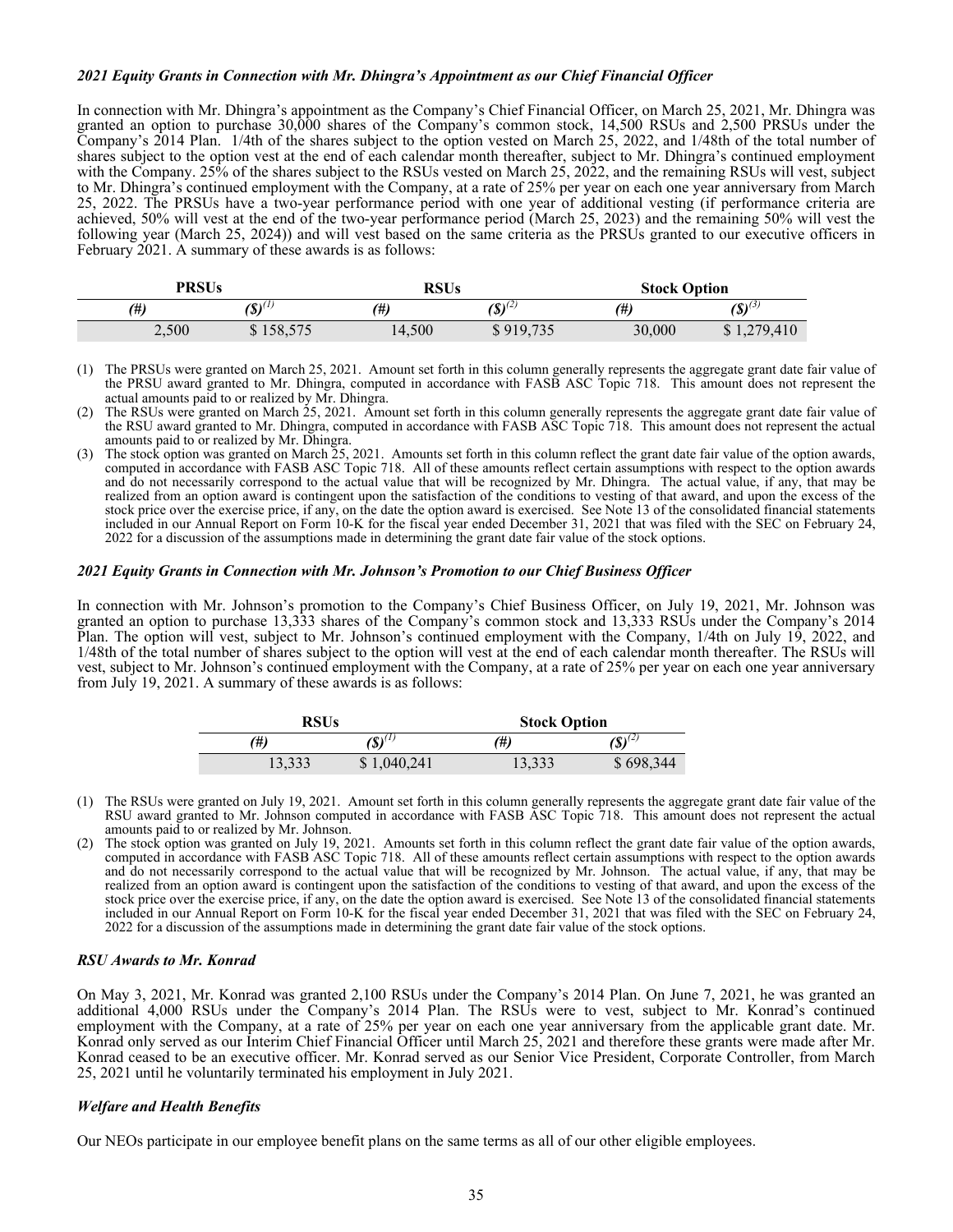We maintain a tax-qualified Code Section 401(k) defined contribution plan in which all of our employees, including our executive officers, who satisfy certain eligibility requirements, including requirements relating to age and length of service, are entitled to participate. Employees may contribute their own funds on a pre-tax basis.

The plan permits us to make matching contributions and we have historically provided employer contributions that match eligible employee contributions ("employer matching contributions"), generally limited to 3% of the compensation (up to a maximum matching contribution of \$5,000 per year) that can be taken into account for this purpose under federal law. On January 1, 2018, we began to make contributions to the employee plan. Employer matching contributions vest according to a four-year graded plan at a rate of 25% per year.

In addition, we provide health care, dental, vision and life insurance, an employee assistance plan and both short-term and longterm disability and accidental death and dismemberment benefits to all full-time employees. These benefits are subject to applicable laws and at benefit levels that we believe are generally consistent with the benefits of companies with which we compete for talent.

#### *Limited Perquisites*

In 2021, the Company provided certain limited perquisites to our NEOs, which included electronic allowances and gym allowances.

#### *Hedging and Pledging Prohibitions*

Our insider trading policy prohibits our directors, officers (including our executive officers), employees and agents, as well as their immediate family members, from engaging in short sales of our securities and from engaging in transactions in publiclytraded options and other derivative securities with respect to our securities. This prohibition extends to any hedging or similar transactions designed to decrease the risks associated with holding our securities. Our insider trading policy also prohibits certain individuals, including our directors and executive officers, from pledging our securities as collateral for loans.

#### *Employment Agreement and Offer Letter Summaries*

We have entered into employment agreements or offer letters with each of the named executive officers. These agreements provide for at-will employment and generally include the named executive officer's initial base salary, and an indication of eligibility for an annual cash incentive award opportunity.

### *Reginald Seeto, MBBS*

We entered into an offer letter with Dr. Seeto, dated November 16, 2018, under which Dr. Seeto initially served as our President and Chief Business Officer. The agreement provides for "at-will" employment and sets forth certain agreed upon terms and conditions of employment. In connection with Dr. Seeto's appointment as the Company's Chief Executive Officer, effective as of November 1, 2020, the Compensation Committee approved an increase in Dr. Seeto's base salary to \$540,000 and an increase in his target annual performance bonus to a 90% of his annual base salary. There was no change to Dr. Seeto's annual base salary or target annual performance bonus during fiscal year 2021.

#### *Ankur Dhingra*

We entered into an offer letter with Mr. Dhingra, dated February 11, 2021, under which Mr. Dhingra serves as our Chief Financial Officer. The agreement provides for "at-will" employment and sets forth certain agreed upon terms and conditions of employment. During fiscal year 2021, Mr. Dhingra's annual base salary was \$400,000 and he was eligible for a target annual performance bonus of up to 60% of his base salary. He also received a \$100,000 sign-on bonus.

#### *Alex Johnson*

During fiscal year 2021, Mr. Johnson's annual base salary was initially \$290,000, which was increased to \$304,500 effective April 1, 2021. In connection with Mr. Johnson's promotion to our Chief Business Officer, we entered into a promotion letter with Mr. Johnson, dated July 12, 2021. The agreement provides for "at-will" employment and sets forth certain agreed upon terms and conditions of employment. In accordance with the promotion letter, Mr. Johnson's annual base salary was further increased to \$375,000, effective as of July 12, 2021, and he was eligible for a target annual performance bonus of up to 60% of his base salary.

#### *Sasha King*

We entered into an offer letter with Ms. King, dated October 20, 2017, under which Ms. King initially served as our Chief Commercial Officer. The agreement provides for "at-will" employment and sets forth certain agreed upon terms and conditions of employment. On June 16, 2019, Ms. King transitioned from Chief Commercial Officer to our Chief Marketing Officer to better align with her focus and contributions to the Company. During fiscal year 2021, Ms. King's annual base salary was initially \$310,000, which was increased to \$325,500 effective April 1, 2021. In 2021, she was eligible for a target annual performance bonus of up to 60% of her base salary.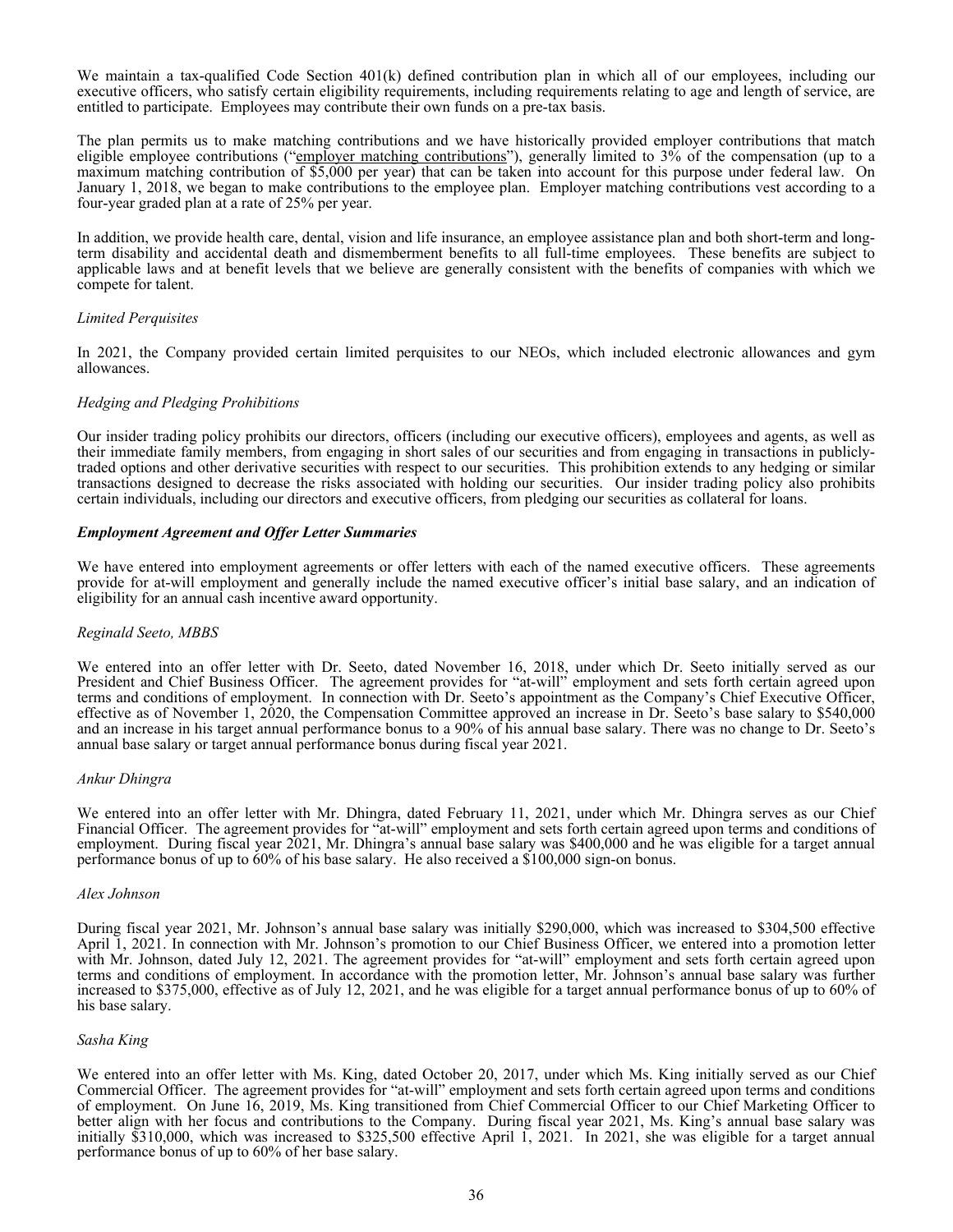### *Peter Maag, Ph.D.*

We entered into a Chief Executive Employment Agreement with Dr. Maag, dated September 19, 2012, under which Dr. Maag previously served as our Chief Executive Officer. The agreement provided for "at-will" employment and sets forth certain agreed upon terms and conditions of employment.

In connection with Dr. Maag's appointment as the Company's Executive Chair effective November 1, 2020, the Company and Dr. Maag entered into an Executive Chair Agreement. The Executive Chair Agreement superseded Dr. Maag's prior Chief Executive Employment Agreement and provided that Dr. Maag's annual base salary was \$270,000 and that he is eligible for a target annual performance bonus of 100% of his annual base salary. In addition, any time-based vesting equity awards that Dr. Maag held as of the date of the Executive Chair Agreement or that are thereafter granted to Dr. Maag will automatically vest through June 30, 2024 if Dr. Maag's employment with the Company is terminated by the Company without cause (as defined in the Executive Chair Agreement) before June 30, 2024.

In connection with Dr. Maag's transition from Executive Chair to a non-employee member of the Board of Directors effective November 1, 2021, the Company and Dr. Maag entered into a letter agreement (the "Maag Letter Agreement") pursuant to which the Company and Dr. Maag acknowledged and agreed that (a) Dr. Maag would receive an additional 12 months of transition pay for the period from November 1, 2021 through November 1, 2022, equal to \$270,000, according to the Company's normal payroll practices over 12 months, (b) Dr. Maag shall continue to vest in his equity of the Company while he remains a member of the Board of Directors, and (c) there would be no acceleration of the vesting of Dr. Maag's equity in connection with such transition.

### *Marcel Konrad*

We entered into an offer letter with Mr. Konrad, dated August 20, 2018, under which Mr. Konrad initially served as our Vice President, Corporate Controller. The agreement provides for "at-will" employment and sets forth certain agreed upon terms and conditions of employment. Effective December 31, 2020, Mr. Konrad was appointed as our Interim Chief Financial Officer and served in this role until March 25, 2021. During fiscal year 2021, Mr. Konrad's annual base salary was \$299,490. In 2021, he was eligible for a target annual performance bonus of up to 25% of his base salary. However, Mr. Konrad was not eligible for a bonus payment in 2021, as he voluntarily terminated his employment in July 2021.

### *Potential Payments and Benefits upon Termination or Change of Control for Officers*

### *Reginald Seeto, MBBS*

Pursuant to Dr. Seeto's Change of Control and Severance Agreement, dated November 26, 2018, as amended by the Amendment to Change of Control and Severance Agreement, dated October 29, 2020, if within two months prior to, or twelve months following a change of control, we or our successor terminate Dr. Seeto's employment without cause, Dr. Seeto will be entitled to (a) twelve months' severance based on Dr. Seeto's annual base salary, (b) acceleration of vesting equal to 100% of any unvested equity awards, (c) a lump sum payment equal to Dr. Seeto's annual bonus (equal to the greater of target bonus or the actual bonus received for performance during the calendar year prior to the year in which the termination occurs) and (d) twelve months of continued benefits, *provided*, *that* such reimbursement will cease on the date that Dr. Seeto becomes covered under a similar plan of a new employer. Pursuant to the agreement, if we or a successor terminate Dr. Seeto's employment without cause and such termination occurs outside of a change of control event, Dr. Seeto will be entitled to (a) twelve months' severance based on Dr. Seeto's annual base salary, and (b) twelve months of continued benefits, *provided*, *that* such reimbursement will cease on the date that Dr. Seeto becomes covered under a similar plan of a new employer.

### *Ankur Dhingra*

Pursuant to Mr. Dhingra's Change of Control and Severance Agreement, effective March 25, 2021, if within two months prior to, or twelve months following a change of control, we or our successor terminate Mr. Dhingra's employment without cause, Mr. Dhingra will be entitled to (a) twelve months' severance based on Mr. Dhingra's annual base salary, (b) acceleration of vesting equal to 100% of any unvested equity awards, (c) a lump sum payment equal to Mr. Dhingra's annual bonus (equal to the greater of target bonus or the actual bonus received for performance during the calendar year prior to the year in which the termination occurred) and (d) twelve months of continued benefits, *provided*, *that* such reimbursement will cease on the date that Mr. Dhingra becomes covered under a similar plan of a new employer. Pursuant to the agreement, if we or a successor terminates Mr. Dhingra's employment without cause and such termination occurs outside of a change of control event, Mr. Dhingra will be entitled to (a) six months' severance based on Mr. Dhingra's annual base salary, and (b) six months of continued benefits, *provided*, *that* such reimbursement will cease on the date that Mr. Dhingra becomes covered under a similar plan of a new employer.

#### *Alex Johnson*

Pursuant to Mr. Johnson's Change of Control and Severance Agreement, effective July 12, 2021, if within two months prior to, or twelve months following a change of control, we or our successor terminate Mr. Johnson's employment without cause, Mr. Johnson will be entitled to (a) twelve months' severance based on Mr. Johnson's annual base salary, (b) acceleration of vesting equal to 100% of any unvested equity awards, (c) a lump sum payment equal to Mr. Johnson's annual bonus (equal to the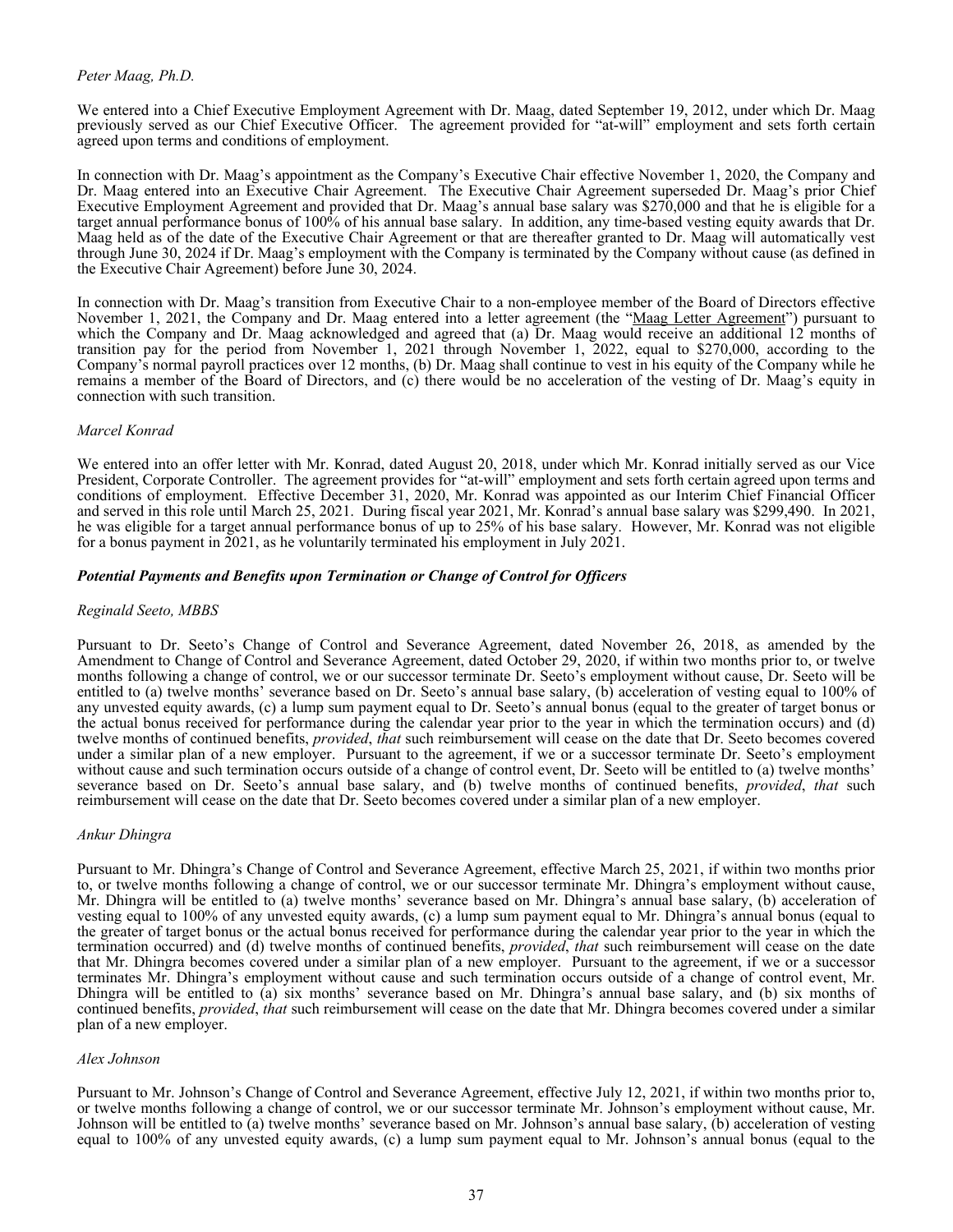greater of target bonus or the actual bonus received for performance during the calendar year prior to the year in which the termination occurred) and (d) twelve months of continued benefits, *provided*, *that* such reimbursement will cease on the date that Mr. Johnson becomes covered under a similar plan of a new employer. Pursuant to the agreement, if we or a successor terminates Mr. Johnson's employment without cause and such termination occurs outside of a change of control event, Mr. Johnson will be entitled to (a) six months' severance based on Mr. Johnson's annual base salary, and (b) six months of continued benefits, *provided*, *that* such reimbursement will cease on the date that Mr. Johnson becomes covered under a similar plan of a new employer.

### *Sasha King*

Pursuant to Ms. King's Change of Control and Severance Agreement, dated October 20, 2017, if within two months prior to, or twelve months following a change of control, we or our successor terminate Ms. King's employment without cause, Ms. King will be entitled to (a) twelve months' severance based on Ms. King's annual base salary, (b) acceleration of vesting equal to 100% of any unvested equity awards, (c) a lump sum payment equal to Ms. King's annual bonus (equal to the greater of target bonus or the actual bonus received for performance during the calendar year prior to the year in which the termination occurs) and (d) twelve months of continued benefits, *provided*, *that* such reimbursement will cease on the date that Ms. King becomes covered under a similar plan of a new employer. Pursuant to the agreement, if we or a successor terminate Ms. King's employment without cause and such termination occurs outside of a change of control event, Ms. King will be entitled to (a) six months' severance based on Ms. King's annual base salary, and (b) six months of continued benefits, *provided*, *that* such reimbursement will cease on the date that Ms. King becomes covered under a similar plan of a new employer.

### *Peter Maag, Ph.D.*

We had previously entered into a Change of Control and Severance Agreement with Dr. Maag. However, this agreement terminated upon Dr. Maag's transition from Executive Chair to a non-employee member of the Board of Directors effective November 1, 2021. However, pursuant to the Maag Letter Agreement, the Company acknowledged and agreed that, in connection with any change of control of the Company during Dr. Maag's service on the Board of Directors, the Board of Directors will evaluate accelerated vesting of Dr. Maag's then-unvested equity.

# *Marcel Konrad*

During 2021, we did not have any agreement with Mr. Konrad providing for benefits in the event of a change of control.

For purposes of the Change of Control and Severance Agreements with Dr. Seeto, Messrs. Dhingra and Johnson and Ms. King, "cause" means generally:

- executive's material failure to perform his or her stated duties after a written notice of failure and a cure period of ten days;
- executive's material violation of our policies or any written agreement or covenant with us;
- executive's conviction of, or entry of a plea of guilty or *nolo contendere* to, a felony;
- a willful act by executive that constitutes gross misconduct and which is injurious to us;
- executive's commission of any act of fraud, embezzlement, dishonesty or any other willful misconduct that has caused or is reasonably expected to result in material injury to us;
- the unauthorized use or disclosure by executive of any of our proprietary information or trade secrets or any other party to whom he or she owes an obligation of nondisclosure as a result of his or her relationship with us; or
- executive's willful failure to cooperate with an investigation by a governmental authority.

The following table estimates the amounts payable to our named executive officers that were serving as such as of the end of December 31, 2021 in the event that a change of control, termination of employment or both occurred on December 31, 2021. The closing price of our common stock on December 31, 2021, as reported on the Nasdaq Global Market, was \$45.48 per share. The following table excludes certain benefits, such as accrued vacation, that are available to all employees generally. The actual amount of payments and benefits that would be provided can only be determined at the time of a change of control and/or the named executive officer's qualifying separation from the Company: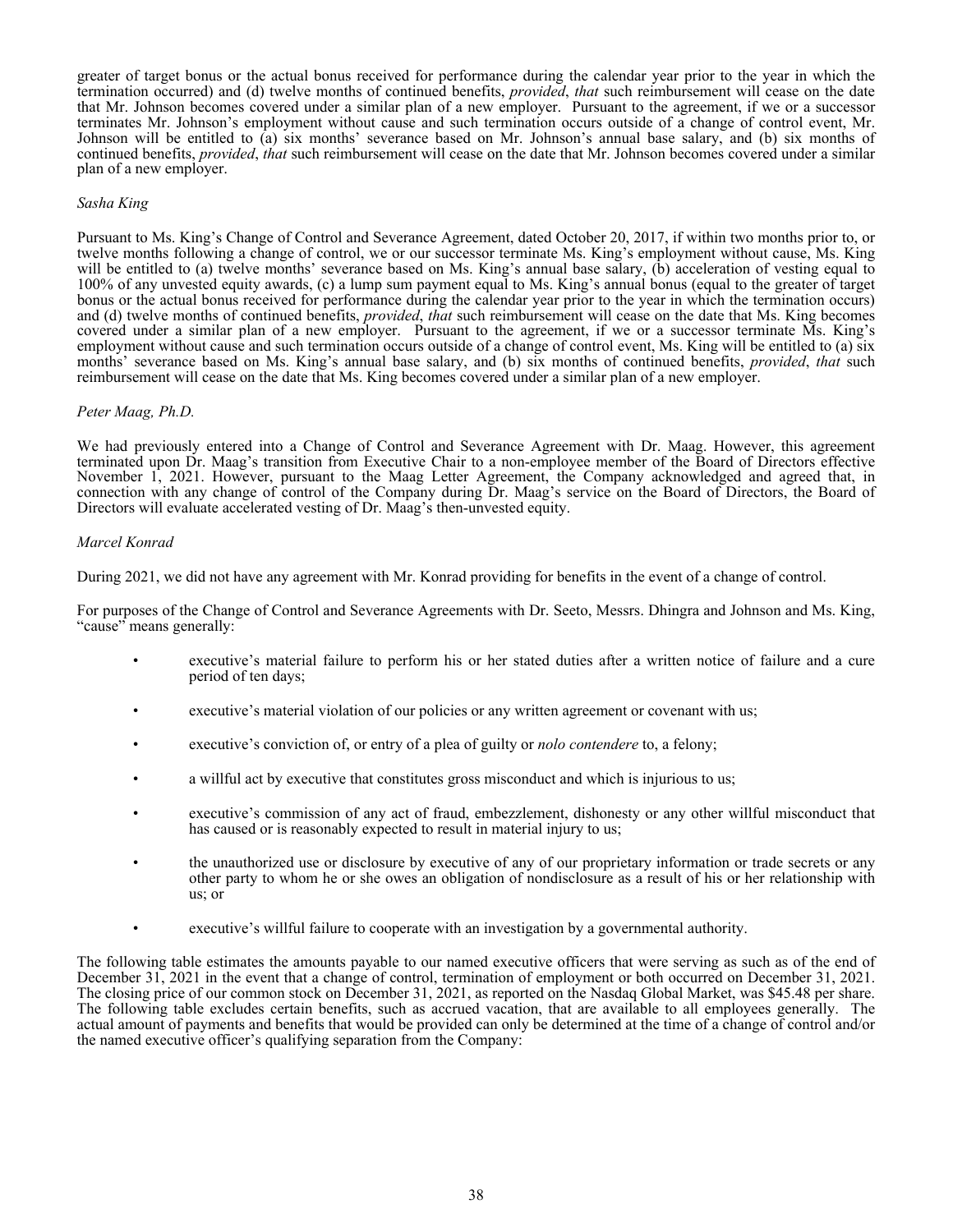<span id="page-42-0"></span>

|                     | Termination by the Company |              |             |                                                 |                 |  |  |  |
|---------------------|----------------------------|--------------|-------------|-------------------------------------------------|-----------------|--|--|--|
|                     | Without Cause Outside of   |              |             | Termination by the Company Without Cause During |                 |  |  |  |
|                     | Change of Control Window   |              |             | Change of Control Window                        |                 |  |  |  |
|                     | Cash                       | Continuation | Cash        | Continuation                                    | Value of Equity |  |  |  |
| Name <sup>(1)</sup> | Payments                   | of Benefits  | Payments    | of Benefits                                     | Accelerated     |  |  |  |
| Reginald Seeto,     |                            |              |             |                                                 |                 |  |  |  |
| <b>MBBS</b>         | \$540,000                  | \$9,541      | \$1,098,789 | \$9,541                                         | \$6,374,647     |  |  |  |
| Ankur Dhingra       | \$200,000                  | \$6,250      | \$640,000   | \$8,614                                         | \$773,160       |  |  |  |
| Alex Johnson        | \$187,500                  | \$3,210      | \$687,642   | \$3,210                                         | \$2,293,037     |  |  |  |
| Sasha King          | \$162,750                  | \$2,327      | \$600,000   | \$4,653                                         | \$2,208,431     |  |  |  |

(1) Excludes Peter Maag, Ph.D. as he transitioned from his position as Executive Chair to a non-employee member of our Board of Directors on November 1, 2021. Also excludes Marcel Konrad as he ceased serving as our Interim Chief Financial Officer after March 25, 2021 and we did not have any agreement with him providing for benefits in the event of a change of control.

#### *Accounting and Tax Considerations*

The Company accounts for equity-based compensation paid to employees under FASB ASC Topic 718, which requires the Company to estimate and record an expense over the service period of an option award. Thus, the Company may record an expense in one year for awards granted in earlier years. Accounting rules also require the recording of cash compensation as an expense at the time the obligation is accrued.

Section 162(m) of the Internal Revenue Code of 1986, as amended, generally disallows public companies a tax deduction for federal income tax purposes of compensation in excess of \$1 million paid to their chief executive officer, the chief financial officer and three other most highly-compensated executive officers in any taxable year. In making compensation decisions, the Compensation Committee considered the potential effects of Section 162(m) on the compensation paid our executive officers who are subject to the deduction limit (the "covered executives"). The exemption from Section  $162(m)$ 's deduction limit for performance-based compensation was generally repealed for taxable years beginning after December 31, 2017, such that compensation paid to our covered executives in excess of \$1 million will generally not be deductible unless it qualifies for transition relief applicable to certain arrangements in place as of November 2, 2017.

To maintain flexibility in compensating the NEOs in a manner designed to promote varying corporate goals, the Compensation Committee has not adopted a policy that all compensation payable to the covered executives must be deductible for federal income tax purposes. Accordingly, while the Compensation Committee considers the deductibility of awards as one factor in determining executive compensation, the Compensation Committee also looks at other factors in making its decisions and retains the flexibility to award compensation that it determines to be consistent with the goals of our executive compensation program even if the awards are not deductible by us for tax purposes.

In addition to considering the tax consequences, the Compensation Committee considers the accounting consequences of its decisions, including the impact of expenses being recognized in connection with equity-based awards, in determining the size and form of different equity-based awards.

### **Compensation Committee Report on Executive Compensation**

The Compensation Committee has reviewed and discussed the Compensation Discussion and Analysis required by Item 402(b) of Regulation S-K of the SEC's rules and regulations with management and, based on such review and discussions, the Compensation Committee recommended to the Board of Directors that the Compensation Discussion and Analysis be included in this proxy statement.

The Compensation Committee:

Fred E. Cohen, M.D., D. Phil (Chair) Grace E. Colón, Ph.D. Michael D. Goldberg William A. Hagstrom

#### **Summary Compensation Table**

The following table provides information regarding the compensation awarded to, or earned by, our named executive officers during 2019, 2020 and 2021.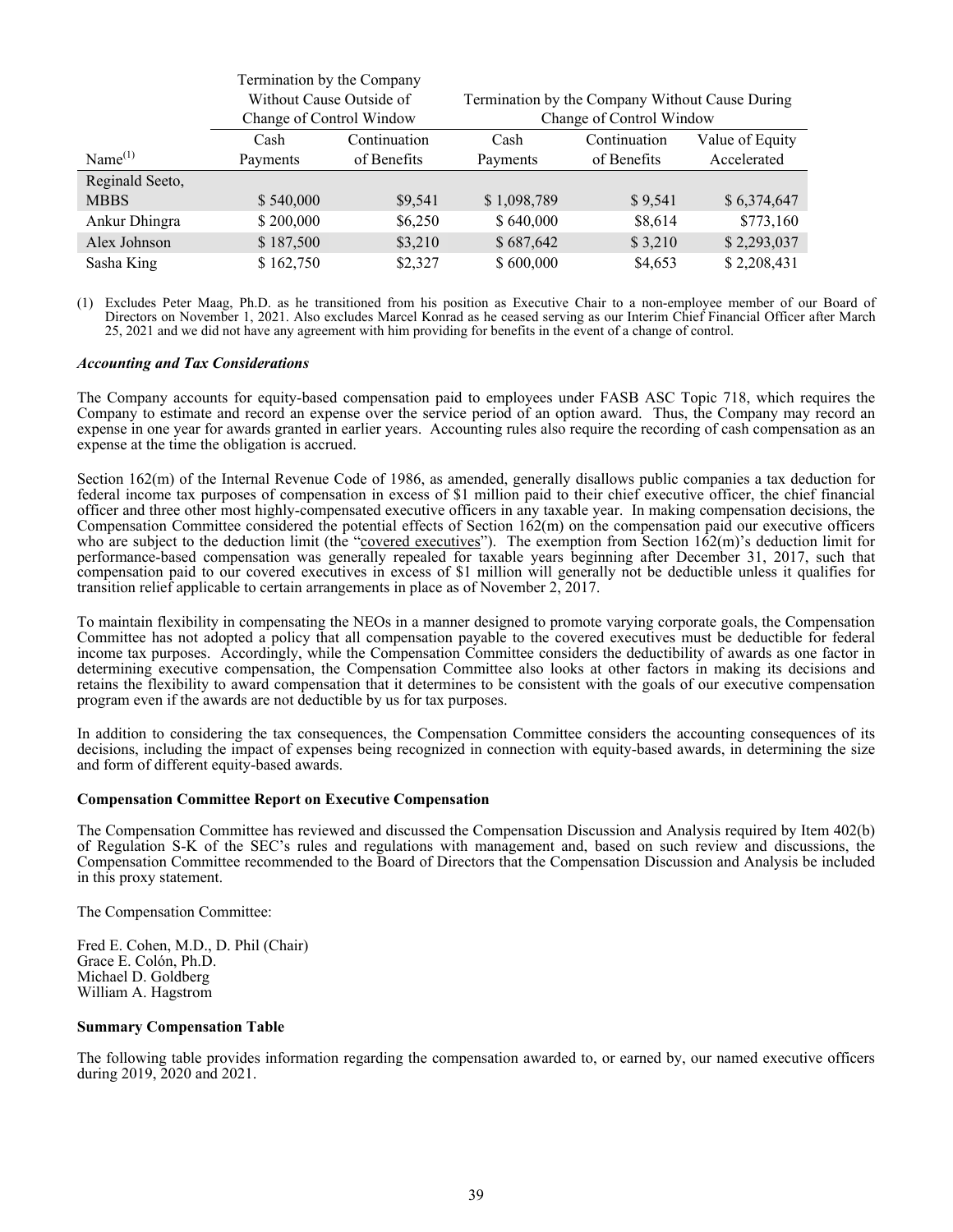#### **Summary Compensation Table**

**Non-Equity**

<span id="page-43-0"></span>

| <b>Name and Principal</b><br><b>Position</b>                 | Year | <b>Salary</b><br><b>(S)</b> | <b>Bonus</b> (\$)               | <b>Stock</b><br>Awards<br>$(S)^{(1)}$ | Option<br>Awards<br>$(S)^{(2)}$ | <b>Incentive</b><br>Plan<br>Compensatio<br>n<br>$\overline{(5)}^{(3)}$ | <b>All Other</b><br>Compensatio<br>n<br>(S) | Total (\$) |
|--------------------------------------------------------------|------|-----------------------------|---------------------------------|---------------------------------------|---------------------------------|------------------------------------------------------------------------|---------------------------------------------|------------|
| Reginald Seeto, MBBS                                         | 2021 | 540,000                     |                                 | 3,866,123                             | 1,710,558                       | 972,000                                                                | 1,440                                       | 7,090,121  |
| Chief Executive Officer<br>and President                     | 2020 | 429,167                     |                                 | 2,938,712                             | 1,690,950                       | 558,789                                                                | 1,080                                       | 5,618,698  |
|                                                              | 2019 | 400,000                     |                                 | 572,770                               | 556,891                         | 425,040                                                                | 960                                         | 1,955,661  |
| Ankur Dhingra <sup>(4)</sup><br>Chief Financial Officer      | 2021 | 306,945                     | $$100,000^{(5)}$                | 1,078,310                             | 1,279,410                       | 501,600                                                                | 720                                         | 3,266,985  |
| Alex Johnson <sup>(6)</sup><br><b>Chief Business Officer</b> | 2021 | 332,920                     |                                 | 2,088,681                             | 1,162,224                       | 382,062                                                                | 1,560                                       | 3,967,447  |
| Sasha King                                                   | 2021 | 287,161                     |                                 | 884,621                               | 391,399                         | 340,147                                                                | 1,560                                       | 1,904,888  |
| <b>Chief Marketing</b><br><i><b>Officer</b></i>              | 2020 | 305,100                     |                                 | 562,050                               | 310,252                         | 362,142                                                                | 1,560                                       | 1,541,104  |
|                                                              | 2019 | 283,800                     |                                 | 721,105                               | 278,446                         | 216,406                                                                | 8,993                                       | 1,508,750  |
| Peter Maag, Ph.D., <sup>(7)</sup>                            | 2021 | 270,000                     | $\hspace{0.1mm}-\hspace{0.1mm}$ | 1,713,675                             | 758,154                         | 427,500                                                                | 39,953                                      | 3,209,282  |
| <b>Former Executive</b><br>Chair                             | 2020 | 488,700                     | $\qquad \qquad -$               | 3,327,600                             | 1,721,935                       | 860,220                                                                | 1,560                                       | 6,400,015  |
|                                                              | 2019 | 510,030                     |                                 | 6,673,480                             | 1,670,674                       | 568,339                                                                | 1,560                                       | 9,424,083  |
| Marcel Konrad <sup>(8)</sup><br>Former Interim Chief         | 2021 | 160,478                     | $764^{(9)}$                     | 511,932                               |                                 |                                                                        | 6,718                                       | 679,892    |
| Financial Officer                                            | 2020 | 283,659                     |                                 | 409,570                               | 106,367                         | 152,913                                                                | 960                                         | 953,469    |

(1) The amounts in this column represent the fair value of the award computed as of the grant date of each stock award in accordance with FASB ASC Topic 718. Our assumptions with respect to the calculation of these values are set forth in Note 13 of the consolidated financial statements included in our Annual Report on Form 10-K for the year ended December 31, 2021 that was filed with the SEC on February 24, 2022.

(2) The amounts in this column represent the aggregate fair value of the award computed as of the grant date of each option award in accordance with FASB ASC Topic 718. Our assumptions with respect to the calculation of these values are set forth in Note 13 of the consolidated financial statements included in our Annual Report on Form 10-K for the year ended December 31, 2021 that was filed with the SEC on February 24, 2022.

(3) Represents amounts paid as a discretionary bonus to our executive officers, including our named executive officers, for their performance in 2021 as compared against the performance goals set in our Equity Plans.

(4) In accordance with SEC guidance, compensation information for Ankur Dhingra for fiscal years 2019 and 2020 has not been included in this table because Ankur Dhingra was not a named executive officer for fiscal years 2019 and 2020.

(5) Comprised solely of a sign-on bonus.

(6) In accordance with SEC guidance, compensation information for Alex Johnson for fiscal years 2019 and 2020 has not been included in this table because Alex Johnson was not a named executive officer for fiscal years 2019 and 2020.

(7) Dr. Maag transitioned from his position as Executive Chair to a non-employee member of our Board of Directors effective November 1, 2021.

(8) Mr. Konrad was appointed as our Interim Chief Financial Officer effective December 31, 2020 and served in this role until March 25, 2021. In accordance with SEC guidance, compensation information for Marcel Konrad for fiscal year 2019 has not been included in this table because Marcel Konrad was not a named executive officer for fiscal year 2019.

(9) Comprised solely of a one-time spot bonus.

#### **Grants of Plan-Based Awards**

The following table presents, for each of the named executive officers, information concerning each grant of an equity award made during the fiscal year ended December 31, 2021. This information supplements the information about these awards set forth in the Summary Compensation Table and the Outstanding Equity Awards at Fiscal Year-End Table.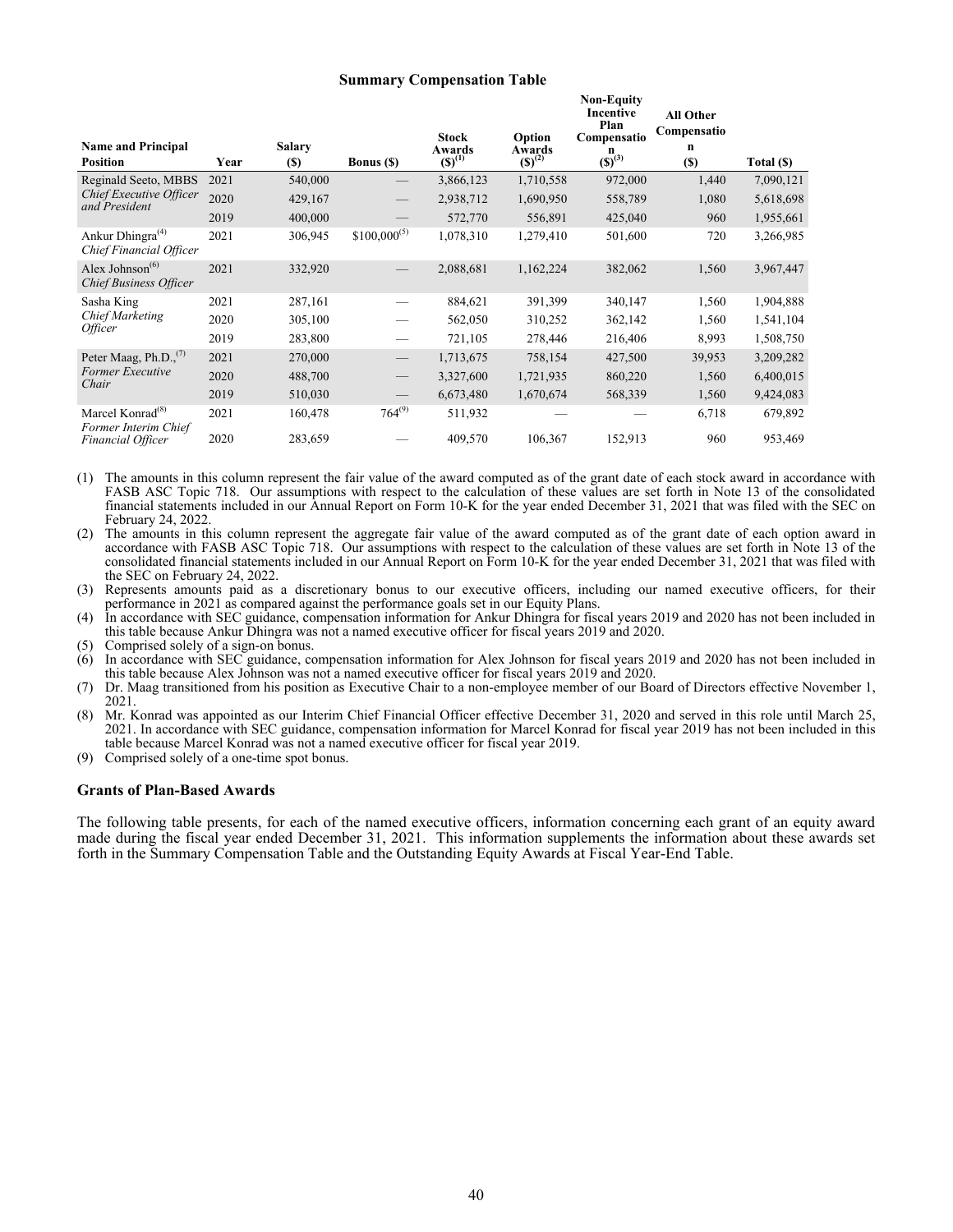<span id="page-44-0"></span>

|                              |                             | <b>Estimated Future Payouts</b><br>Under<br><b>Equity Incentive Plan Awards</b> |            |             | ли ошег<br>Stock<br>Awards:<br>Number of<br>shares of | ли ошег<br>Option<br>Awards:<br>Number of<br><b>Securities</b> | <b>Exercise</b><br>Price Per | <b>Grant Date</b><br><b>Fair Value of</b><br><b>Stock and</b> |
|------------------------------|-----------------------------|---------------------------------------------------------------------------------|------------|-------------|-------------------------------------------------------|----------------------------------------------------------------|------------------------------|---------------------------------------------------------------|
| Name                         | Grant<br>Date               | <b>Threshold</b><br>(# )                                                        | Target (#) | Maximum (#) | stock or<br>units $(f)$                               | Underlying<br>Options (#)                                      | Share<br>(S)                 | Option<br>Awards $(S)^{(1)}$                                  |
| Reginald Seeto,              | $2/3/202\overline{1^{(2)}}$ |                                                                                 |            |             | 29,500                                                |                                                                |                              | 2,577,415                                                     |
| <b>MBBS</b>                  | $2/3/2021^{(3)}$            | 1,475                                                                           | 14,750     | 14,750      |                                                       |                                                                |                              | 1,288,708                                                     |
|                              | $2/3/2021^{(4)}$            |                                                                                 |            |             |                                                       | 29,500                                                         | 87.37                        | 1,710,558                                                     |
| Ankur Dhingra <sup>(5)</sup> | $3/25/2021^{(2)}$           |                                                                                 |            |             | 14,500                                                |                                                                |                              | 919,735                                                       |
|                              | $3/25/2021^{(3)}$           | 250                                                                             | 2,500      | 2,500       |                                                       |                                                                |                              | 158,575                                                       |
|                              | $3/25/2021^{(4)}$           |                                                                                 |            |             |                                                       | 30,000                                                         | 63.43                        | 1,279,410                                                     |
| Alex Johnson <sup>(6)</sup>  | $2/3/2021^{(2)}$            |                                                                                 |            |             | 8,000                                                 |                                                                |                              | 698,960                                                       |
|                              | $2/3/2021^{(3)}$            | 400                                                                             | 4,000      | 4,000       |                                                       |                                                                |                              | 349,480                                                       |
|                              | $2/3/2021^{(4)}$            |                                                                                 |            |             |                                                       | 8,000                                                          | 87.37                        | 463,880                                                       |
|                              | $7/19/2021^{(2)}$           |                                                                                 |            |             | 13,333                                                |                                                                |                              | 1,040,241                                                     |
|                              | $7/19/2021^{(4)}$           |                                                                                 |            |             |                                                       | 13,333                                                         | 78.02                        | 698,344                                                       |
| Sasha King                   | $2/3/2021^{(2)}$            |                                                                                 |            |             | 6,750                                                 |                                                                |                              | 589,748                                                       |
|                              | $2/3/2021^{(3)}$            | 337                                                                             | 3,375      | 3,375       |                                                       |                                                                |                              | 294,873                                                       |
|                              | $2/3/2021^{(4)}$            |                                                                                 |            |             |                                                       | 6,750                                                          | 87.37                        | 391,399                                                       |
| Peter Maag,                  | $2/3/2021^{(2)}$            |                                                                                 |            |             | 13,076                                                |                                                                |                              | 1,142,450                                                     |
| Ph.D. <sup>(7)</sup>         | $2/3/2021^{(3)}$            | 653                                                                             | 6,538      | 6,538       |                                                       |                                                                |                              | 571,225                                                       |
|                              | $2/3/2021^{(4)}$            |                                                                                 |            |             |                                                       | 13,075                                                         | 87.37                        | 758,154                                                       |
| Marcel Konrad                | $5/3/2021^{(2)}$            |                                                                                 |            |             | 2,100                                                 |                                                                |                              | 162,372                                                       |
|                              | $6/7/2021^{(2)}$            |                                                                                 |            |             | 4,000                                                 |                                                                |                              | 349,560                                                       |
|                              |                             |                                                                                 |            |             |                                                       |                                                                |                              |                                                               |

**All Other**

**All Other**

(1) Amounts reflect the aggregate grant date fair value of the RSUs and stock option awards, determined in accordance with FASB ASC Topic 718. This amount does not reflect the actual economic value realized by the named executive officer.

(2) Vesting of the RSU is subject to the executive's continued employment on the applicable vesting date with the following schedule: 25% of the total number of shares vesting on the one-year anniversary of the grant date, with 25% vesting on each successive grant date anniversary.

(3) Represents a grant of a PRSU, which have a two-year performance period with one year of additional vesting. Upon the achievement of certain milestones relating to Total Sales and Adjusted EBITDA, 50% will vest at the end of the two-year performance period and the remaining 50% will vest the following year. Grant date fair value reflects the target (and maximum) number of shares subject to the PRSU award, assuming all performance goals and other requirements are met.

(4) Vesting of the option is subject to the executive's continued employment on the applicable vesting date with the following schedule: 25% of the total number of shares vesting on the one-year anniversary of the grant date, with 1/48th vesting monthly thereafter.

(5) Mr. Dhingra was appointed as our Chief Financial Officer effective March 25, 2021.

(6) Mr. Johnson was promoted to our Chief Business Officer effective July 19, 2021.

Dr. Maag transitioned from his position as Executive Chair to a non-employee member of our Board of Directors effective November 1, 2021.

### **Outstanding Equity Awards at Fiscal Year-End**

The following table presents certain information concerning equity awards held by our named executive officers as of December 31, 2021, other than Mr. Konrad, who did not hold any outstanding equity awards as of December 31, 2021.

|                 |                    |                                                                                                            | <b>Option Awards</b>                                                                                  |                                        |                                     |                                                                                          | <b>Stock Awards</b>                                                                           |  |  |
|-----------------|--------------------|------------------------------------------------------------------------------------------------------------|-------------------------------------------------------------------------------------------------------|----------------------------------------|-------------------------------------|------------------------------------------------------------------------------------------|-----------------------------------------------------------------------------------------------|--|--|
| Name            | <b>Grant Date</b>  | Number of<br><b>Securities</b><br>Underlying<br><b>Unexercised</b><br>Options $(\#)$<br><b>Exercisable</b> | Number of<br><b>Securities</b><br>Underlying<br><b>Unexercised</b><br>Options $(\#)$<br>Unexercisable | Option<br><b>Exercise Price</b><br>(S) | Option<br><b>Expiration</b><br>Date | Number of<br><b>Shares or Units</b><br>of Stock That<br><b>Have Not</b><br>Vested $(\#)$ | <b>Market Value</b><br>of Shares of<br><b>Stock That</b><br><b>Have Not</b><br>Vested $(S)^*$ |  |  |
| Reginald Seeto, | $11/26/2018^{(1)}$ | 33,131                                                                                                     | 22,917                                                                                                | 27.72                                  | 11/26/2028                          |                                                                                          |                                                                                               |  |  |
| <b>MBBS</b>     | $2/4/2019^{(2)}$   | 5,833                                                                                                      | 8,667                                                                                                 | 27.17                                  | 2/4/2029                            |                                                                                          |                                                                                               |  |  |
|                 | $2/3/2020^{(3)}$   | 9,583                                                                                                      | 20,833                                                                                                | 24.35                                  | 2/3/2030                            |                                                                                          |                                                                                               |  |  |
|                 | $7/6/2020^{(4)}$   | 7,083                                                                                                      | 12,917                                                                                                | 34.49                                  | 7/6/2030                            |                                                                                          |                                                                                               |  |  |
|                 | $11/2/2020^{(5)}$  | 5,146                                                                                                      | 13,854                                                                                                | 47.96                                  | 11/2/2030                           |                                                                                          |                                                                                               |  |  |
|                 | $2/3/2021^{(6)}$   |                                                                                                            | 29,500                                                                                                | 87.37                                  | 2/3/2031                            |                                                                                          |                                                                                               |  |  |
|                 | $11/26/2018^{(7)}$ |                                                                                                            |                                                                                                       |                                        |                                     | 12,500                                                                                   | 568,500                                                                                       |  |  |
|                 | $8/6/2019^{(8)}$   |                                                                                                            |                                                                                                       |                                        |                                     | 2,500                                                                                    | 113,700                                                                                       |  |  |
|                 | $2/3/2020^{(9)}$   |                                                                                                            |                                                                                                       |                                        |                                     | 15,000                                                                                   | 682,200                                                                                       |  |  |
|                 | $7/6/2020^{(10)}$  |                                                                                                            |                                                                                                       |                                        |                                     | 30,000                                                                                   | 1,364,400                                                                                     |  |  |
|                 | $11/2/2020^{(11)}$ |                                                                                                            |                                                                                                       |                                        |                                     | 4,575                                                                                    | 208,071                                                                                       |  |  |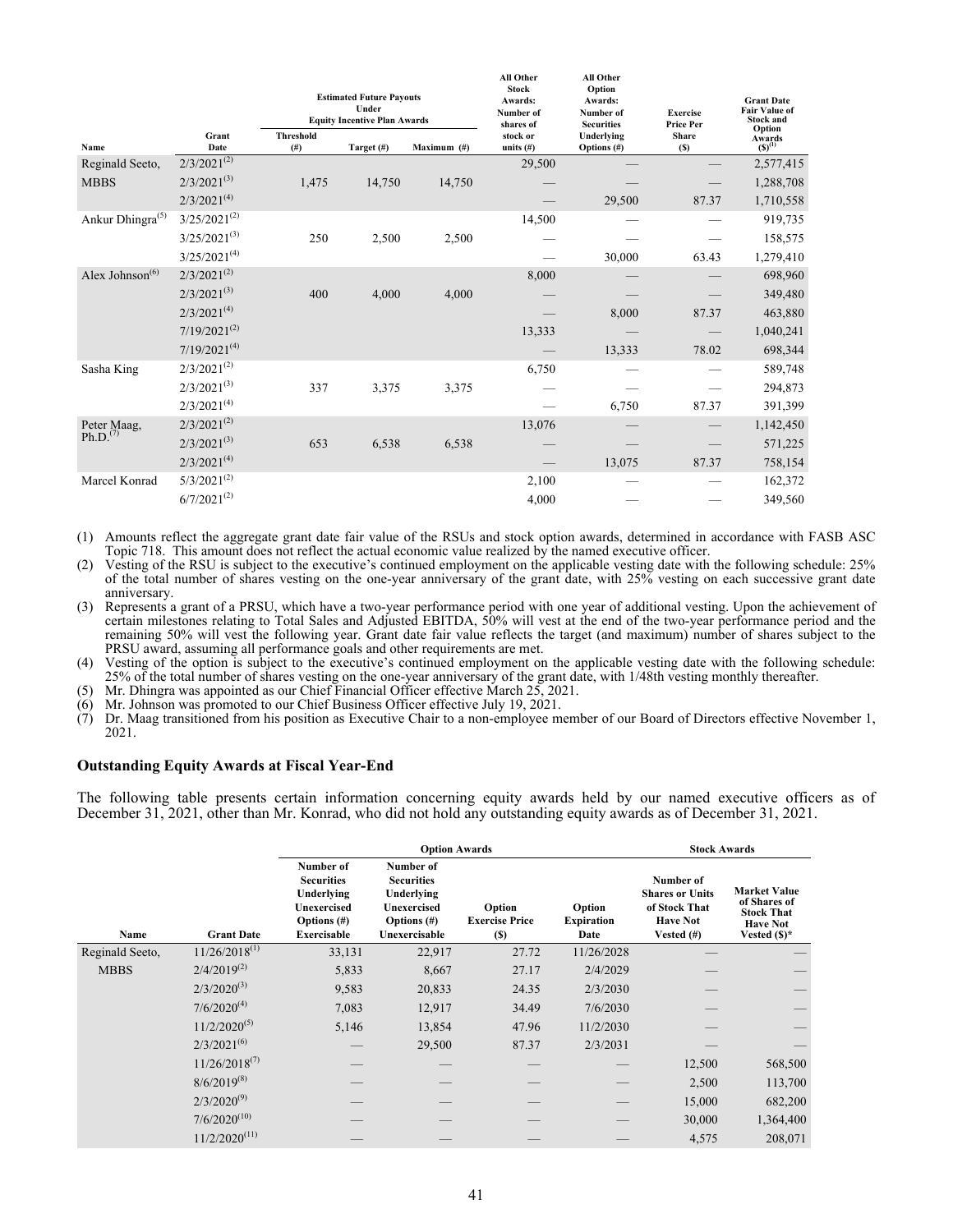|                   | $11/2/2020^{(12)}$ |        |        |       |            | 6,100  | 277,428   |
|-------------------|--------------------|--------|--------|-------|------------|--------|-----------|
|                   | $2/3/2021^{(13)}$  |        |        |       |            | 29,500 | 1,341,660 |
|                   | $2/3/2021^{(14)}$  |        |        |       |            | 14,750 | 670,830   |
| Ankur Dhingra     | $3/25/2021^{(15)}$ |        | 30,000 | 63.43 | 3/25/2031  |        |           |
|                   | $3/25/2021^{(16)}$ |        |        |       |            | 14,500 | 659,460   |
|                   | $3/25/2021^{(17)}$ |        |        |       |            | 2,500  | 113,700   |
| Alex Johnson      | $4/18/2018^{(18)}$ | 2,084  | 833    | 9.13  | 4/18/2028  |        |           |
|                   | $6/29/2018^{(19)}$ | 2,187  | 1,250  | 12.24 | 6/29/2028  |        |           |
|                   | $2/4/2019^{(20)}$  | 2,334  | 4,333  | 27.17 | 2/4/2029   |        |           |
|                   | $2/3/2020^{(21)}$  | 2,334  | 8,333  | 24.35 | 2/3/2030   |        |           |
|                   | $7/6/2020^{(22)}$  | 885    | 1,615  | 34.49 | 7/6/2030   |        |           |
|                   | $2/3/2021^{(6)}$   |        | 8,000  | 87.37 | 2/3/2031   |        |           |
|                   | $7/19/2021^{(23)}$ |        | 13,333 | 78.02 | 7/19/2031  |        |           |
|                   | $2/4/2019^{(24)}$  |        |        |       |            | 4,000  | 181,920   |
|                   | $6/4/2019^{(25)}$  |        |        |       |            | 2,500  | 113,700   |
|                   | $8/6/2019^{(26)}$  |        |        |       |            | 1,250  | 56,850    |
|                   | $2/3/2020^{(27)}$  |        |        |       |            | 6,000  | 272,880   |
|                   | $7/6/2020^{(28)}$  |        |        |       |            | 3,750  | 170,550   |
|                   | $2/3/2021^{(29)}$  |        |        |       |            | 8,000  |           |
|                   | $2/3/2021^{(14)}$  |        |        |       |            |        | 363,840   |
|                   | $7/19/2021^{(30)}$ |        |        |       |            | 4,000  | 181,920   |
|                   |                    |        |        |       |            | 13,333 | 606,385   |
| Sasha King        | 6/9/2017           | 625    |        | 1.07  | 6/9/2027   |        |           |
|                   | 9/1/2017           | 694    |        | 2.80  | 9/1/2027   |        |           |
|                   | 10/27/2017         | 5,833  |        | 5.90  | 10/27/2027 |        |           |
|                   | $1/19/2018^{(31)}$ | 3,750  | 417    | 6.31  | 1/19/2028  |        |           |
|                   | $6/29/2018^{(32)}$ | 8,333  | 6,250  | 12.24 | 6/29/2028  |        |           |
|                   | $2/4/2019^{(2)}$   | 3,000  | 4,333  | 27.17 | 2/4/2029   |        |           |
|                   | $2/3/2020^{(3)}$   | 3,000  | 8,333  | 24.35 | 2/3/2030   |        |           |
|                   | $7/6/2020^{(4)}$   | 885    | 1,615  | 34.49 | 7/6/2030   |        |           |
|                   | $2/3/2021^{(6)}$   |        | 6,750  | 87.37 | 2/3/2031   |        |           |
|                   | $6/29/2018^{(33)}$ |        |        |       |            | 12,500 | 568,500   |
|                   | $2/4/2019^{(34)}$  |        |        |       |            | 4,000  | 181,920   |
|                   | $8/6/2019^{(35)}$  |        |        |       |            | 1,250  | 56,850    |
|                   | $2/3/2020^{(36)}$  |        |        |       |            | 6,000  | 272,880   |
|                   | $7/6/2020^{(37)}$  |        |        |       |            | 3,750  | 170,550   |
|                   | $2/3/2021^{(38)}$  |        |        |       |            | 6,750  | 306,990   |
|                   | $2/3/2021^{(14)}$  |        |        |       |            | 3,375  | 153,495   |
| Peter Maag, Ph.D. | 1/22/2016          | 13,281 |        | 5.27  | 1/22/2026  |        |           |
|                   | 2/17/2017          | 16,250 |        | 2.30  | 2/17/2027  |        |           |
|                   | 9/1/2017           | 7,292  |        | 2.80  | 9/1/2027   |        |           |
|                   | 10/27/2017         | 17,312 |        | 5.90  | 10/27/2027 |        |           |
|                   | $1/19/2018^{(31)}$ | 6,164  | 926    | 6.31  | 1/19/2028  |        |           |
|                   | $6/29/2018^{(32)}$ |        | 18,750 | 12.24 | 6/29/2028  |        |           |
|                   | $2/4/2019^{(2)}$   | 40,899 | 26,000 | 27.17 | 2/4/2029   |        |           |
|                   | $2/3/2020^{(3)}$   | 3,340  | 41,667 | 24.35 | 2/3/2030   |        |           |
|                   | $7/6/2020^{(4)}$   | 7,083  | 12,917 | 34.49 | 7/6/2030   |        |           |
|                   | $2/3/2021^{(6)}$   |        | 13,075 | 87.37 | 2/3/2031   |        |           |
|                   | $1/19/2018^{(39)}$ |        |        |       |            | 11,106 | 505,101   |
|                   | $6/29/2018^{(40)}$ |        |        |       |            | 37,500 | 1,705,500 |
|                   | $2/4/2019^{(41)}$  |        |        |       |            | 24,000 | 1,091,520 |
|                   | $8/6/2019^{(42)}$  |        |        |       |            | 25,000 | 1,137,000 |
|                   | $2/3/2020^{(43)}$  |        |        |       |            |        |           |
|                   | $7/6/2020^{(44)}$  |        |        |       |            | 30,000 | 1,364,400 |
|                   | $2/3/2021^{(45)}$  |        |        |       |            | 30,000 | 1,364,400 |
|                   |                    |        |        |       |            | 13,076 | 594,696   |
|                   | $2/3/2021^{(14)}$  |        |        |       |            | 6,538  | 297,348   |

\* Amounts in this column are calculated by multiplying the number of shares shown as unvested in the prior column by \$45.48, the closing price of our common stock on December 31, 2021, as reported on the Nasdaq Global Market.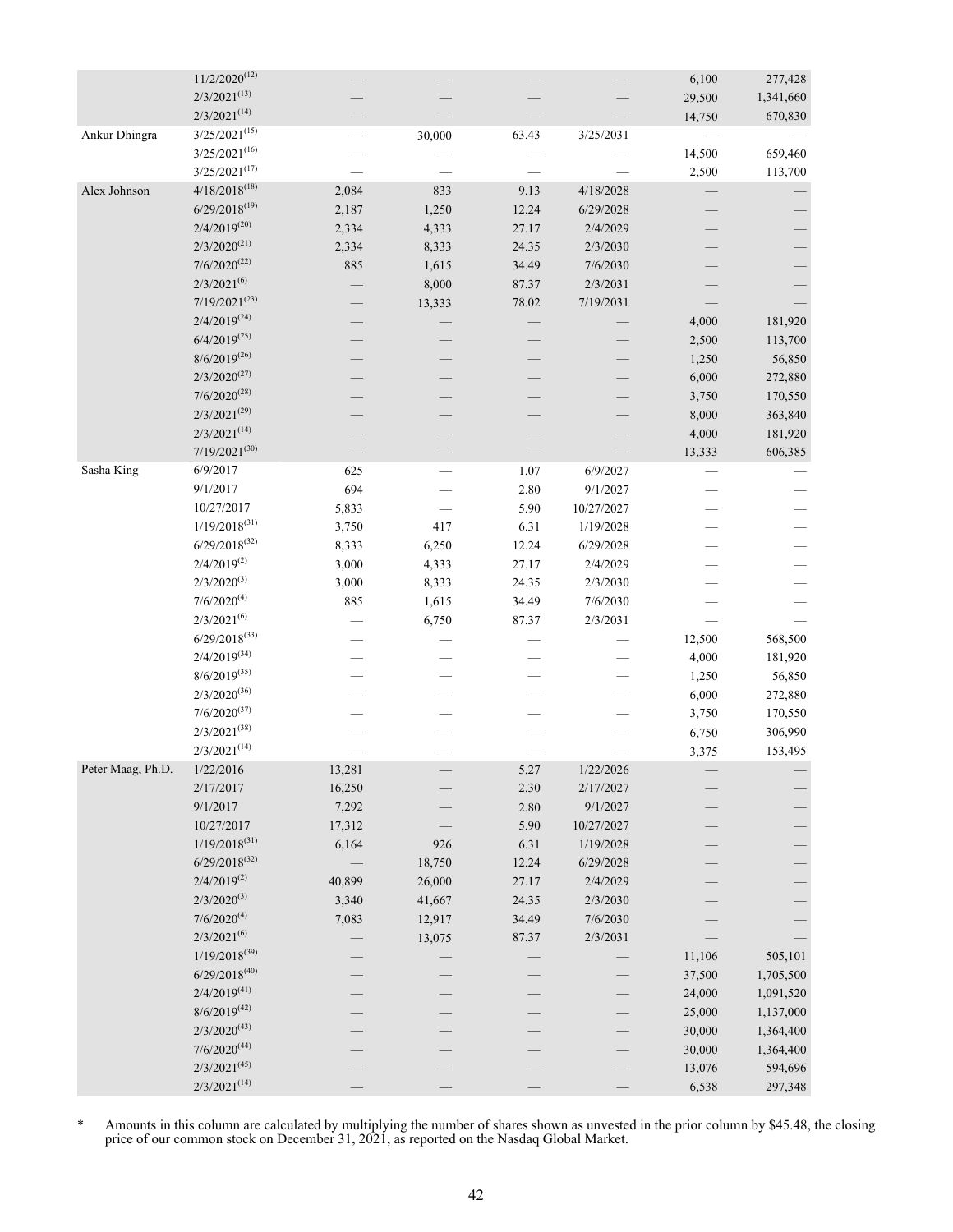- (1) One quarter of the total shares vested on November 26, 2019, and 1/48th of the shares subject to the option vested and will vest each month thereafter, subject to executive's continued employment on each applicable vesting date.
- (2) One quarter of the total shares vested on January 25, 2020 and 1/48th of the shares subject to the option vested and will vest each month thereafter, subject to executive's continued employment on each applicable vesting date.
- (3) One quarter of the total shares vested on January 29, 2021 and 1/48th of the shares subject to the option vested and will vest each month thereafter, subject to executive's continued employment on each applicable vesting date.
- (4) One quarter of the total shares vested on July 6, 2021 and 1/48th of the shares subject to the option vested and will vest each month thereafter, subject to executive's continued employment on each applicable vesting date.
- (5) One quarter of the total shares will vest on November 1, 2021, and 1/48th of the shares subject to the option vested and will vest each month thereafter, subject to executive's continued employment on each applicable vesting date.
- (6) One quarter of the total shares vested on February 3, 2022 and 1/48th of the shares subject to the option vested and will vest each month thereafter, subject to executive's continued employment on each applicable vesting date.
- (7) 12,500 of the shares subject to this RSU award vested on each of November 26, 2020 and November 26, 2021. An additional 12,500 shares subject to this RSU award will vest on November 26, 2022, subject to executive's continued employment on each applicable vesting date.
- (8) 1,250 of the shares subject to this RSU award vested on each of August 6, 2020 and August 6, 2021. An additional 1,250 of the shares subject to this RSU award will vest on each of August 6, 2022 and August 6, 2023, subject to executive's continued employment on each applicable vesting date.
- 5,000 of the shares subject to this RSU award vested on each of January 29, 2021 and January 29, 2022. An additional 5,000 of the shares subject to this RSU award will vest on each of January 29, 2023 and January 29, 2024, subject to executive's continued employment on each applicable vesting date.
- (10) 10,000 of the shares subject to this RSU award vested on July 6, 2021. An additional 10,000 of the shares subject to this RSU award will vest on each of July 6, 2022, July 6, 2023 and July 6, 2024, subject to executive's continued employment on each applicable vesting date.
- (11) 1,525 of the shares subject to this RSU award vested on November 1, 2021. An additional 1,525 of the shares subject to this RSU award will vest on each of November 1, 2022, November 1, 2023 and November 1, 2024, subject to executive's continued employment on each applicable vesting date.
- (12) The shares subject to this PRSU shall vest upon the achievement of certain milestones relating to Total Sales.
- (13) 7,375 of the shares subject to this RSU award vested on February 3, 2022. An additional 7,375 of the shares subject to this RSU award will vest on February 3, 2023, February 3, 2024 and February 3, 2025, subject to executive's continued employment on each applicable vesting date.
- (14) The shares subject to this PRSU will have a two-year performance period with one year of additional vesting. Upon the achievement of certain milestones relating to Total Sales and Adjusted EBITDA, 50% will vest on February 3, 2023 and the remaining 50% will vest on February 3, 2024.
- (15) One quarter of the total shares vested on March 25, 2022 and 1/48th of the shares subject to the option vested and will vest each month thereafter, subject to executive's continued employment on each applicable vesting date.
- (16) 3,625 of the shares subject to this RSU award vested on March 25, 2022. An additional 3,625 of the shares subject to this RSU award will vest on March 25, 2023, March 25, 2024 and March 25, 2025, subject to executive's continued employment on each applicable vesting date.
- (17) The shares subject to this PRSU will have a two-year performance period with one year of additional vesting. Upon the achievement of certain milestones relating to Total Sales and Adjusted EBITDA, 50% will vest on March 25, 2023 and the remaining 50% will vest on March 25, 2024.
- (18) One quarter of the total shares subject to an option for 10,000 shares of common stock vested on April 16, 2019, and 1/48th of the shares subject to the option vested and will vest each month thereafter, subject to executive's continued employment on each applicable vesting date.
- (19) One quarter of the total shares subject to an option for 15,000 shares of common stock vested on April 16, 2019, and 1/48th of the shares subject to the option vested and will vest each month thereafter, subject to executive's continued employment on each applicable vesting date.
- (20) One quarter of the total shares subject to an option for 16,000 shares of common stock vested on January 25, 2020, and 1/48th of the shares subject to the option vested and will vest each month thereafter, subject to executive's continued employment on each applicable vesting date.
- (21) One quarter of the total shares subject to an option for 16,000 shares of common stock vested on January 29, 2021, and 1/48th of the shares subject to the option vested and will vest each month thereafter, subject to executive's continued employment on each applicable vesting date.
- (22) One quarter of the total shares subject to this option vested on July 6, 2021, and 1/48th of the shares subject to the option vested and will vest each month thereafter, subject to executive's continued employment on each applicable vesting date.
- (23) One quarter of the total shares will vest on July 19, 2022 and  $1/48$ th of the shares subject to the option will vest each month thereafter, subject to executive's continued employment on each applicable vesting date.
- (24) 2,000 of the shares subject to this RSU award vested on each of January 25, 2020, January 25, 2021, and January 25, 2022. An additional 2,000 of the shares subject to this RSU award will vest on January 25, 2023, subject to executive's continued employment on the applicable vesting date.
- (25) 1,250 of the shares subject to this RSU award vested on each of June 3, 2020 and June 3, 2021. An additional 1,250 of the shares subject to this RSU award will vest on each of June 3, 2022 and June 3, 2023, subject to executive's continued employment on the applicable vesting date.
- (26) 625 of the shares subject to this RSU award vested on each of August 6, 2020 and August 6, 2021. An additional 625 of the shares subject to this RSU award will vest on each of August 6, 2022 and August 6, 2023, subject to executive's continued employment on each applicable vesting date.
- (27) 2,000 of the shares subject to this RSU award vested on each of January 29, 2021 and January 29, 2022. An additional 2,000 of the shares subject to this RSU award will vest on each of January 29, 2023 and January 29, 2024, subject to executive's continued employment on each applicable vesting date.
- (28) 1,250 of the shares subject to this RSU award vested on July 6, 2021. An additional 1,250 of the shares subject to this RSU award will vest on each of July 6, 2022, July 6, 2023 and July 6 2024, subject to executive's continued employment on each applicable vesting date.
- (29) 2,000 of the shares subject to this RSU award vested on February 3, 2022. An additional 2,000 of the shares subject to this RSU award will vest on February 3, 2023, February 3, 2024 and February 3, 2025, subject to executive's continued employment on each applicable vesting date.
- (30) 25% of the shares subject to this RSU award will vest on July 19, 2022, July 19, 2023, July 19, 2024 and July 19, 2025, subject to executive's continued employment on each applicable vesting date.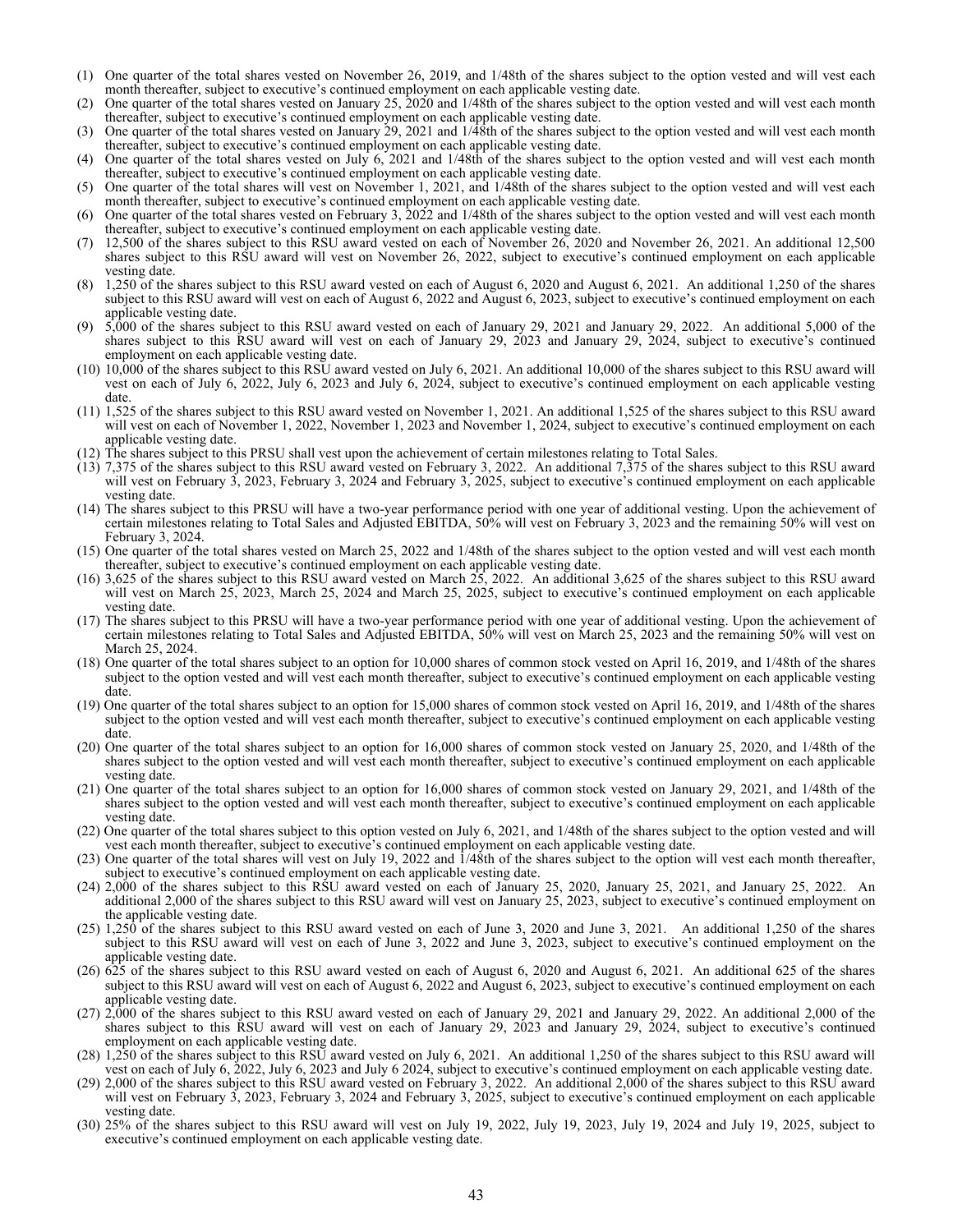- <span id="page-47-0"></span>(31) One quarter of the total shares vested on January 19, 2019 and 1/48th of the shares subject to the option vested and will vest each month thereafter, subject to executive's continued employment on each applicable vesting date.
- (32) One quarter of the total shares vested on June 1, 2019 and 1/48th of the shares subject to the option vested and will vest each month thereafter, subject to executive's continued employment on each applicable vesting date.
- (33) 12,500 of the shares subject to this RSU award vested on each of June 21, 2019, June 1, 2020 and June 1, 2021. An additional 12,500 of the shares subject to this RSU award will vest on June 1, 2022, subject to executive's continued employment on the applicable vesting date.
- (34) 2,000 of the shares subject to this RSU award vested on each of February 4, 2020, February 4, 2021 and February 4, 2022. An additional 2,000 of the shares subject to this RSU award will vest on February 4, 2023, subject to executive's continued employment on the applicable vesting date.
- (35) 625 of the shares subject to this RSU award vested on each of August 6, 2020 and August 6, 2021. An additional 625 of the shares subject to this RSU award will vest on each of August 6, 2022 and August 6, 2023, subject to executive's continued employment on each applicable vesting date.
- (36) 2,000 of the shares subject to this RSU award vested on each of January 29, 2021 and January 29, 2022. An additional 2,000 of the shares subject to this RSU award will vest on each of January 29, 2023 and January 29, 2024, subject to executive's continued employment on each applicable vesting date.
- (37) 1,250 of the shares subject to this RSU award vested on July 6, 2021. An additional 1,250 of the shares subject to this RSU award will vest on each of July 6, 2022, July 6, 2023 and July 6, 2024, subject to executive's continued employment on each applicable vesting date.
- (38) 25% of the shares subject to this RSU award vested on February 3, 2022. An additional 25% of the shares subject to this RSU award will vest on February 3, 2023, February 3, 2024 and February 3, 2025, subject to executive's continued employment on each applicable vesting date.
- (39) 11,106 of the shares subject to this RSU award vested on each of January 19, 2019, January 19, 2020, January 19, 2021 and January 19, 2022.
- (40) 37,500 of the shares subject to this RSU award vested on each of June 1, 2019, June 1, 2020 and June 1, 2021. An additional 37,500 of the shares subject to this RSU award will vest on June 1, 2022, subject to executive being a member of our Board of Directors on the applicable vesting date.
- (41) 12,000 of the shares subject to this RSU award vested on each of February 4, 2020, February 4, 2021 and February 4, 2022. An additional 12,000 of the shares subject to this RSU award will vest on February 4, 2023, subject to executive's continued employment on the applicable vesting date.
- (42) 12,500 of the shares subject to this RSU award vested on each of August 6, 2020 and August 6, 2021. An additional 12,500 of the shares subject to this RSU award will vest on each of August 6, 2022 and August 6, 2023, subject to executive being a member of our Board of Directors on each applicable vesting date.
- (43) 10,000 of the shares subject to this RSU award vested on each of January 29, 2021 and January 29, 2022. An additional 10,000 of the shares subject to this RSU award will vest on each of January 29, 2023 and January 29, 2024, subject to executive being a member of our Board of Directors on each applicable vesting date.
- (44) 10,000 of the shares subject to this RSU award vested on July 6, 2021. An additional 10,000 of the shares subject to this RSU award will vest on each of July 6, 2022, July 6, 2023 and July 6, 2024, subject to executive being a member of our Board of Directors on each applicable vesting date.
- (45) 3,269 of the shares subject to this RSU award vested on February 3, 2022. An additional 3,269 of the shares subject to this RSU award will vest on February 3, 2023, February 3, 2024 and February 3, 2025, subject to executive being a member of our Board of Directors on each applicable vesting date.

### **Option Exercises and Stock Vested**

The following table presents, for each of the named executive officers, the number of shares of our common stock acquired upon the exercise of stock options and the vesting and settlement of RSUs during 2021 and the aggregate value realized upon the exercise of stock options and the vesting and settlement of RSUs.

|                                          |                                                                  | <b>Option Awards</b>                        | <b>Stock Awards</b>                                          |                                            |  |
|------------------------------------------|------------------------------------------------------------------|---------------------------------------------|--------------------------------------------------------------|--------------------------------------------|--|
| Name*                                    | Number of<br><b>Shares</b><br><b>Acquired</b><br>on Exercise (#) | <b>Value Realized on</b><br><b>Exercise</b> | <b>Number of Shares</b><br><b>Acquired on</b><br>Vesting (#) | <b>Value Realized on</b><br><b>Vesting</b> |  |
| Reginald Seeto, MBBS                     | 71,036                                                           | \$4,464,729                                 | 50,275                                                       | \$3,580,306                                |  |
| Alex Johnson <sup><math>(2)</math></sup> | 21,274                                                           | \$1,499,745                                 | 15,125                                                       | \$1,222,603                                |  |
| Sasha King                               | 24,001                                                           | \$1,841,142                                 | 26,375                                                       | \$2,148,715                                |  |
| Peter Maag, Ph.D. <sup>(3)</sup>         | 221,707                                                          | \$12,100,538                                | $137,606^{(4)}$                                              | $$12,437,578^{(4)}$                        |  |
| Marcel Konrad <sup>(5)</sup>             | 7,334                                                            | \$334,516                                   | 1,750                                                        | \$128,258                                  |  |

Mr. Dhingra did not exercise any option awards or have any stock awards vested in 2021 and he therefore is not included in this table.

(2) Mr. Johnson was promoted to our Chief Business Officer effective July 19, 2021.

(3) Dr. Maag transitioned from his position as Executive Chair to a non-employee member of our Board of Directors effective November 1, 2021.

(4) In accordance with our RSU and performance unit deferral election program, Dr. Maag elected to defer the settlement of 12,000 shares of common stock upon vesting of an RSU that vested on June 30, 2021. The vesting date value of shares subject to the RSU that otherwise would have been delivered if not deferred on June 30, 2021 was \$1,098,240. See "—Non-Qualified Deferral Compensation Plan" below.

(5) Mr. Konrad was appointed as our Interim Chief Financial Officer effective December 31, 2020 and served in this role until March 25, 2021, after which he resumed his role as our Vice President, Corporate Controller.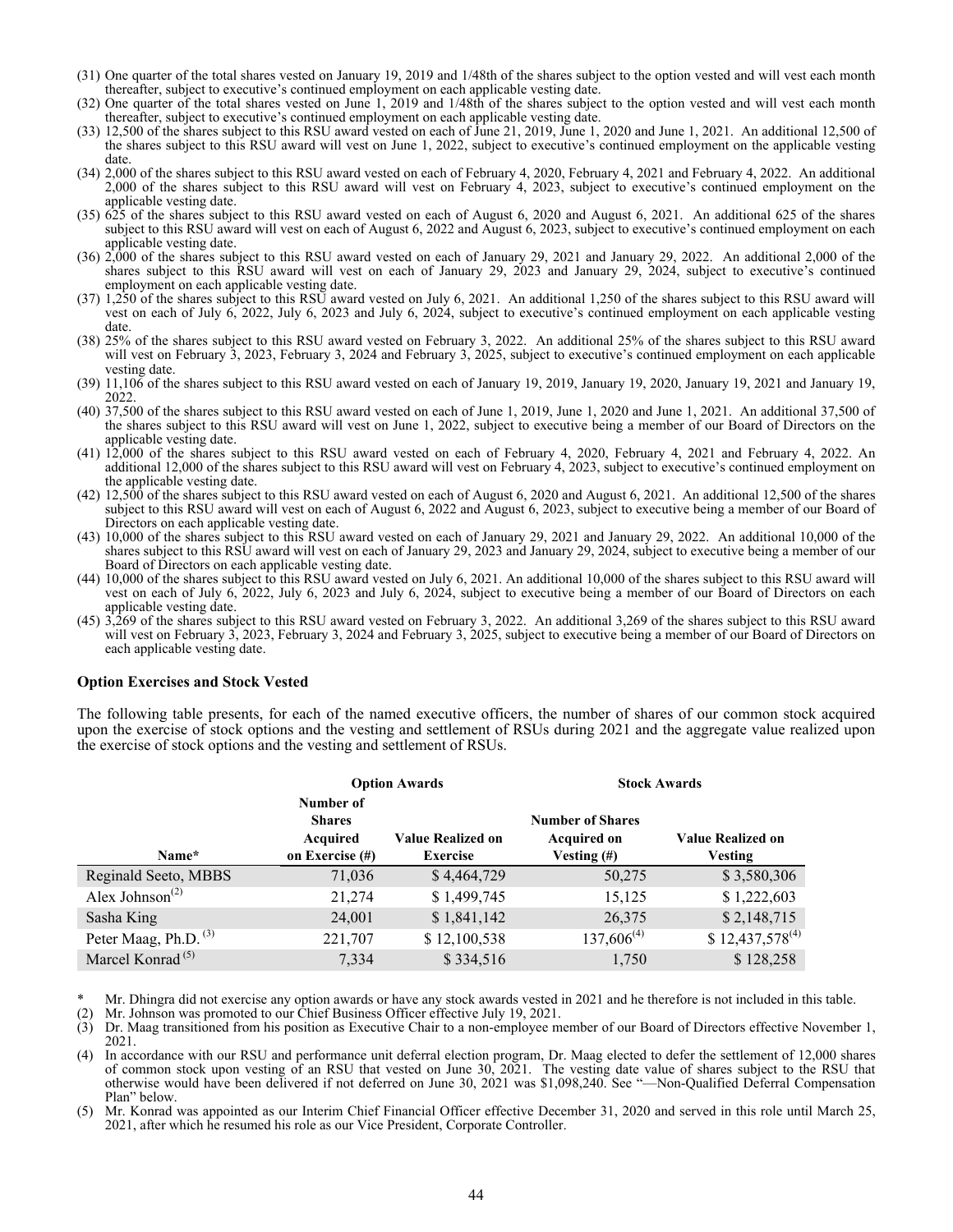### <span id="page-48-0"></span>**Pension Benefits**

No pension benefits were paid to any of our NEOs during fiscal 2021.

# **Non-Qualified Deferred Compensation Plan**

In December 2018, our Compensation Committee approved an RSU and performance unit deferral election program, which is still in effect, pursuant to which our non-employee directors, executive officers and certain other employees may elect, on an annual basis, to defer the settlement of all RSU and performance unit awards granted to such individuals until the first to occur of (i) a "change in control," as defined in our 2014 Plan, (ii) the individual's death, or (iii) a specified number of years following the individual's separation of service with us, in which case the shares will settle in a number of substantially equal annual installments selected by the individual, on every June 30 starting in the calendar year immediately following the year in which the individual incurs a separation of service. We do not otherwise contribute to the RSU and performance unit deferral election program and the amount a participant receives at the end of a deferral period is based solely on the value of our stock at the end of the deferral period.

| Name              | Executive<br><b>Contributions</b><br>in Last Fiscal<br>$\mathbf{V}$ ear $^{(1)}$ | Aggregate<br>Earnings in<br>Last<br>Fiscal Year <sup><math>(2)</math></sup> | Aggregate<br>Distributions in<br>Last Fiscal Year Fiscal Year End | Aggregate<br><b>Balance at Last</b> |
|-------------------|----------------------------------------------------------------------------------|-----------------------------------------------------------------------------|-------------------------------------------------------------------|-------------------------------------|
| Peter Maag, Ph.D. | \$4,629,337                                                                      | 3.073.701                                                                   |                                                                   |                                     |

(1) Represents the vesting date value of RSUs that otherwise would have been delivered if not deferred.<br>(2) The aggregate value of the deferred RSUs as of December 31, 2021 was \$7,703,039.

The aggregate value of the deferred RSUs as of December 31, 2021 was \$7,703,039.

# **Equity Compensation Plan Information**

The following table provides information as of December 31, 2021 with respect to shares of our common stock that may be issued under our existing equity compensation plans.

|                                                                       |                      |                       | (c) Number of               |
|-----------------------------------------------------------------------|----------------------|-----------------------|-----------------------------|
|                                                                       | (a) Number of        |                       | <b>Securities Remaining</b> |
|                                                                       | <b>Securities to</b> | (b) Weighted          | <b>Available for Future</b> |
|                                                                       | be Issued            | Average               | <b>Issuance Under</b>       |
|                                                                       | <b>Upon Exercise</b> | <b>Exercise Price</b> | <b>Equity Compensation</b>  |
|                                                                       | of Outstanding       | 0t<br>Outstanding     | <b>Plans (Excluding)</b>    |
|                                                                       | <b>Options and</b>   | <b>Options and</b>    | <b>Securities Reflected</b> |
| <b>Plan Category</b>                                                  | <b>Rights</b>        | $Rights^{(1)}$        | in Column $(a)$ )           |
|                                                                       |                      |                       |                             |
| Equity compensation plans approved by stockholders <sup>(2)</sup>     | 3,868,811            | 29.47<br>- \$         | 1,879,913                   |
| Equity compensation plans not approved by stockholders <sup>(3)</sup> | 42,479               | 22.59                 | 186,616                     |

<sup>(1)</sup> The weighted average exercise price is calculated based solely on outstanding stock options and does not reflect the shares that will be issued upon the vesting of outstanding awards of RSUs, which have no exercise price.

<sup>(2)</sup> Includes the following plans: CareDx, Inc. 1998 Equity Incentive Plan, CareDx, Inc. 2008 Equity Incentive Plan, ImmuMetrix 2013 Equity Incentive Plan, the 2014 Plan and the CareDx, Inc. 2014 Employee Stock Purchase Plan ("ESPP"). Our 2014 Plan provides that on the first day of each fiscal year beginning in 2015, the number of shares available for issuance thereunder is automatically increased by a number equal to the least of (i) four percent (4.0%) of the outstanding shares of common stock as of the last day of the immediately preceding fiscal year, or (ii) such other amount as may be determined by our Board of Directors. Our ESPP provides that on the first day of each fiscal year beginning in 2015, the number of shares available for issuance thereunder is automatically increased by a number equal to the least of (i) 133,900 shares of common stock, (ii) one and one-half percent (1.5%) of the outstanding shares of common stock on the last day of the immediately preceding fiscal year, or (iii) such other amount as may be determined by our Board of Directors. On January 1, 2022, the number of shares available for issuance under our 2014 Plan and our ESPP increased by 2,116,934 shares and 133,900 shares, respectively, pursuant to these provisions. These increases are not reflected in the table above.

<sup>(3)</sup> Consists of shares available for issuance under the CareDx, Inc. 2016 Inducement Equity Incentive Plan and the CareDx, Inc. 2019 Inducement Equity Incentive Plan.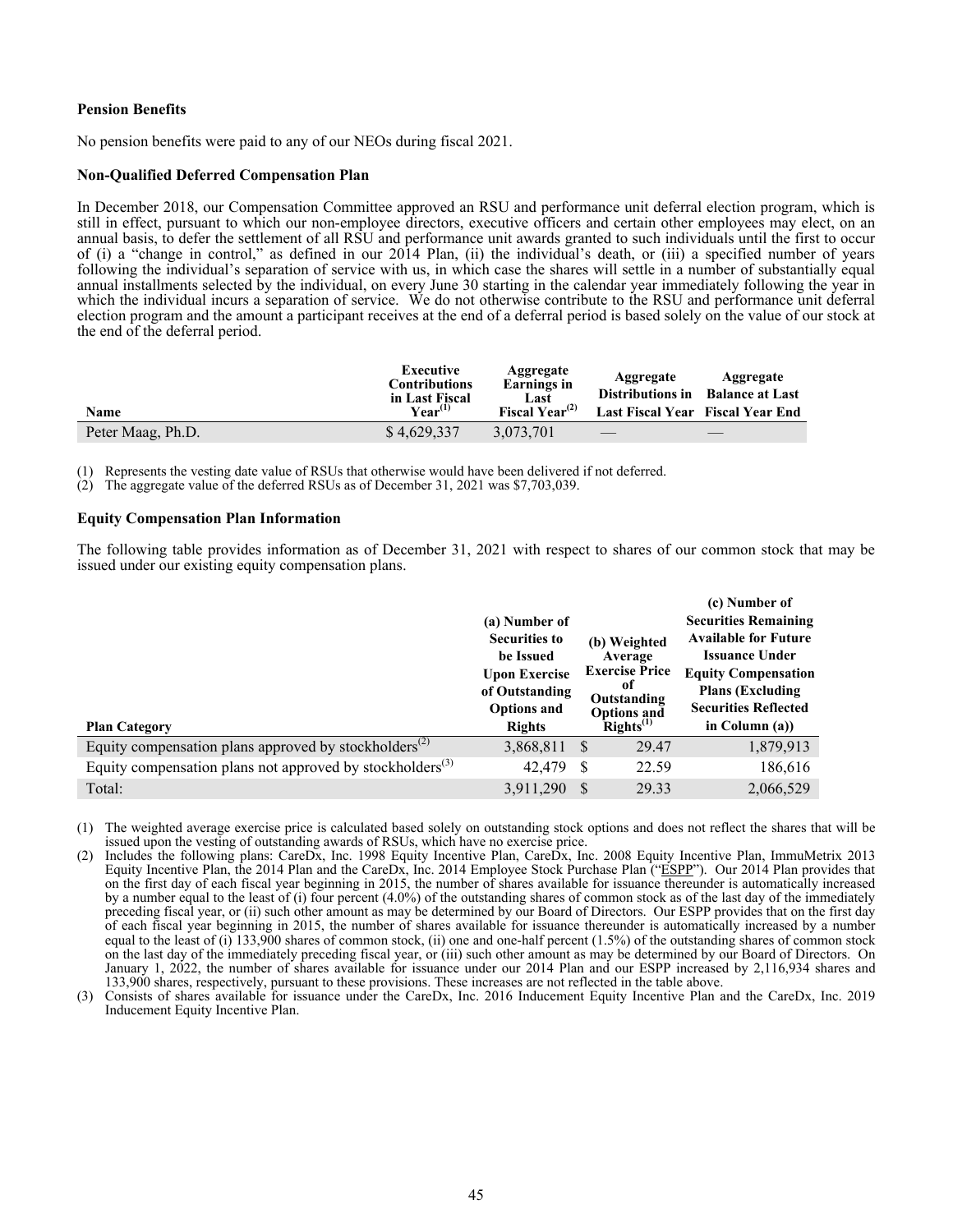### **SECURITY OWNERSHIP OF CERTAIN BENEFICIAL OWNERS AND MANAGEMENT**

<span id="page-49-0"></span>The following table sets forth certain information with respect to the beneficial ownership of our common stock as of March 31, 2022 for:

- each of our current directors and nominees for director;
- each of our named executive officers;
- all of our current directors and executive officers as a group; and
- each person or group who beneficially owned more than 5% of our common stock.

We have determined beneficial ownership in accordance with the rules of the SEC and the information is not necessarily indicative of beneficial ownership for any other purpose. Unless otherwise indicated below, to our knowledge, the persons and entities named in the table have sole voting and sole investment power with respect to all shares that they beneficially owned, subject to community property laws where applicable.

We have based our calculation of the percentage of beneficial ownership on 53,082,902 shares of our common stock outstanding as of March 31, 2022. We have deemed shares of our common stock subject to warrants or stock options that are currently exercisable or exercisable within 60 days of March 31, 2022, or issuable pursuant to RSUs that are subject to vesting conditions expected to occur within 60 days of March 31, 2022, to be outstanding and to be beneficially owned by the person holding the warrants, stock option or RSUs for the purpose of computing the percentage ownership of that person. We did not deem these shares outstanding, however, for the purpose of computing the percentage ownership of any other person.

Unless otherwise indicated, the address of each beneficial owner listed in the table below is c/o CareDx, Inc., 1 Tower Place, 9th Floor, South San Francisco, CA 94080.

|                                                                                       | Number of<br><b>Shares</b><br><b>Beneficially</b> | Percentage of<br><b>Shares</b><br><b>Beneficially</b> |
|---------------------------------------------------------------------------------------|---------------------------------------------------|-------------------------------------------------------|
| <b>Name of Beneficial Owner</b>                                                       | Owned                                             | Owned                                                 |
| <b>5% Stockholders:</b>                                                               |                                                   |                                                       |
| The Vanguard Group <sup>(1)</sup>                                                     | 5,269,840                                         | 9.9%                                                  |
| BlackRock, Inc. <sup>(2)</sup>                                                        | 3,902,362                                         | 7.4%                                                  |
| ARK Investment Management $LLC^{(3)}$                                                 | 3,638,774                                         | $6.9\%$                                               |
| Entities affiliated with Alger Associates, Inc. <sup>(4)</sup>                        | 3,270,973                                         | 6.2%                                                  |
| Invesco Ltd. $(5)$                                                                    | 2,665,262                                         | 5.0%                                                  |
| <b>Directors and Named Executive Officers:</b>                                        |                                                   |                                                       |
| Reginald Seeto, MBBS <sup>(6)</sup>                                                   | 350,293                                           | $\ast$                                                |
| Ankur Dhingra <sup>(7)</sup>                                                          | 41,896                                            | $\ast$                                                |
| Alex Johnson <sup><math>(8)</math></sup>                                              | 110,725                                           | $\ast$                                                |
| Sasha King <sup>(9)</sup>                                                             | 218,324                                           | $\ast$                                                |
| Peter Maag, Ph.D. <sup>(10)</sup>                                                     | 1,180,121                                         | 2.2%                                                  |
| Marcel Konrad <sup>(11)</sup>                                                         | 32,031                                            | $\ast$                                                |
| George W. Bickerstaff, III <sup>(12)</sup>                                            | 110,715                                           | $\ast$                                                |
| Grace E. Colón, Ph.D. <sup>(13)</sup>                                                 | 20,543                                            | $\ast$                                                |
| Christine M. Cournoyer <sup><math>(14)</math></sup>                                   | 29,798                                            | $\ast$                                                |
| Fred E. Cohen, M.D., D. Phil <sup>(15)</sup>                                          | 179,999                                           | $\ast$                                                |
| Michael D. Goldberg <sup>(16)</sup>                                                   | 229,545                                           | $\ast$                                                |
| William A. Hagstrom <sup>(17)</sup>                                                   | 91,695                                            | $\ast$                                                |
| Ralph Snyderman, M.D. <sup>(18)</sup>                                                 | 151,397                                           | $\ast$                                                |
| Hannah A. Valantine <sup>(19)</sup>                                                   | 2,214                                             | $\ast$                                                |
| Arthur A. Torres <sup>(20)</sup>                                                      | 3,356                                             | $\ast$                                                |
| All current directors and executive officers as a group $(14 \text{ persons})^{(21)}$ | 2,720,621                                         | 5.0%                                                  |

\* Represents beneficial ownership of less than one percent (1%) of the outstanding shares of our common stock.<br>(1) The Vanguard Group ("Vanguard") filed a Schedule 13G/A on February 9, 2022, reporting that it had shared

(1) The Vanguard Group ("Vanguard") filed a Schedule 13G/A on February 9, 2022, reporting that it had shared voting power with respect to 96,397 shares, sole dispositive power with respect to 5,127,356 shares, shared dispositive power with respect to 142,484 shares and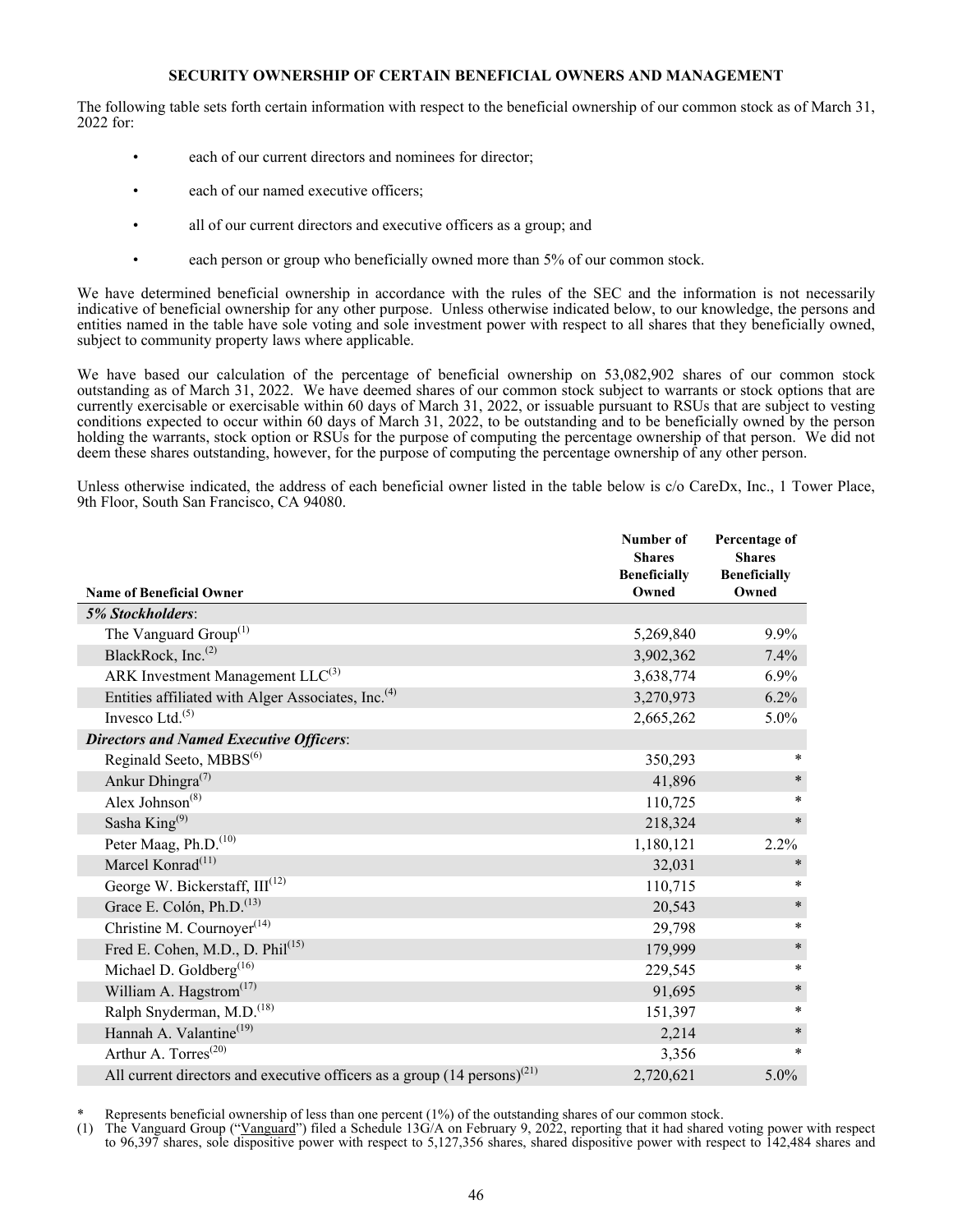beneficial ownership of an aggregate of 5,269,840 shares in its capacity as an investment adviser in accordance with Rule 13d-1(b)(1)(ii)(E) under the Exchange Act. Vanguard's address is 100 Vanguard Blvd., Malvern, PA 19355.

- (2) BlackRock, Inc. ("BlackRock") filed a Schedule 13G/A on February 3, 2022, reporting that it had sole voting power with respect to 3,846,453 shares, sole dispositive power with respect to 3,902,362 shares and beneficial ownership of an aggregate of 3,902,362 shares in its capacity as a parent holding company or control person in accordance with Rule  $13d-1(b)(1)(ii)(\tilde{G})$  under the Exchange Act. BlackRock's address is 55 East 52nd Street, New York, New York 10055.
- (3) ARK Investment Management LLC ("ARK") filed a Schedule 13G/A on February 9, 2022, reporting that it had sole voting and dispositive power with respect to 3,638,774 shares and beneficial ownership of an aggregate of 3,638,774 shares in its capacity as an investment adviser in accordance with Rule 13d-1(b)(1)(ii)(E) under the Exchange Act. ARK's address is 3 East 28th Street, 7th Floor, New York, NY 10016.
- (4) Based on information reported on a Schedule 13G/A filed with the SEC on February 14, 2022, this consists of 3,270,973 shares of common stock over which Fred Alger Management, LLC ("FAM") has sole voting and dispositive power. These shares of common stock are beneficially owned by one or more open-end investment companies or other managed accounts that are investment management clients of FAM, a registered investment adviser. FAM is a 100% owned subsidiary of Alger Group Holdings, LLC ("AGH"), a holding company. AGH is a 100% owned subsidiary of Alger Associates, Inc. ("Alger"), a holding company. Alger's address is 100 Pearl Street, 27th Floor, New York, NY 10004.
- (5) Invesco Ltd. ("Invesco") filed a Schedule 13G/A on February 9, 2022, reporting that it had sole voting power with respect to 2,556,412 shares, sole dispositive power with respect to 2,665,262 shares and beneficial ownership of an aggregate of 2,665,262 shares in its capacity as an investment adviser in accordance with Rule  $13d-1(b)(1)(ii)(E)$  under the Exchange Act and a parent holding company or control person in accordance with Rule 13d-1(b)(1)(ii)(G). Invesco's address is 1555 Peachtree Street NE, Suite 1800, Atlanta, GA 30309.
- (6) Represents 187,282 shares of common stock held by Dr. Seeto and 163,011 shares subject to options that are immediately exercisable or exercisable within 60 days of March 31, 2022.
- (7) Represents 33,146 shares of common stock held by Mr. Dhingra and 8,750 shares subject to options that are immediately exercisable or exercisable within 60 days of March 31, 2022. Mr. Dhingra was appointed as our Chief Financial Officer effective March 25, 2021.
- (8) Represents 59,413 shares of common stock held by Mr. Johnson and 51,312 shares subject to options that are immediately exercisable or exercisable within 60 days of March 31, 2022. Mr. Johnson was promoted to our Chief Business Officer effective July 19, 2021.
- (9) Represents 51,445 shares of common stock held by Ms. King and 166,879 shares subject to options that are immediately exercisable or exercisable within 60 days of March 31, 2022.
- (10) Represents 315,739 shares of common stock held by Dr. Maag and 864,382 shares subject to options that are immediately exercisable or exercisable within 60 days of March 31, 2022. Dr. Maag transitioned from his position as Executive Chair to a non-employee member of our Board of Directors effective November 1, 2021.
- (11) Represents 13,864 shares of common stock held by Mr. Konrad and 18,167 shares subject to options that are immediately exercisable or exercisable within 60 days of March 31, 2022. Mr. Konrad was appointed as our Interim Chief Financial Officer effective December 31, 2020 and served in this role until March 25, 2021.
- (12) Represents 37,736 shares of common stock held by Mr. Bickerstaff and 72,979 shares subject to options that are immediately exercisable or exercisable within 60 days of March 31, 2022.
- (13) Represents 7,701 shares of common stock held by Dr. Colón and 12,842 shares subject to options that are immediately exercisable or exercisable within 60 days of March 31, 2022.
- (14) Represents 14,004 shares of common stock held by Ms. Cournoyer and 15,794 shares subject to options that are immediately exercisable or exercisable within 60 days of March 31, 2022.
- (15) Represents 107,020 shares of common stock held by Dr. Cohen and 72,979 shares subject to options that are immediately exercisable or exercisable within 60 days of March 31, 2022.
- (16) Represents 61,267 shares of common stock held by Mr. Goldberg and 168,278 shares subject to options that are immediately exercisable or exercisable within 60 days of March 31, 2022.
- (17) Represents 19,702 shares of common stock held by Mr. Hagstrom and 71,993 shares subject to options that are immediately exercisable or exercisable within 60 days of March 31, 2022.
- (18) Represents 52,142 shares of common stock held by Dr. Snyderman, and 99,255 shares subject to options that are immediately exercisable or exercisable within 60 days of March 31, 2022.
- (19) Represents 1,761 shares of common stock held by Dr. Valantine and 453 shares subject to options that are immediately exercisable or exercisable within 60 days of March 31, 2022. Dr. Valantine has served as a member of our Board of Directors since July 2021.
- (20) Represents 2,855 shares of common stock held by Senator Torres and 501 shares subject to options that are immediately exercisable or exercisable within 60 days of March 31, 2022. Senator Torres has served as a member of our Board of Directors since September 2021.
- (21) Comprised of shares included under "Directors and Named Executive Officers", excluding Mr. Konrad as he ceased serving as an executive officer on March 25, 2021.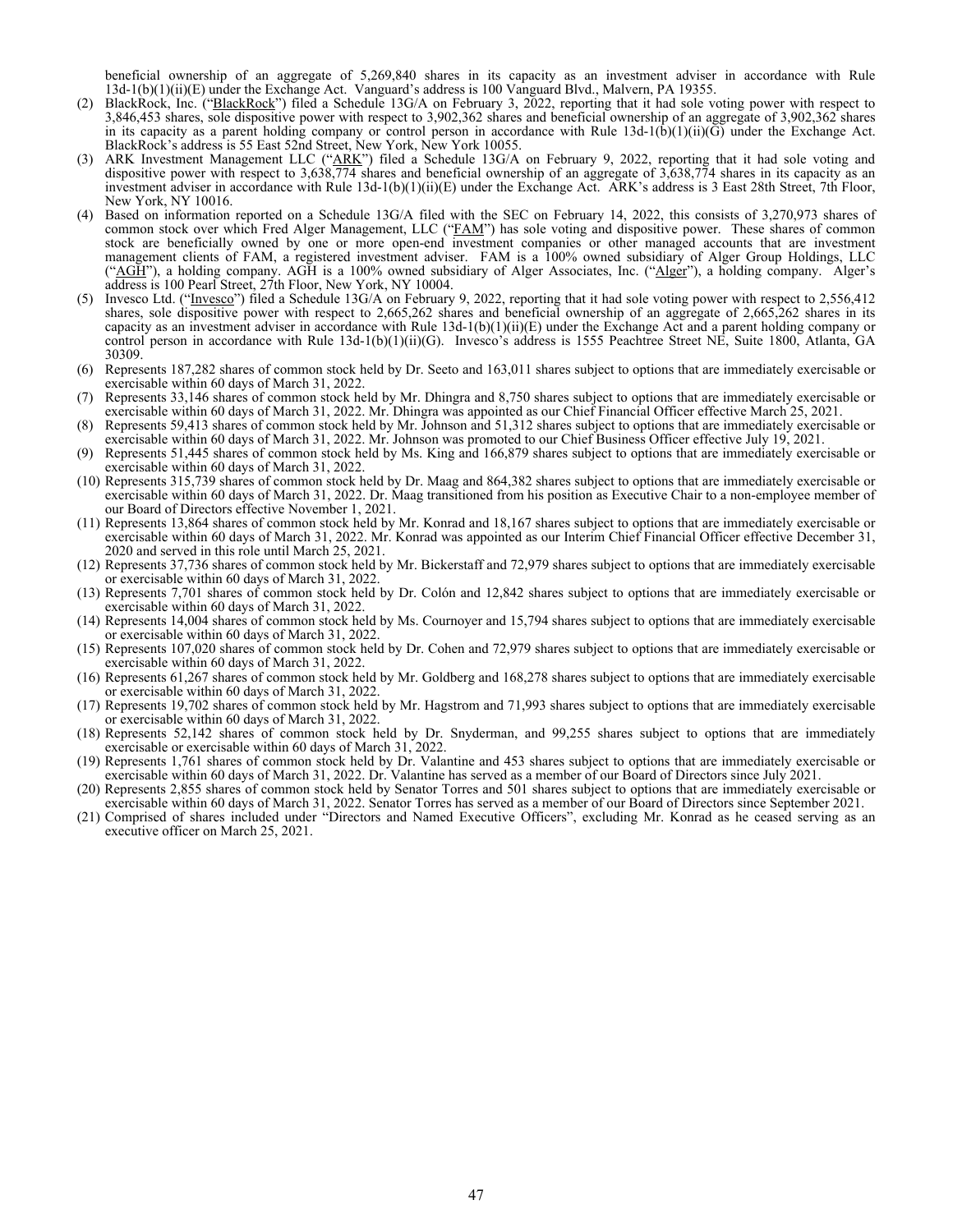#### **RELATED PARTY TRANSACTIONS**

<span id="page-51-0"></span>Since January 1, 2021, there have not been any transactions or series of transactions, and there is currently no proposed transaction, to which we were or are to be a participant in which the amount involved in the transaction or series of transactions exceeds \$120,000, and in which any of our directors, executive officers or persons who we know held more than five percent of any class of our capital stock, including their immediate family members, had or will have a direct or indirect material interest, other than compensation arrangements that are described under "Executive Compensation" above and the indemnification agreements described below.

#### **Indemnification Agreements**

We have also entered into indemnification agreements with our directors and certain of our executive officers. The indemnification agreements and our Certificate of Incorporation and Bylaws require us to indemnify our directors and officers to the fullest extent permitted by Delaware law.

#### **Policies and Procedures for Related Party Transactions**

Our Audit Committee adopted a formal written policy that our Audit Committee is responsible for reviewing "related party transactions." A "related party transaction" is a transaction, arrangement, or relationship in which we (including any of our subsidiaries) and any "related party" were, are, or will be participants involving an amount that exceeds \$120,000. For purposes of this policy, a related party is defined as a director, nominee for director, executive officer, or greater than 5% beneficial owner of our common stock and their immediate family members, any entity in which such person is employed or is a general partner or principal and any entity where such person has a 5% or greater beneficial ownership interest.

Under this policy, all related party transactions may be consummated or continued only if approved or ratified by our Audit Committee. In determining whether to approve or ratify any such proposal, our Audit Committee will take into account, among other factors it deems appropriate, (a) whether the transaction is on terms no less favorable than terms generally available to an unaffiliated third party under the same or similar circumstances, and (b) the extent of the related party's interest in the transaction. The policy grants standing pre-approval of certain transactions, including (1) certain compensation arrangements of executive officers, (2) certain director compensation arrangements, (3) transactions with another company at which a related party's only relationship is as a non-executive employee, director or beneficial owner of less than 5% of that company's shares, (4) transactions where a related party's interest arises solely from the ownership of our common stock and all holders of our common stock received the same benefit on a pro rata basis, and (5) transactions available to all U.S. employees generally.

#### **OTHER MATTERS**

#### **Delinquent Section 16(a) Reports**

Section 16(a) of the Exchange Act requires that our executive officers and directors, and persons who own more than 10% of our common stock, file reports of ownership and changes of ownership with the SEC. Such directors, executive officers and 10% stockholders are required by SEC regulation to furnish us with copies of all Section 16(a) forms they file.

SEC regulations require us to identify in this proxy statement anyone who failed to file a timely required report during the most recent fiscal year. Based solely upon our review of forms we received, or written representations from reporting persons stating that they were not required to file these forms, we believe that during our fiscal year ended December 31, 2021, all Section 16(a) filing requirements were satisfied on a timely basis, except for (i) four Form 4s for Ralph Snyderman reporting sales of our common stock on May 27, 2021, May 28, 2021, June 1, 2021 and June 2, 2021, which sales were inadvertently reported late on Form 4 that was filed on June 10, 2021, (ii) one Form 4 for Sasha King reporting that shares of our common stock were withheld by us on June 1, 2021 to satisfy certain tax withholding obligations in connection with the issuance of shares upon the vesting of restricted stock units previously granted to Ms. King, which withholding was inadvertently reported late on a Form 4 filed on June 4, 2021, (iii) one Form 4 for Peter Maag reporting that shares of our common stock were withheld by us on June 1, 2021 to satisfy certain tax withholding obligations in connection with the issuance of shares upon the vesting of restricted stock units previously granted to Dr. Maag, which withholding was inadvertently reported late on Form 4 filed on June 4, 2021, (iv) one Form 4 for Peter Maag reporting that shares of our common stock were withheld by us on June 30, 2021 to satisfy certain tax withholding obligations in connection with the issuance of shares upon the vesting of restricted stock units previously granted to Dr. Maag, which withholding was inadvertently reported late on a Form 4 filed on February 3, 2022; and (v) four Form 4s for Dr. Seeto reporting the following transactions that were effected pursuant to a Rule 10b5-1 trading plan: (a) two option exercises and a sale transaction that occurred on June 25, 2021, (b) two option exercises and a sale transaction that occurred on June 28, 2021, and (c) one option exercise on August 11, 2021, each of which transactions were inadvertently reported late on a Form 4 filed on August 17, 2021.

#### **Available Information**

Our financial statements for our fiscal year ended December 31, 2021 are included in our Annual Report on Form 10-K for the year ended December 31, 2021. This proxy statement and our annual report are posted on the Investors section of our website at investors.caredxinc.com and are available from the SEC at its website at www.sec.gov. You may also obtain a copy of our annual report without charge by sending a written request to CareDx, Inc., Attention: Investor Relations, 1 Tower Place, 9th Floor, South San Francisco, CA 94080.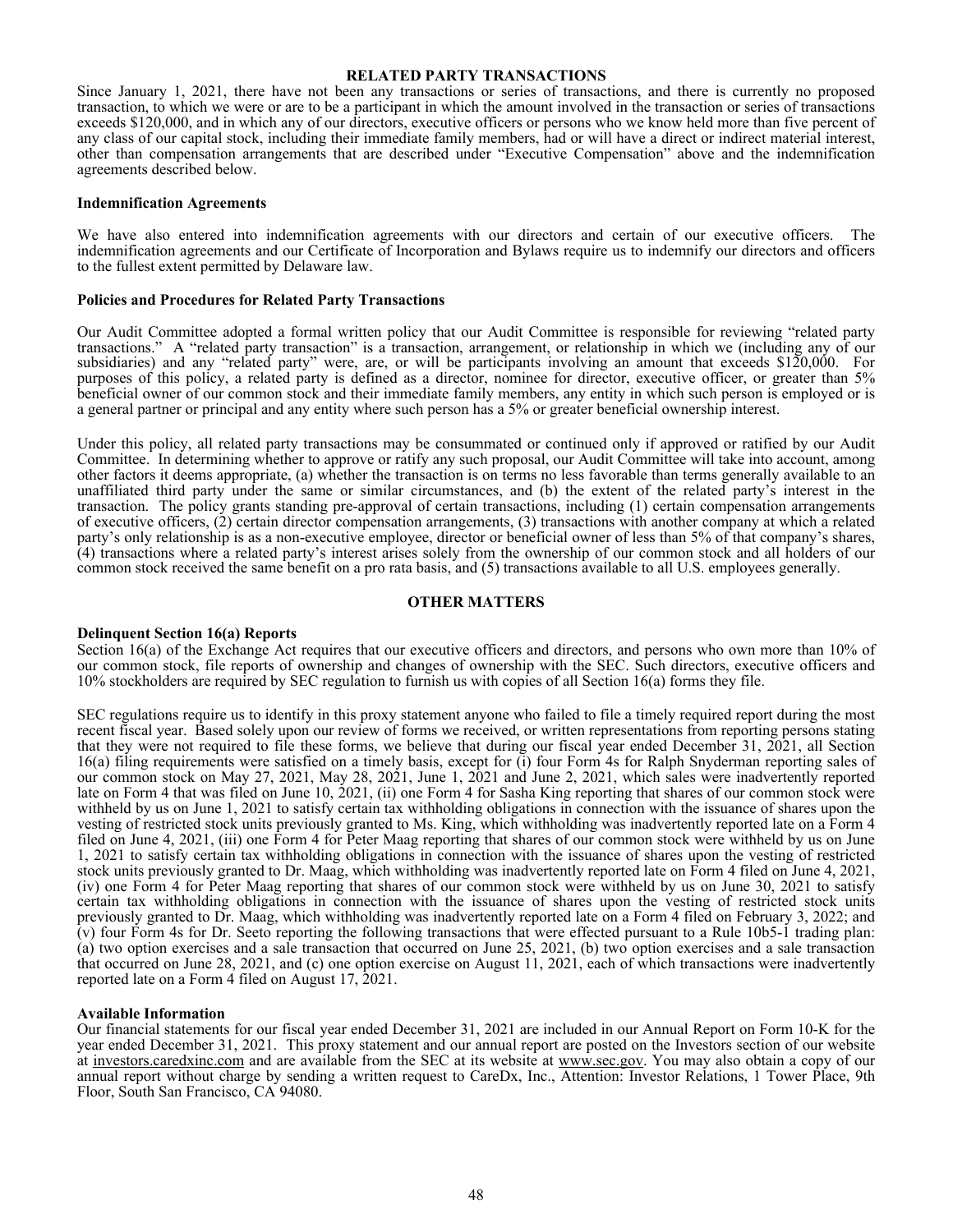#### <span id="page-52-0"></span>**Note About Forward-Looking Statements**

This proxy statement contains forward-looking statements that involve a number of risks and uncertainties. Words such as "believe," "may," "will," "estimate," "continue," "anticipate," "intend," "expect," and similar expressions are intended to identify forward-looking statements. We have based these forward-looking statements largely on our current expectations and projections about future events and trends that we believe may affect our financial condition, results of operations, business strategy, short-term and long-term business operations and objectives, and financial needs. These forward-looking statements are subject to a number of risks, uncertainties and assumptions, including those described in our Annual Report on Form 10-K for the year ended December 31, 2021. Moreover, we operate in a very competitive and rapidly changing environment. New risks emerge from time to time. It is not possible for our management to predict all risks, nor can we assess the impact of all factors on our business or the extent to which any factor, or combination of factors, may cause actual results to differ materially from those contained in any forward-looking statements we may make. In light of these risks, uncertainties and assumptions, the future events and trends discussed in this proxy statement may not occur and actual results could differ materially and adversely from those anticipated or implied in the forward-looking statements. We undertake no obligation to revise or publicly release the results of any revision to these forward-looking statements, except as required by law. Given these risks and uncertainties, readers are cautioned not to place undue reliance on such forward-looking statements.

### **Householding**

The SEC has adopted rules that permit companies and intermediaries to satisfy the delivery requirements for Notice of Internet Availability of Proxy Materials (the "Notice") or other proxy materials with respect to two or more stockholders sharing the same address by delivering a single notice or other annual meeting materials addressed to those stockholders. This process, which is commonly referred to as householding, potentially provides extra convenience for stockholders and cost savings for companies. Stockholders who participate in householding will continue to be able to access and receive separate proxy cards.

A Notice will be delivered in one single envelope to multiple stockholders sharing an address unless contrary instructions have been received from one or more of the affected stockholders. If, at any time, you no longer wish to participate in householding and would prefer to receive a separate Notice or other proxy materials, please notify your broker or call the Company's Secretary at (415) 287-2300 or submit a request in writing to our Corporate Secretary, 1 Tower Place, 9th Floor, South San Francisco, CA 94080. Stockholders who currently receive multiple copies of the Notice or other proxy materials at their address and would like to request householding of their communications should contact their broker. In addition, we will promptly deliver, upon written or oral request to the address or telephone number above, a separate copy of the Notice or other proxy materials to a stockholder at a shared address to which a single copy of the documents was delivered.

#### **Company Website**

We maintain a website at www.caredx.com. Information contained on, or that can be accessed through, our website is not intended to be incorporated by reference into this proxy statement, and references to our website address in this proxy statement are inactive textual references only.

\* \* \*

Our Board of Directors does not know of any other matters to be presented at the Annual Meeting. If any additional matters are properly presented at the Annual Meeting, the persons named on the enclosed proxy card will have discretion to vote the shares of common stock they represent in accordance with their own judgment on such matters.

It is important that your shares of common stock be represented at the Annual Meeting, regardless of the number of shares that you hold. You are, therefore, urged to vote over the Internet or by telephone as instructed on the proxy card or execute and return, at your earliest convenience, the proxy card.

### **THE BOARD OF DIRECTORS**

South San Francisco, California May 2, 2022